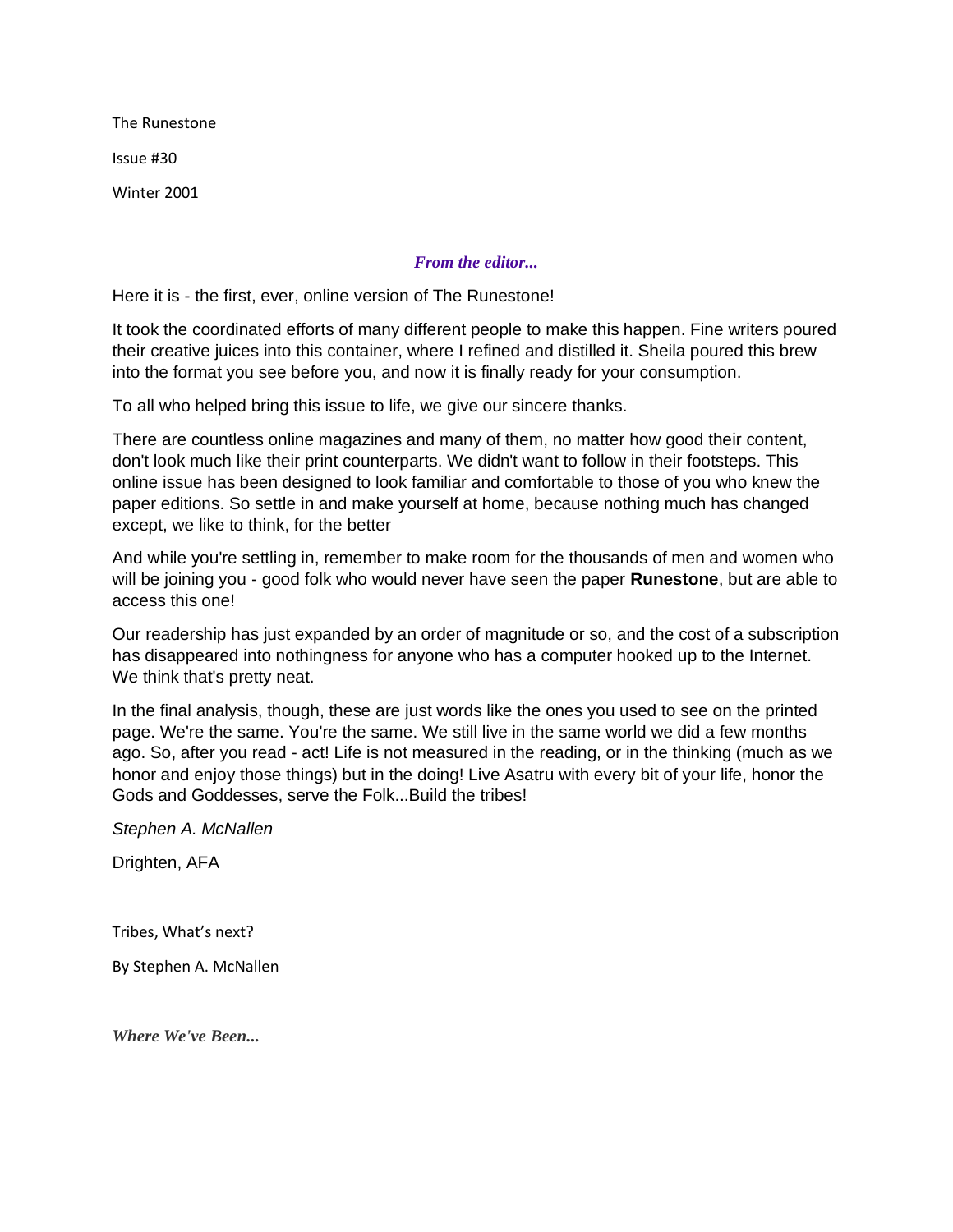A year and a half ago the AFA held the first Gathering of the Tribes. Over a period of several frenzied days, Asatruar from all across Vinland thought, talked, and planned the birth of new tribes worthy of the ones our ancestors knew.

We listened intently as James Russell, author of the seminal volume, The Germanization of Early Medieval Christianity, addressed us...we sat in an unforgettable torchlit concert...and we called the tribes of yore to be with us in a ritual that induced paranormal perceptions in several of those who took part.

#### It was one outstanding Asatru event!

Since that time, many words have been written and many deeds done. But what comes next? Do we actually have our tribes yet?

Well, not exactly...but that doesn't mean we've been holding still! Anyone with their ear to the ground, or their eye on the Internet, can see that the idea of tribes has been gaining ground among Asatruar. Ignored for years, the concept is now percolating through our ranks. Ideas are being tossed around, definitions argued and established, plans put forth. There has definitely been ferment.

The AFA is largely responsible for this activity. The afa-list, where our members talk to each other about almost anything that (remotely) deals with our ancestral religion, has seen threads on naming tribes, forming tribes, dating systems for tribes, and modern-day tribal languages. Without a doubt, we have had a significant role in spreading the tribal idea.

Back in the 1980's, our forerunner - the Asatru Free Assembly - talked in terms of intentional communities. While many of us seemed to like the idea, not a lot actually happened. In retrospect, it may be that the very phrase "intentional community" conjured up images of beaded hippies sitting in yurts and teepees, smoking grass and listening to the Grateful Dead. This was hardly the correct perception, and we made it clear all along that a return to the glorious Sixties was not our aim - but for whaterver reason the concept of a community remained little more than words on paper.

The semantic move from "intentional communities" to "tribes" may have touched something in Asatruar. Germanic warriors and women seemed a lot more palatable to most of us than the aforementioned counterculturalists in dreadlocks and tie-dyed clothing - as well they should!

## *Where We're At...*

Whatever the reason, the tribes are now catching on. Not only is there more talk, but small proto-tribes are starting to come together.

In theory, any kindred should be the precursor to a tribe. Its members should understand that it will, in time, become a clan or family within a larger group, along with other kindreds like their own. The only thing that keeps the average kindred from being a proto-tribe is awareness - a consciousness that the larger entity is a desirable goal - and a willingness to work in that direction. All too many of us have been unwilling to look beyond our local area and our immediate friends and associates; in the process, the bigger picture gets overlooked.

Individual Asatruar, out there on the steppes in lone wolf mode, are important. Kindreds, even if they never morph into components of a tribe, are important. But they are not enough by themselves; it is time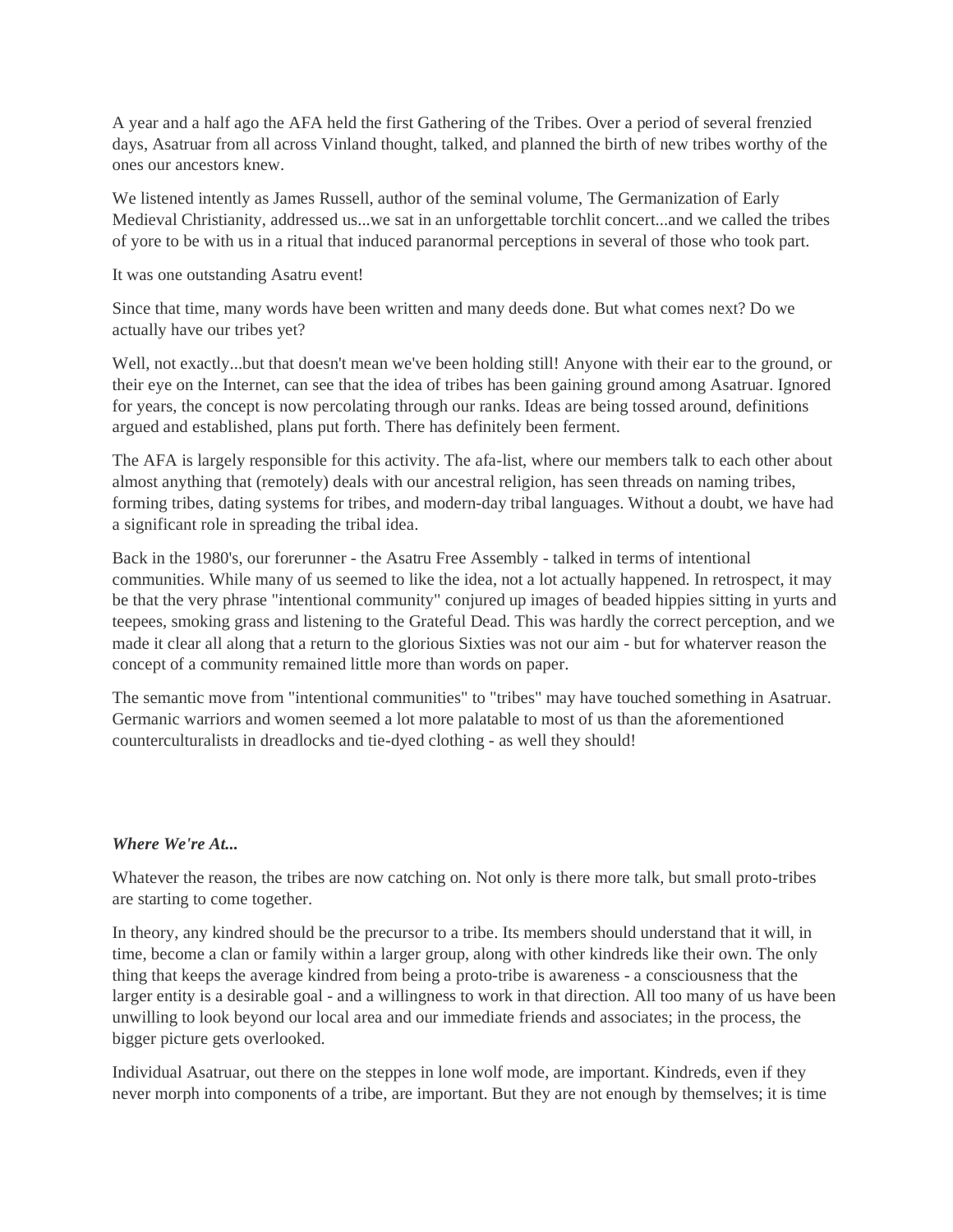to take the next step. Asatru has been in the kindred-producing phase since the late 1970's! It's time to take the next step!

Our kinsmen in Virginia are taking that step. Vor Stead Kindred and Waters of the James Kindred are inching toward joining forces as a "shire" - the name the AFA has used to describe just this sort of close cooperation. Neither kindred will lose its identity, but rather they will reinforce each other. This sort of linking is the beginning, and the essence, of tribe-building.

At the same time, Hjuki Gutane (James Coulter, to the outside world) began tribe-building after learning that he is partly descended from the Goths of old. Hjuki is painstakingly rebuilding the ways of this tribe, even to studying their language (and you can read more about his thought on language elsewhere in this issue of The Runestone!).

In other parts of the country, groups not connected with the AFA are, according to their web sites, carrying out a program almost identical to ours. We need to be talking to them, and they need to be talking to us!

# *Where We're Going!*

So what's next?

The best leadership is by example. Therefore, AFA kindreds in California will have the opportunity, over the next five months or so, to actually build the kind of tribe we described in the last Runestone complete with the traditional social structure, as faithfully as we can reproduce it.

Our method isn't complicated. We have AFA members and supporters scattered all over the state. Some of them are already organized into kindreds; others are not...but could be, with a little encouragement on our part! We will build kindreds, and at the same time weave those kindreds into our (yet unnamed) tribe.

Next summer, instead of staging another mammoth gathering like the Gathering of the Tribes of yesteryear, we will formally bring this larger entity into existence. The tone will be more regional than the ground-breaking assembly of two years ago, as we do our best to put our ideas into practice. Hopefully we will have learned valuable lessons that will serve all of you, AFA members and kindreds across the nation of Vinland, as you conduct your own experiments in retribalization.

You're all invited!

# A NEED FOR A NEED FOR<br>TRIBAL LANGUAGE TRIBAL LANGUAGE by **Hjuki Gutane**

A distinct feature of any tribal culture is the language it uses to describe the things around it, as well as the events which shape the tribe's objective and subjective worlds. Language is a tribal expression, an indispensable key to the group's outlook or perceptions of all things great and small - from those of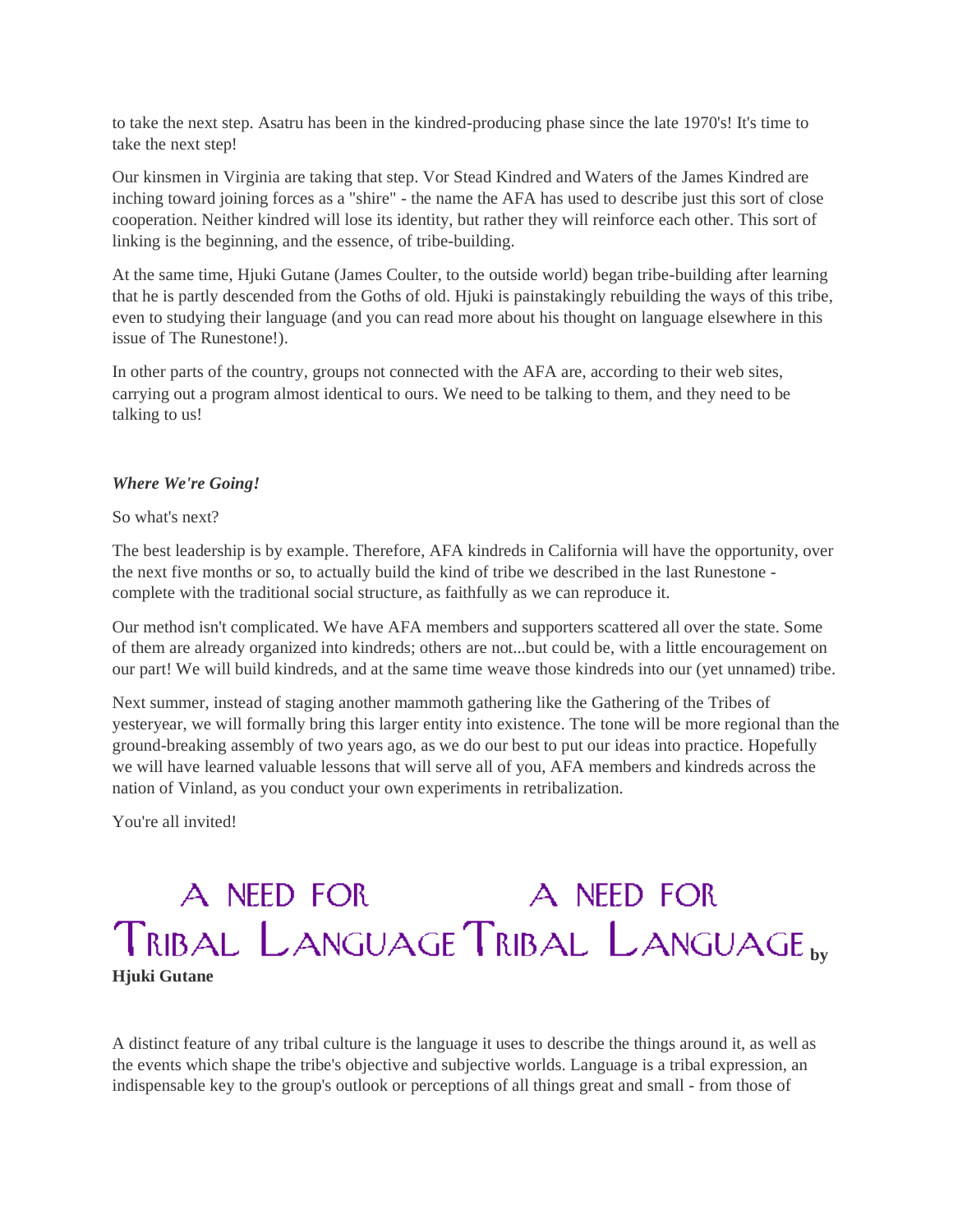minuscule importance and influence to the macrocosmic foundations which give substance, life and spirit to the collective community of folk.

By knowing a tribe's language, and by studying the context in which certain words are used in written or oral settings, a patient researcher can sift through the sources, detecting even minute idiosyncrasies or patterns of usage in words or phrases. These patterns lend significant clues and insights into deeper meanings of important words for the folk who used them. This is especially true in researching the customs and ethics of our ancestors; though much can be gained from researching Germanic literature such as the Eddas and sagas, they remain rather inefficient in providing us with anything close to a complete picture. For this, we turn to the languages our forebears used and are provided with greater insights and profound understanding (This is the basis for Eric Wodening's revealing work, *We Are Our Deeds*, published by Theod).

# **The Power of Language in Magic**

From a purely Heathen perspective, we can think of the objective society, that physical collection of gathered folk within a contained community, as the physical manifestation of that community's tribal or collective soul. The language of that society or tribe is the community's collective medium of expression, through which those things which are subjective are expressed in the objective world. Examples of this would include (but are not limited to) such things as sumbel, and "active magical" workings such as formulaic verse charms and even galdor.

In "active" magical workings (such as verse charms), the use of words in specific patterns, or using certain numerical formulas, is generally regarded as vital to bring about the desired result. Encrypting the work within specific linguistic terms ensures that the work is carried out without being "decoded," and hence rendered magically impotent. A good illustration can be found in the (Finnish) Kalevala - when Lemminkainen vows to assail the Lapps (a folk well-renown for their magical capabilities) his mother protests his going, cautioning him that he doesn't know the "Lapp's language" - and would be incapable of warding himself from the effects of their songs.

Of course, a magical working's effectiveness is also determined by the amount of maegen one imparts within the working. The more energy we can utilize from our deepest consciousness and maegen (Old Norse hamingja), the greater the success and potency of that working. Of course, this goes beyond our own selves (especially in more profound workings) to include the energy (maegen/ hamingja) of the folk's collective soul as well. Our modern tongue is limited in its ability to explain these depths.

# **Linguistic Deep Structure**

Over the course of time, as English became over-amalgamated with foreign ways of speaking, sweeping alterations took place within the language's grammatical structure. These have grossly changed our modern tongue from its elder form, and from that of its Germanic relatives. Most notable is the complete absence from Modern English of certain grammatical agencies which had once been a prominent part of its elder form; one example is the lack of various "cases" (which denote a word's function within a sentence), such as "vocative," "instrumental," and "dative." Another substantial change was the obliteration of gender classification for nouns, which is lost in Modern English but survives in presentday European tongues.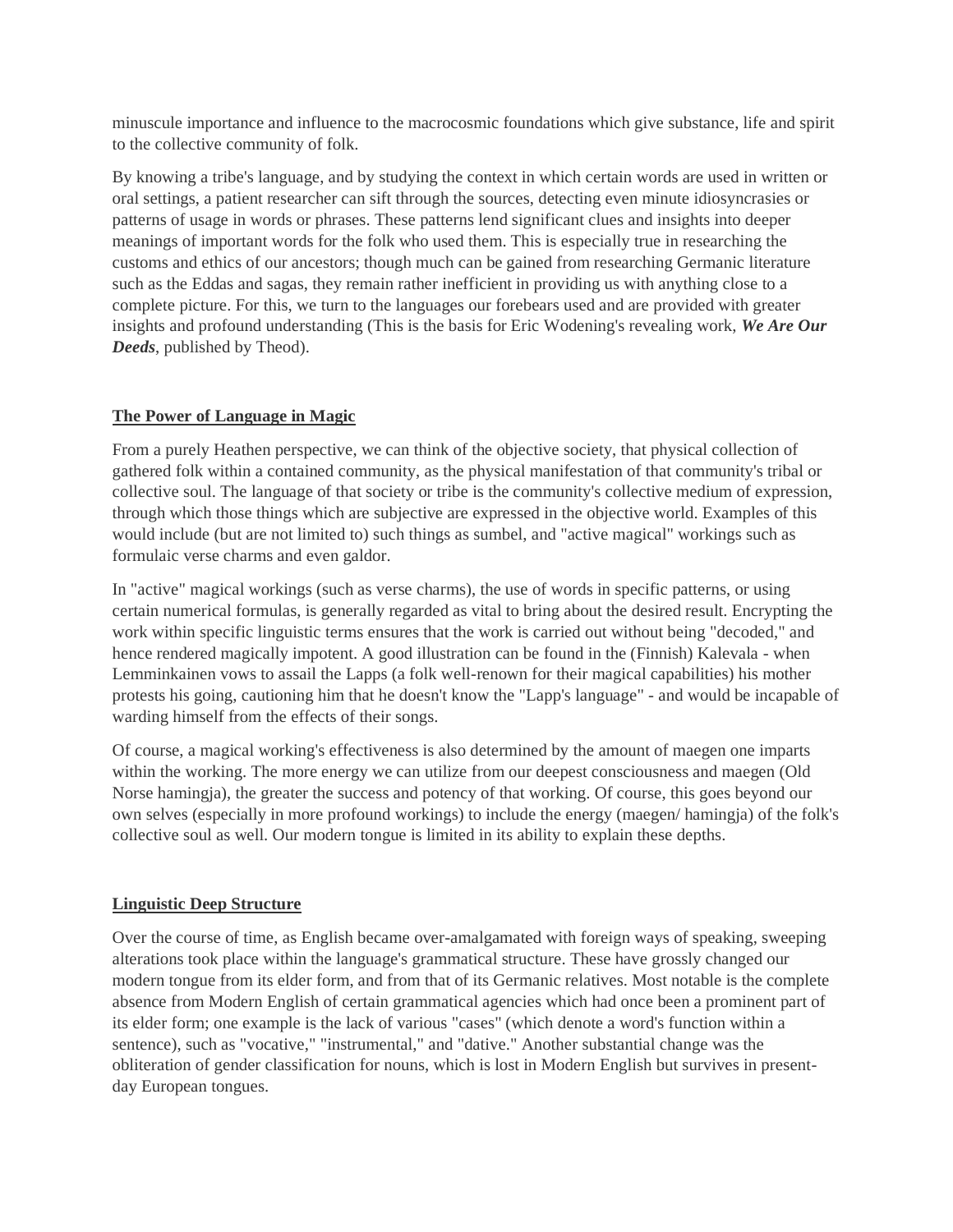Within the gender classification structure, nouns are assigned to one of three categories: feminine, neuter, and masculine. Generally, these classifications are thought to operate apart from real or actual sexual nature; however, some experts (such as Stephen Pollington) do expand gender classification to infer characteristics for words which fall under male/female groupings. In an expanded context (as presented in Pollington's First Steps in Old English )the feminine class includes words denoting abstract thoughts or ideas, as well as those which are associated with feminine forms, or with females.

Words found under the neuter classification indicate inanimate, or non- or asexual, things or groups of things. Finally, words that belong to the masculine class denote or are associated with masculine forms, or with males.

If we consider a simple example, this certainly seems applicable to our subject: In Modern English, neither "sun" nor "moon" indicate any specific gender roles or properties for the things the terms represent. In Old English, however (as in all other Germanic dialects, elder and modern), mona (moon) is designated as "masculine," and sunne (sun) as feminine. In Germanic mythology, the spiritual embodiments of the moon and sun (which, incidentally share the names of their astronomical counterparts), coincide perfectly with their grammatical gender classifications; that is, the moon is a "he" and the sun is a "she"!

While it would be a grotesque overstatement to say that grammatical gender indicates any form of sexual classifications as found in nature on a whole, such categories can lend deep insight into the perceptions and attitudes of our forebears.

Gender classification also plays a significant role in determining inflexion: specific endings or word-form alterations which indicate number, tense, case, or similar qualities. Gender (along with case, i.e.: nominative, accusative, dative, etc.) also determines which demonstrative pronoun (that, this, the) are used in a given setting.

True, a simple kind of inflexion remains, to a minute extent, in our current language - we still attach endings to words to indicate number and tense, and we alter words such as "she" to "her" to indicate what we call a "change in function." However, this diminished form is a mere ghost of the complex intricacies inherent in the elder language, intricacies which lend insight to form and provide a connection to elder attitudes and perceptions (hence, a connection to the folk-soul) which simply can't be attained in our modern dialect. This, in essence, leaves modern languages cut off from the folk-soul in profound ways.

When dealing with whole Germanic forms such as a Germanic collective soul, or folk-maegen/ hamingia, only a structurally whole Germanic language is capable of invoking the deepest levels of our individual and collective beings. Utilizing an elder tongue instead of "disconnected" Modern English gives us the greatest access to these strata, drawing such force and form from the furthest reaches of tribal wisdom through the soul's own medium of expression: the tribal dialect.

## **Evolution and the "Quasi-culture"**

It goes without saying that languages, along with the tribes who speak them, will evolve over a period of time. This is perhaps the one point most cited in defending the use of modern English over an elder tongue, and it is often included in the argument (usually made from non-Heathen circles) against reforming or refounding tribes along elder forms.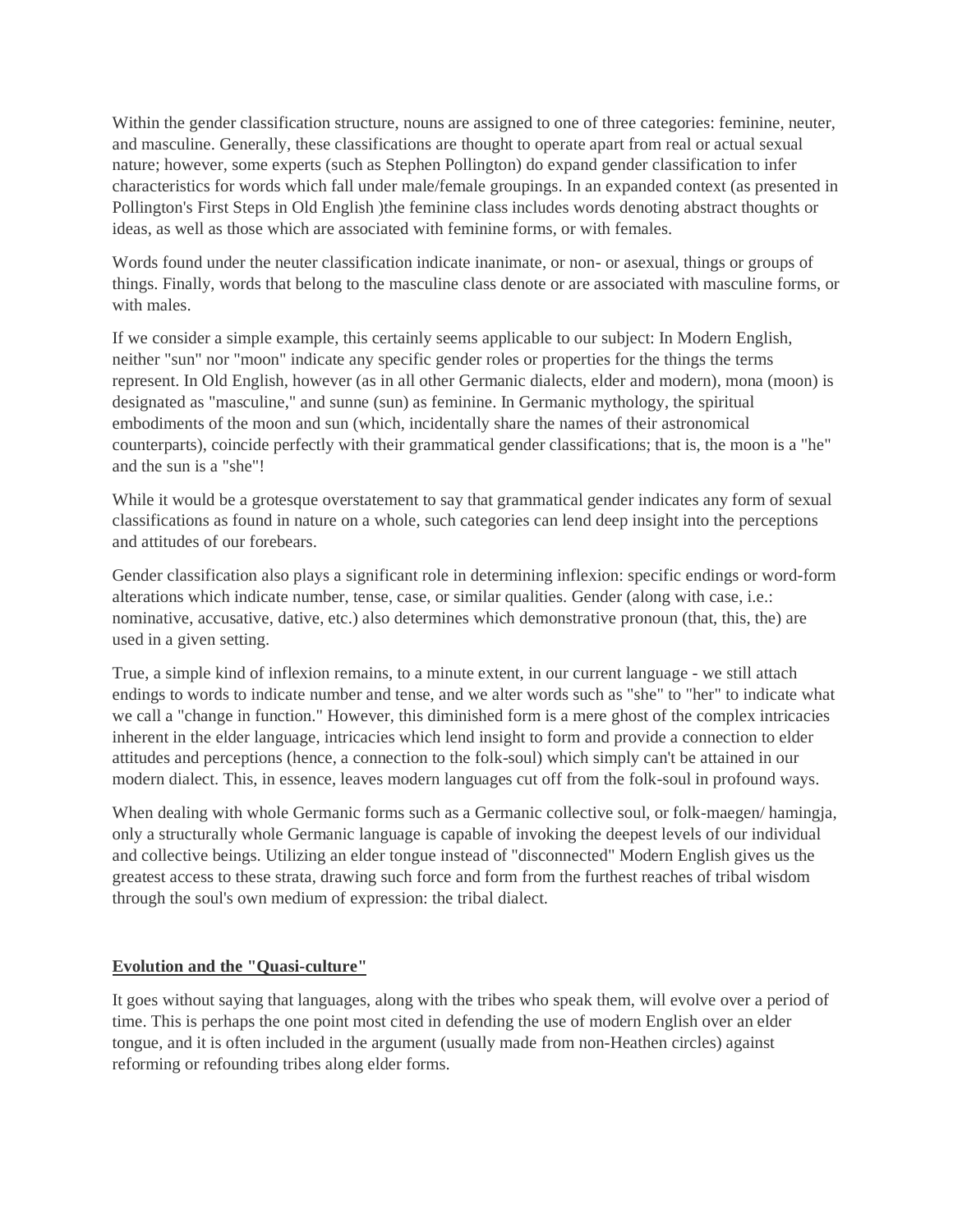Even so, this is a rather shallow, misinformed argument; while a degree of evolution is certain, our folk's development in accordance with tribal thews and ways ceased when our ancestors adopted foreign creeds and the ways of an alien culture. Our folk integrated that culture within their own, absorbing the dogma and statutes of strangers and abandoning our original, unwritten customs or thews - forming in essence, a sort of "quasi-culture" which was to have enormous (and greatly detrimental) impact on the shape of the folk-development in later generations. Thus, our folk's evolution did not advance along Germanic lines, but rather, along that of a mixture of Germanic and non-Germanic forms and means.

In our modern era, increasing numbers of people are moving away from the artificial quasi-culture, and instead are seeking their roots: the "old ways," the folk ways and folk religion(s) of their forebears. This shift in perspective is mainly made manifest in the return to elder religions such as Asatru and Theodism among Germanic folk, as these are the living embodiments of our folk-soul and folk-expression - the very access to that deep ancestral wisdom contained within Mimir's well.

## **Rebuilding the Tribes**

Likewise, as Theodism and Asatru (re-)develop, strengthening the thew and maegens currently reawakening within the collective folk, the concept of rebuilding the tribes moves from the backburners to the fore...and again, the argument presents itself: Isn't that counter-evolutionary? Aren't we undoing centuries of evolution? Aren't we beyond such things?

#### Absolutely not!

As more and more individuals return to ancestral, Heathen ways, we are increasingly more likely to bind into communities such as the modern Asatru kindred or Theodish leode. Surely, a furthering of one's folk and folkways cannot be carried out on an isolationist, "lone wolf," or strictly individualistic level; It takes an entire folk-group, a tribe, to fuel the momentum of evolution! Hence, the shift from emphasis on the individual to the kindred/leode and to the tribe/theod.

In refounding the tribes, we aren't returning to the past as a goal in and of itself, as in a historical reenactment society, but rather we are returning to a starting point, a Heathen foundation at which we can wipe the errors from the proverbial slate and begin anew - furthering ourselves and our folkways along natural, tribal law (as "coterminous with society," to quote Eric Wodening).

So, what's all this got to do with language? To that I might as well ask in return, what's the point of returning to the "old ways" if we're going to abandon the "old folk-expressions" of elder tongues? Why bother with such a half-hearted attempt at all? That is, why return to a starting point, only to keep the linguistic folk-expressions of the quasi-culture we seek to leave behind? One might as well ask, why bother with the drinking horns and sacral flame at a blot? Why not just drink beer straight from the can, and microwave that blot offering 'till it blackens, catches fire, or explodes?

Tribal language is the medium of expression for the tribe and its soul. True, we have had a linguistic return in recent decades to a certain extent: In Asatru, Old Norse is given much use in ritual setting, and in Theodism, Anglo-Saxon (Old English) is a much-used form.

Though this is undoubtedly an excellent start, it must not stop there! Our folk's evolution must not plateau with simply Old Norse or Old English as the only Heathen dialects of the tribes; after all, we're not all of Norse or English descent! Besides, we'd only be trading one universal, non-tribal, non-differentiated quasi-culture for another.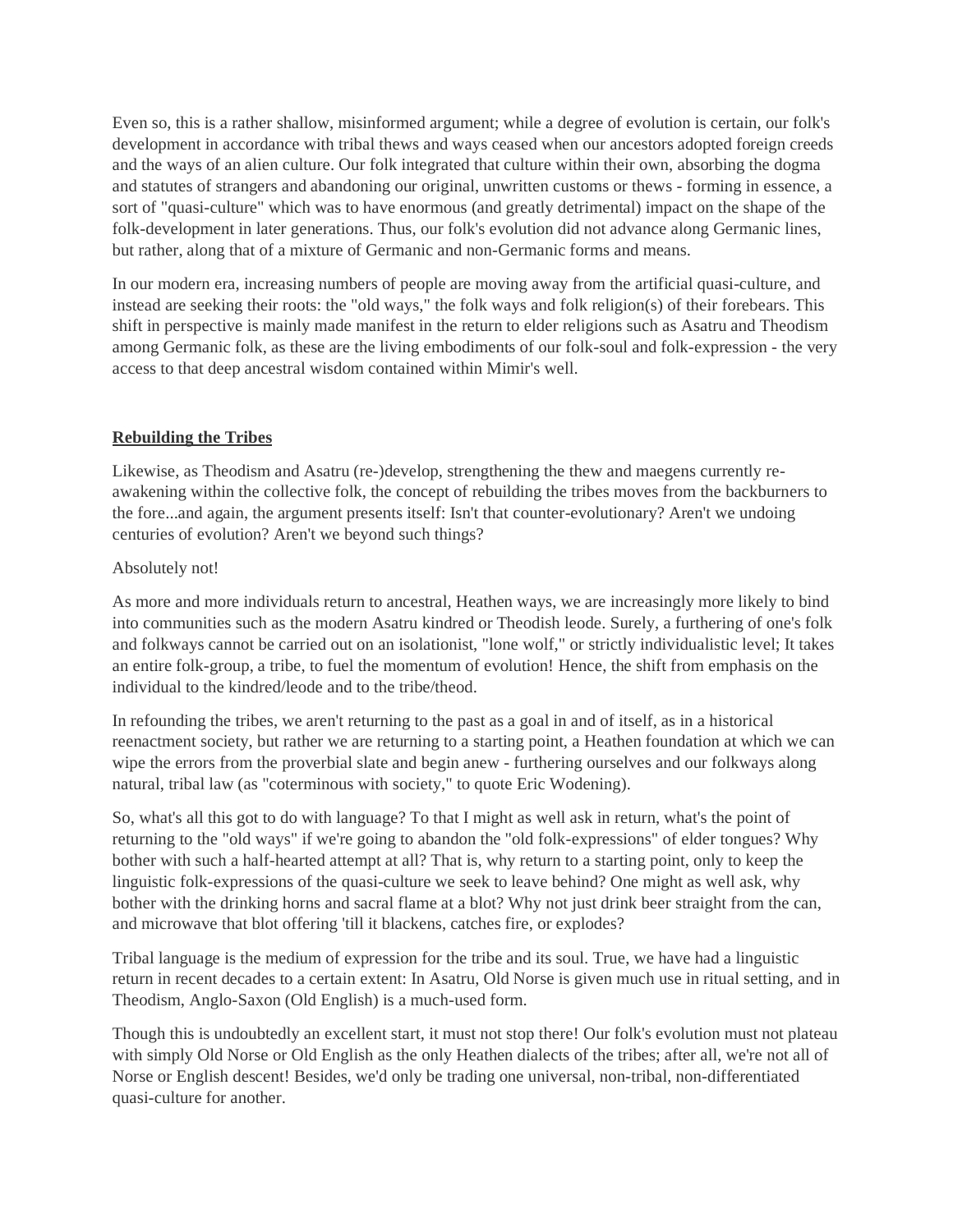When we speak of rebuilding the tribes, we must include a re-introduction of tribal dialect. Again, the tribal language is the medium of expression for the tribe and the tribal soul.

In practicing Heathen ways, we as Germanic folk follow general Germanic forms. Any close examination (such as Wodening's) of our elder culture clearly illustrates pan-tribal similarities and shared beliefs or commonly held practices. Such examination also reveals tribal variations, however subtle, in religious custom, providing significant insights into the attributes and perceptions of not only the Germanic folk as a whole, but of the individual tribes as well.

In your own kindred's ritual and dynamics (by-laws, thews, etc.), there's always a specific group influence or perception, something held or maintained by the kindred that is unique in form or function...and so it is with tribal languages.

Tribal tongues contains the essence of the specific group dynamic, and provides a whole and rounded form of the community; it is a container of all that the tribe is and has been. Likewise, a language which is firmly rooted in elder forms (and especially the elder grammatical structure) retains a firm connection to the entirety of the Folk-soul in its being and evolutionary development.

# **Conclusion**

By no means should we abandon a pan-tribal language, which for us would suitably be Modern English. Without a doubt, we could not possibly conduct a productive Gathering of the Tribes, Althing or Moot without a common linguistic denominator. But in rebuilding the tribes, we must include a return to the tribal expression. We must let the return be a whole return, and so, a whole evolution - and that evolution has already begun with the revival of Old Norse and Old English, continuing with the revival of Old Frisian among the Frisians (Theod) and of Gothic among the Gutish Thiuda (Gothic Tribe).

A return to elder tongues is a return to a culturally authentic starting point. From this starting point, our languages will evolve along natural lines, developing structurally sound dialects that reflect the subtleties of the attitudes and perceptions of each tribe. This tendency has already become manifest in recent years with the introduction of neologisms (new words or expressions) within elder linguistic forms such as Anglo-Saxon and Gothic; developments that strengthen not only our grasp upon elder linguistic structures, but which also strengthen our grasp upon our culture, and renew the connection we share with our ancestors, our Gods, and the soul of our folk.



**Dr. Brian Regan**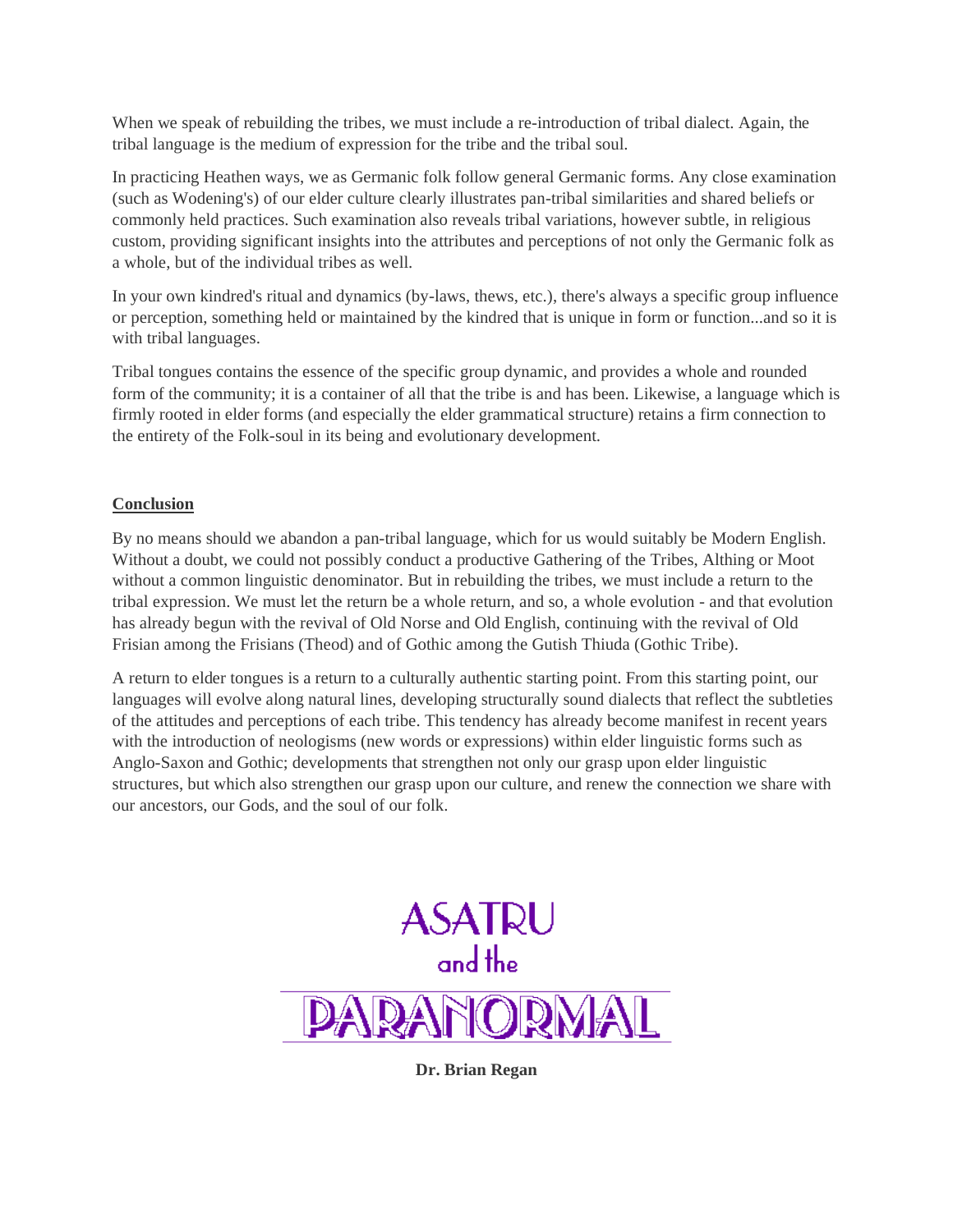We live in an age which, for various reasons, ignores and even ridicules the very idea of the paranormal: of that which cannot be explained by the norms of everyday experience. Telepathy, clairvoyance, psychokinesis and similar categories are regularly dismissed as ridiculous, impossible, delusional, and so forth. In cases where it is very difficult if not impossible to dismiss such things, the evidence is most often suppressed or deliberately misconstrued. Peer pressure is too great.

In spite of this hostile atmosphere, we of Asatru need to look seriously at the ocean of human experience which testifies to the reality of another dimension of nature.

## **Epistemology**

One difference between the universal religions and Asatru is that Asatru does not claim that knowledge or "revelation" about the paranormal has been finalized. That is, it does not say that some religious founder has revealed all there is about it or has said all that can possibly be known about this mysterious realm.

This stance is due to the fact that Asatru does not have a founder in the same way that Christianity, Islam, Buddhism or even Judaism (with Moses) has. Rather, it is a tribal religion and draws its knowledge from experience, hypothesis and reflection - in short, from life itself. For this reason, it has no "holy book," and no "sacred scripture" to fixate on, although we have the histories and the sagas of our Northern ancestors on which to reflect. It is the shamanic religious experience of our ancestors, as seen in their myths and actions, that forms our foundation. To their experience we add our own: science based modern psychology, parapsychology and philosophy.

My purpose in this discussion is not to "prove" the existence or reality of paranormal events. I take it for granted that they occur, and have been witnessed in one form or another by the vast majority of mankind during its entire existence. This does not mean that the false claims of frauds, fakers and charlatans - and they are many - are true. It just means that the laws of classroom science do not explain the whole of reality. There are other factors which operate on a mental level: a level of mind and memory. And in the long term these factors are far more powerful than the so called physical level which they undergird.

Our particular species, according to scientists, has been in existence anywhere from 60 to 200 thousand years. We have probably had language of some type for about 60 to 70 thousand years. (In fact, some scientists think that the development of speech was what made it possible to kill off our nearest competitor, the speechless Neanderthal species.) But in the period before speech, and also in the long period from the emergence of language until the appearance of the first cities, survival in the world and even emergency messages between individuals were often made possible through a very different means of consciousness. We know this both from the careful study of 40 thousand year old European cave paintings and from the investigation of tribal peoples who have retained a primitive way of life up until modern times. We also know it from studying the earliest literary texts and monuments of mankind, many of them religious or containing much religious thinking.

This ancient mode of thinking was characterized, above all, by slow brainwaves. In general, brainwave frequency is an important part of intelligence: the faster the frequency, the smarter the person, other things (such as brain size and structure) being equal. Over time, humanity has developed brains with higher frequency and so has become more conscious. People with below average frequencies are mentally "slow" whereas those whose brains produce higher frequencies are quicker to learn and understand.

But there is a trade off. For a long time now we have studied meditation, sleep and the Near Death Experience (NDE) as well as poltergeist phenomena in adolescents, among other things. From such study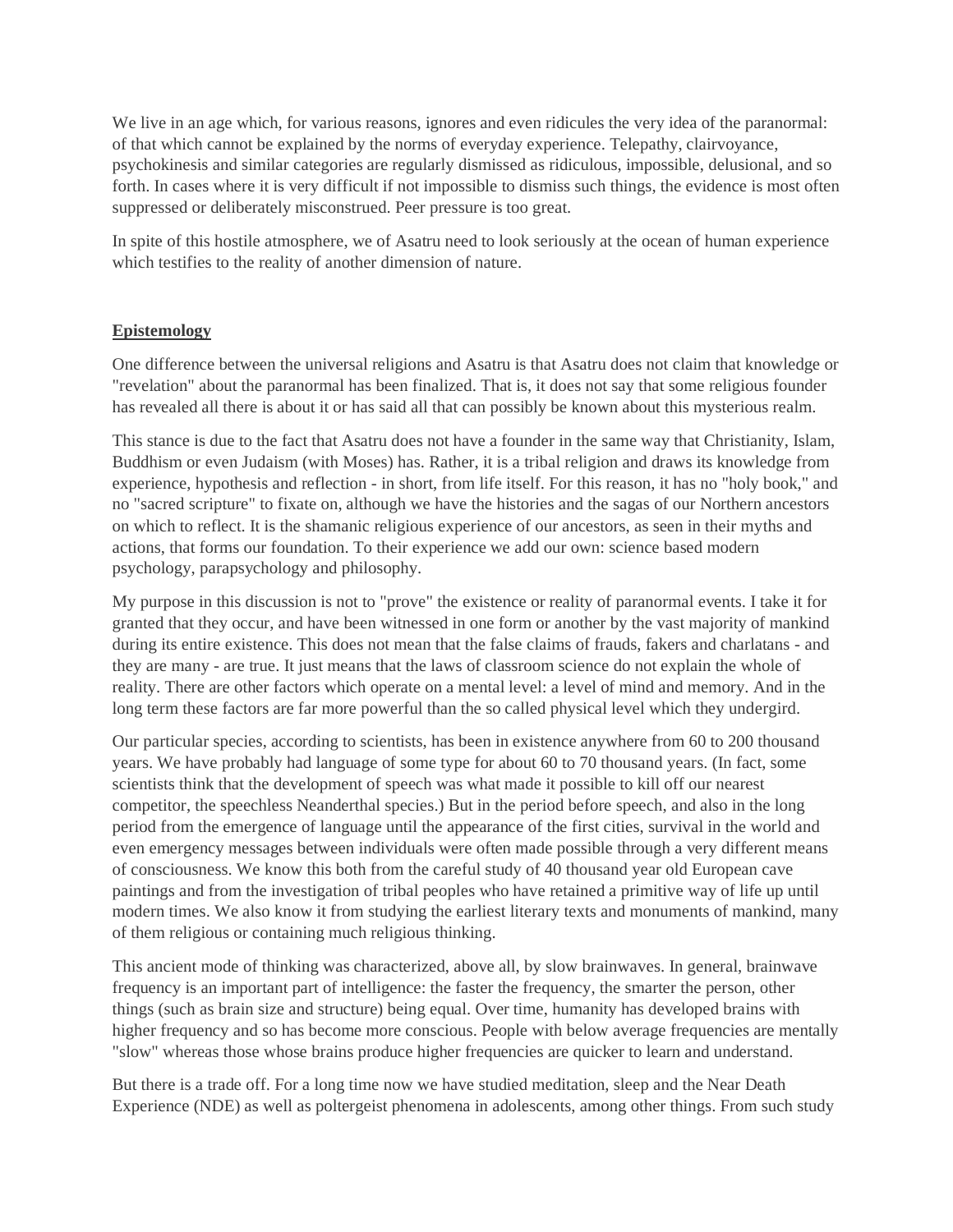we have learned that the low-frequency (alpha, theta or delta) brainwave frequencies are precisely those most attuned to paranormal processes. Faster, higher frequencies (as in waking, busy adults) drown out the delicate communications from the deeper levels of existence. Thus intellectuals almost never experience such things as telepathy and hence often opine that it is impossible. In contrast, earlier generations of mankind had slower brainwaves than we have today, and so were necessarily more aware of paranormal - that is, spiritual - events and phenomena. Ancient Germanic lore has many references to the gods, giants and other supernatural beings; the early parts of the Bible have gods and angels communicating frequently with men and women; likewise for the Vedas and Upanishads of ancient India, the Gathas of ancient Iran, and the various myths universally found among the other peoples of the earth.

As we learn from modern psychology, the human mind has many different parts. And our consciousness is but the tiniest tip of a vast wave variously referred to as the subconscious, the unconscious, the soul or the psyche. Furthermore, one important aspect of the unconscious is the pathological ego (the "mentally ill me"), a highly creative but unbalanced part of us. About this component we will have more to say later.

#### **A Little Theory**

So as a species we have been becoming smarter. But the various subdivisions of our kind are developing at different rates, and express brainwave characteristics that vary accordingly. Other factors also influence brainwave frequency: social conditions such as fast paced, modern city life versus backwoods tribal or farm conditions; sobriety versus drunkenness; waking versus sleep; adulthood versus childhood; health versus sickness.

Small children in underdeveloped countries (who accordingly have quite slow frequencies) sometimes spontaneously "remember," and speak of having lived, previous lifetimes as former personalities, whereas this is rare in urban America and almost nonexistent among adults anywhere. More significantly, many of those who "remember" having died violently often have birthmarks and birth defects corresponding to the wounds or marks made on the previous personality's body before, during or even after death. (Cf. Ian Stevenson, MD, Reincarnation and Biology: A Contribution to the Etiology of Birthmarks and Birth Defects: Volume 1: Birthmarks. Volume 2: Birth Defects and Other Anomalies. Westport, Connecticut and London: Praeger Publishers (88 Post Road West, Westport, CT 06881), 1997.)

Small children, of course, generally have a more "magical" understanding of the world than do adults, and often perceive things telepathically. Their brains are not yet developed enough to produce the faster brainwaves which block paranormal perception. In accordance with the 19th century German biologist Ernst Haeckel's discovery that each individual of a species retraces, in its own personal development, the evolution of the species as a whole in an accelerated manner, children give us some insight into the mental processes of early man. From such evidence as this we can see that paranormal perception is very ancient.

The critical stage in the development of the personality is puberty: the surge in hormone levels which pushes the individual toward manhood or womanhood. Puberty is a not just a physical but also a psychic process vulnerable to many attacks from within and without the individual. On rare occasions, it produces a split in the personality. A strong subconscious element, a part of the Self which is intelligent but mentally unbalanced or pathological, blocks the formation of a stable personality; instead, this "pathological ego" reaches into the mental depths below the individual to vent its hatred or frustration through psychokinesis, moving nearby material objects by mental means. This is known as the "poltergeist" (German for "banging ghost"). Physical objects near such individuals suddenly fly from their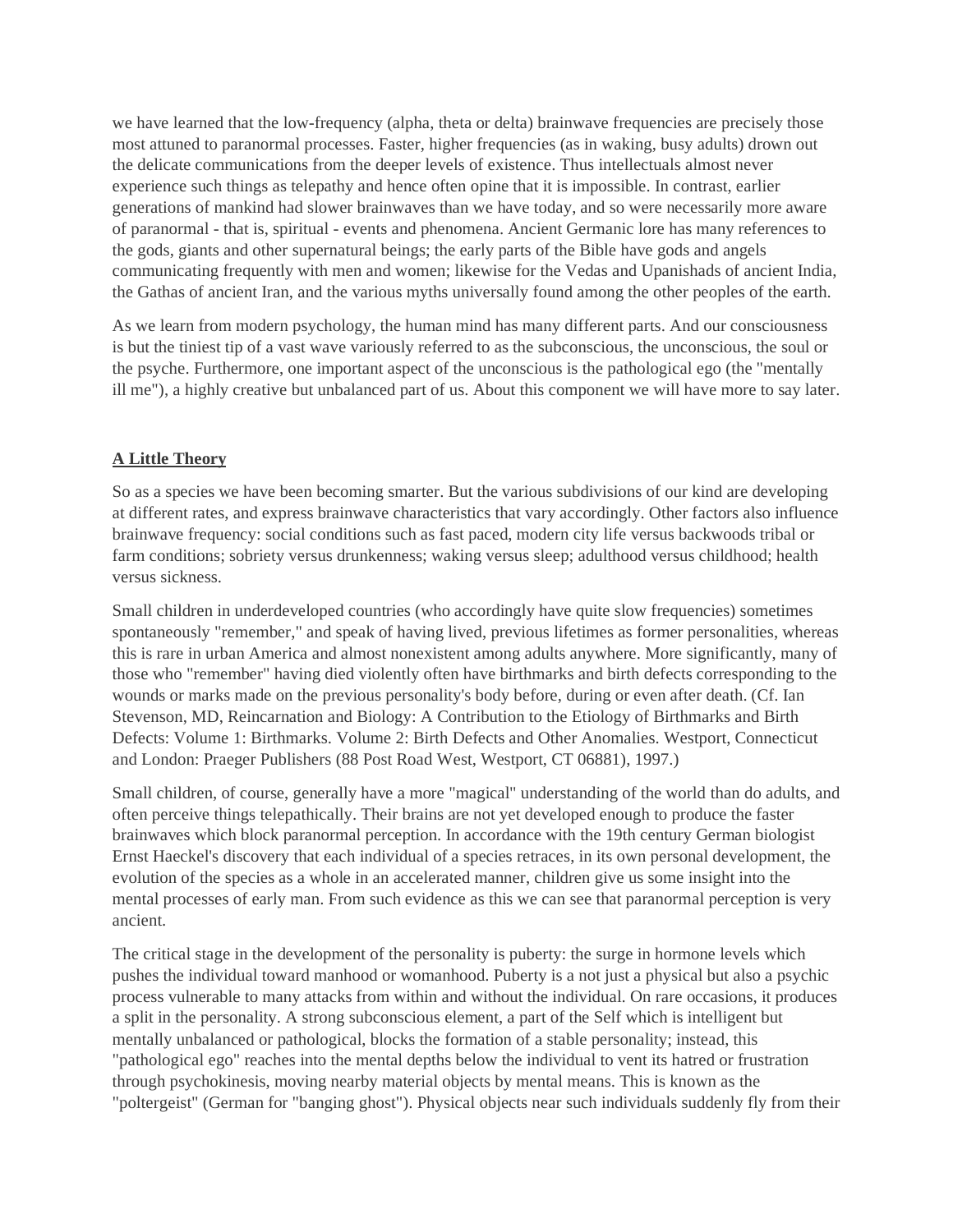positions on walls or tables, disappear from one spot and mysteriously reappear in another in the presence of sober witnesses, and the like.

The central agents of poltergeist phenomena are almost always girls and only rarely boys, for two reasons: girls tend to have slower brainwave frequency to begin with (the female brain is on average both smaller and less differentiated than the male brain); and girls tend to be assigned to more submissive, often frustrating roles than boys. Their frustration is consequently directed inward toward the self rather than outward toward family or friends. The resulting poltergeist then expresses unconsciously and physically what the consciousness cannot.

At this point it is necessary to say that all paranormal phenomena are natural, not supernatural. It is true that they do not conform to the materialist world model which says that if you can't see it, it doesn't exist. It is also true that they demonstrate the existence of a dimension additional to the one we see: a dimension I here call the "inframind" (from Latin infra "below, underneath" and English mind).

## **The Types of Paranormal Phenomena**

There are two main types of paranormal events: psi cognitive and psi kinetic. They can be organized as follows:

*PSI cognitive phenomena.* (This refers to the events themselves, that is, what is happening or has just happened. Information transfer takes place spatially by means of unconscious channels and under specific conditions. In general the unconscious nature of these phenomena makes such communication useless for practical purposes.) Psi cognitive events include:

*Telepathy:* subconscious communication between one mind and another. It can also be defined as the paranormal cognition, on the part of one person (or living being) of an event or mental state relative to another person (or living being). Pure telepathy requires that the two people involved not be in the same place.

*Clairvoyance*: subconscious communication between a human mind and inanimate physical reality. Pure clairvoyance occurs when there is no possibility that the communicated information is already known by other human minds. (Otherwise it would be classed as a case of telepathy.)

*Precognition:* knowing events which have not yet taken place but are germinating, forming, in their seed stage. This process involves parapsychologically surveying current developments and, of all possible outcomes dependent on human action, proposing to consciousness the most probable one. Precognition is, therefore, not a true knowing of what is to be; it is a shrewd conjecture about the effects of current human actions /effects which, based upon probability, are anticipated by the unconscious. The farther into the future the events about which such precognitive predictions are made, the more their details turn out to be wrong: a few hours can yield surprisingly exact details; days or months will produce blurred or inaccurate details. A reasonably accurate prediction covering a time span of a year or more is rare. The outer limit of human predictive capabilities seems to be about a decade, to judge from general experience.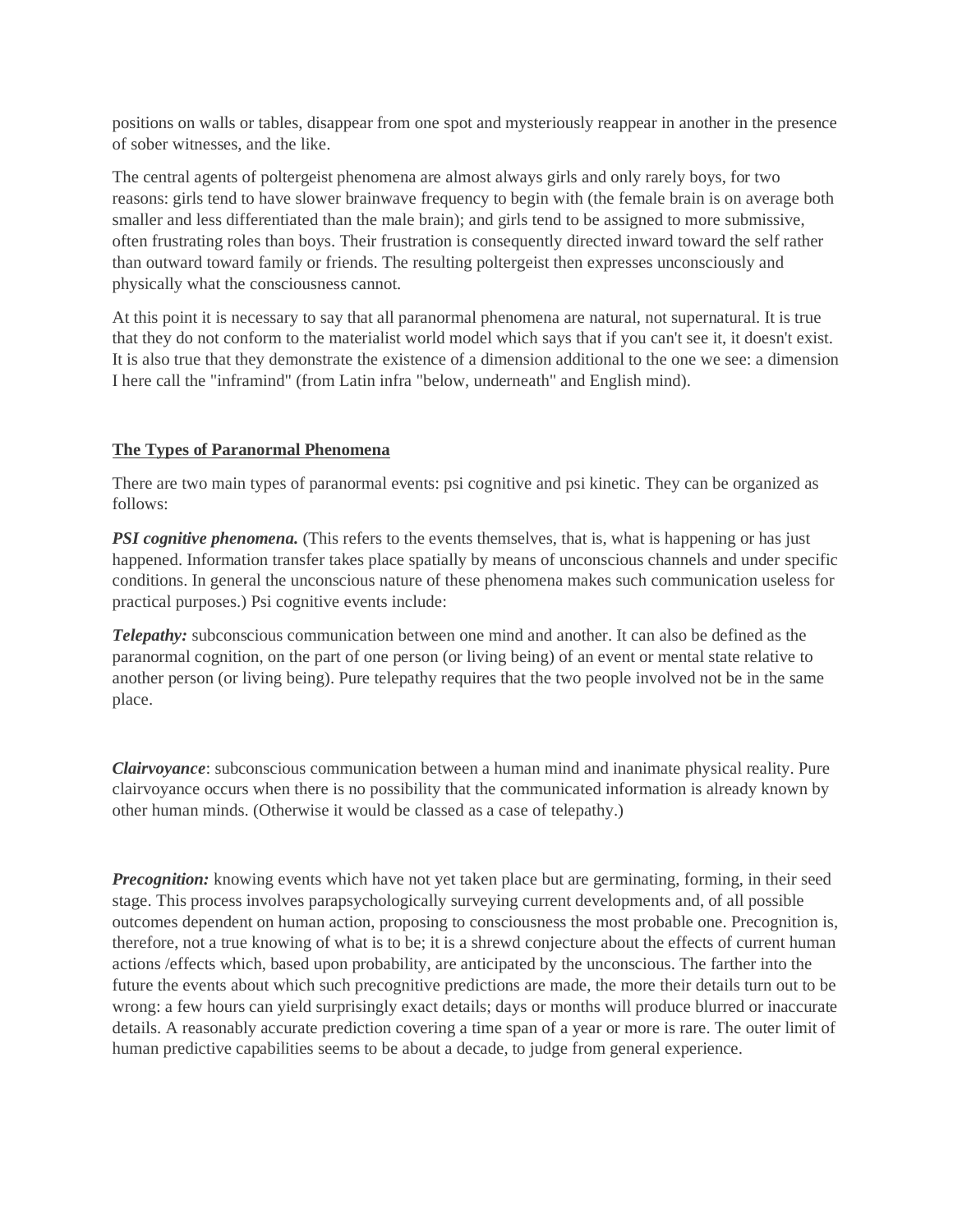*PSI kinetic phenomena.* (These are unconscious communications, by acting on and through matter, of a symbolic message whose meaning varies according to the type of the phenomenon.) Here we have:

*Telekinesis or psychokinesis:* movement at a distance, that is, the displacement of objects without the application of any known physical force.

*Levitation:* a rising into the air, especially by a person. It can also refer to the rising of objects. When objects are displaced from one spot to another, we speak of psychokinesis.

*Apportation:* the appearance of an object in a spot where it has not previously existed. Usually such an object has been transferred from some other spot where it is now absent. The history of parapsychology includes instances of the apportation of stones, water, flowers and various other objects.

*Materialization:* the formation, during sessions with a medium, of human forms. Such forms are sometimes called ectoplasms.

*Raps:* knocks of varying intensity, from loud cracks to deafening noises. Normally connected with mediumistic sessions.

*Direct painting:* the graphical or pictorial reproduction of images where there is no contact with paintbrushes (where a medium is present) or in the complete absence of any brushes (in the case of auto infestations).

*Bilocation:* the materialization, apart from spiritualist environments, of human forms. Some process of organization of atomic structures may be involved here. It is produced through unconscious channels; its origin is usually some unconscious stimulus, although occasionally it may be due to a conscious act of will. Often, the human form behaves like a true "double," has a physical consistency and even talks, admonishes or heals people. The phenomenon has shown up in the lives of mystics and saints and in the spiritist environment, although outside of mediumistic settings. The environment in which it appears is always different. Related to this is the "out of body experience" (OOBE), which includes seeing one's own body lying as though asleep, visiting unknown places and being able to describe them later. Such "astral travel" happens inside the mind and, hence, can be a product only of PSI cognitive activity of the telepathic clairvoyant type. The OOBE is therefore not strictly classified among psychokinetic phenomena.

*Olfactory phenomena (osmogenesis):* the release of perfumes or disagreeable odors (like sulfur). These have been witnessed both in contexts involving mystical phenomena, and in pseudo diabolic, spiritualist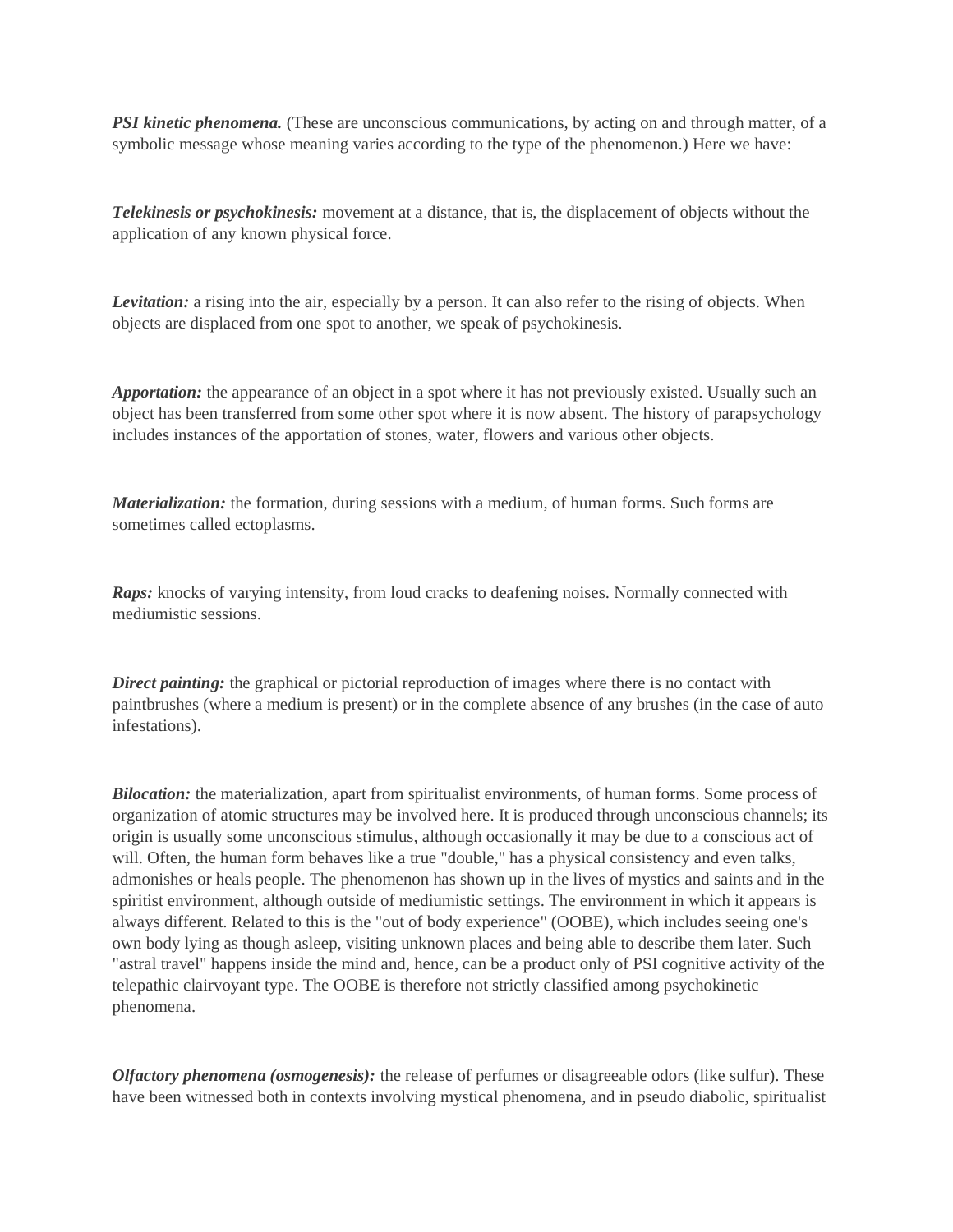and infestational contexts. And they are completely distinct from smells due to bodily emissions by any living thing.

*Thermal phenomena:* lowering or raising of the surrounding temperature (up to ten degrees) in mediumistic sessions and in the moments preceding the more striking physical phenomena such as apportations, materializations and levitations. On the other hand, apported metallic objects are ordinarily very hot, to the point of burning whoever touches them, or leaving burn marks on the table they come to rest on. One extraordinary type of thermal phenomenon is that of spontaneous combustion, which occasionally occurs in poltergeist phenomena.

# **Consciousness**

The human connection with the paranormal is the unconscious. As already mentioned, it is also known as the subconscious, the psyche or the soul. This is the mental storehouse of all knowledge about the body, of all personal memories and psychological motives; furthermore, it is many sided and has characteristics still unknown. Interacting intimately with the human nervous systems and especially with that most complex of all organs, the brain, the unconscious communicates with the physical body in a manner analogous to the way in which electromagnetic TV waves are sent out by a TV station and sensed by a TV set. The station translates views captured by a special camera into electromagnetic waves and broadcasts them, and the set picks up this signal and translates it into viewable form. The analogy is imperfect, of course, but still helpful. The body is both "station" and "set": a "transceiver," in this analogy.

The notion of the paranormal presupposes the idea of the unconscious because, for the most part, paranormal dynamics develop and play themselves out in the unconscious. Moreover, the unconscious is the filter through which paranormal phenomena - "psi" for short - reach the conscious self. And, finally, consciousness itself is but a historically very recent product of the unconscious, which in turn emerged long ago from the much more diffuse and profound deepsoul of nature. We will return later to this deepsoul, which we may also call the cosmic inframind or, or in Germanic-Asatru terminology, Weird.

In laboratory tests with psychics, the group consisting of the sensitive (or psychic) and the experimenters (with their own mental attitudes) forms a *psychic unit* through the union of their unconsciouses - a group soul which can change the outcome of an experiment. As a result of this psychic integration, the experimenters themselves become part of the experiment. Those with negative attitudes or personal preoccupations can change the results in a negative direction, while those with positive, believing, fully attentive attitudes can move the results in a positive direction.

Such psychic integration, well attested in parapsychology, is also seen in mob action, in wars and, on the non human level in the tendency of groups (flocks, herds, schools, etc.) in many animal and insect species to act as wholes rather than as unrelated collections of mere individuals.

## **Formative Causation**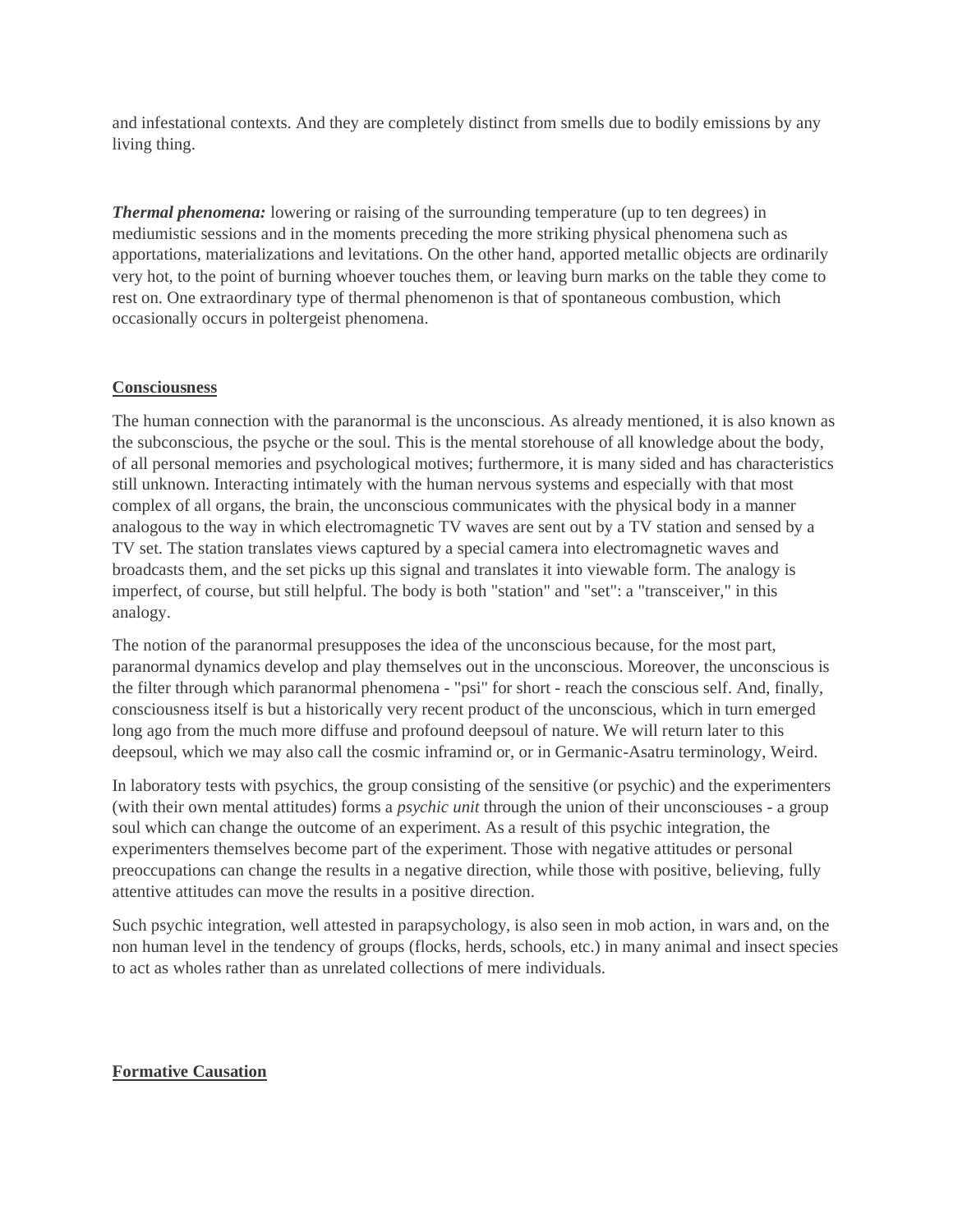The philosopher who has best explained the operation of the soul - of group or individual - is the British scholar and scientist Rupert Sheldrake. He explains the soul as one kind of "form memory" or "morphic field." The term "morphic" comes from the Greek "morph," meaning "form." He uses this word because it is the morphic field which, like a magnetic field, determines the form of the bodies of individuals and of whole species; it also determines the form of events, or three dimensional forms acting through the fourth dimension of time.

Sheldrake calls his theory "formative causation." According to it, a living stock - a race - maintains its bodily shape and behavior by remembering similar forms and actions of the past. A species evolves by rethinking its own structure in a way that enables it to fit better into its life surroundings. An evolutionary change in bodily form, thus, happens "miraculously" and suddenly. In other words, evolution occurs through sudden leaps: a part of a species integrates into its group soul (or what Ian Stevenson calls the "eumorph") all of the recent, short term knowledge it has acquired and thereby changes its form. (The term "recent" as used here means simply "since the last evolutionary change," which may be millions of years.) To put it another way: evolution is the ongoing development of ever newer morphic ideas.

## **The Archaic Nature of the Paranormal**

All of this, of course, takes place on the level of the very deep unconscious, a level whose very existence is unsuspected by consciousness with its fast brainwaves. The human brain, however, availed itself of this deep level in pre conscious times (from 2 to 200 thousand years ago) to help us survive. For this reason, we discover valid cases of so called precognition occurring mainly when life itself is at stake: the man who has a vivid vision or dream of being in a horrible accident at a specific spot and then has a near miss at that very spot a few days later; the woman who senses that her husband or son is facing a mortal danger unless he undertakes a different plan of action, a sensation that proves true when he is killed shortly afterward, exactly as sensed.

We know from the cases of idiots savants ("wise fools") that the ordinary human mind is capable of enormous feats of calculation and prediction. What happens in precognitive sensations is that the brain senses vitally important information from the deep, paranormal level, and calculates the most probable outcome. Should this be life threatening, the soul presents it in understandable form to consciousness. This kind of capability enabled our ancestors to survive in extremely perilous circumstances and spread over the earth. Only since the acceleration of brainwave frequency and appearance of consciousness in the last two thousand years or so has this paranormal capability become forgotten and viewed as a bizarre rarity best ignored, a freak happening to be deliberately misinterpreted as a non event.

## **Odin**

In the long era of human prehistory, some individuals specially gifted in such psychic abilities were accorded great reverence and respect within their tribes. We call them "shamans." (Technically, the feminine form is "shamanka.") Typically, they were able to enter trances in which their brainwave activity was reduced to a minimum, so that their consciousness no longer blocked information flowing up from the deepsoul and the inframind. This condition often happens inadvertently today as the so called Near Death Experience or NDE, a kind of "juxtamortal" (near death) dream in which brainwaves are greatly slowed or even stopped. The traditional shaman or mystic, of course, is much better trained and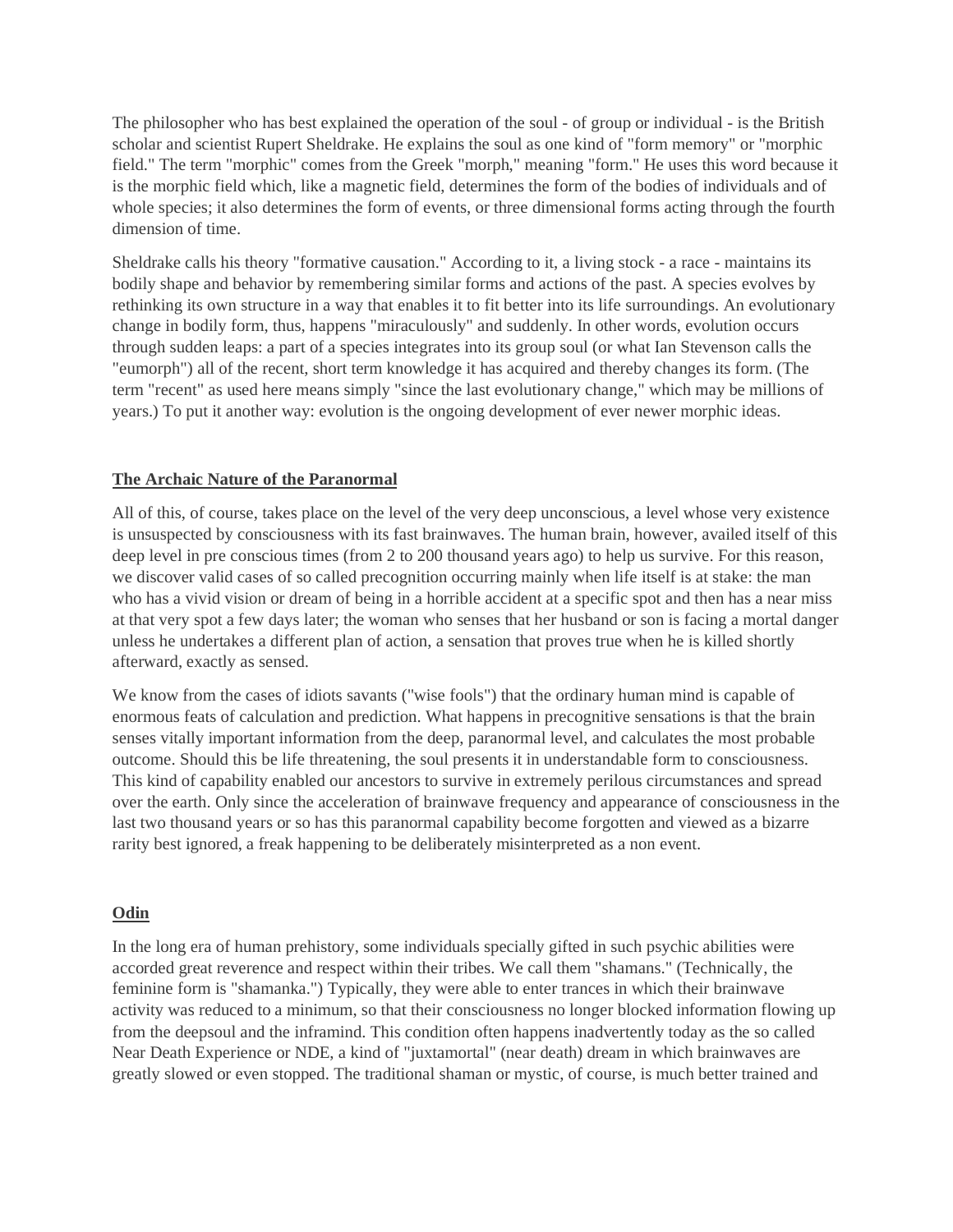able to use this information and the extraordinary power it conveys than is the average modern city dweller.

Prehistorically, and even today in primitive societies, the shaman was and is of great value to the tribe because he - or more often she - could do for the whole community what psychic warning and seeming precognition frequently still do for the individual: communicate information critical to survival and well being.

In the early Europe of 5000 years ago, the word *wut-* was used to refer to a shaman in trance rapture. By 2000 years ago this had become *wod-* among our Germanic ancestors. Because shamanism was central to tribal survival, the chief supernatural entity was considered as the highest shaman. Among the Goths in what is now Ukraine, this entity was named by taking the ending *-in* or *-an*, meaning "chief or leader of," and attaching it to this word for the trance inspired shaman. Hence our words for the leader of those in shamanic raptures or, in effect, "Chief Shaman." Centuries later, the doublet became German "Wotan," Old English "Woden" and Old Norse "Odin," So it happens that this divine name bears witness to the great and vital importance of deep psychic experiences among our ancestors.

# **Psychic Legacy**

In his two tome work, *Reincarnation and Biology*, researcher Dr. Ian Stevenson provides massive evidence for what seems to be reincarnation. Among other things, this evidence includes not just remembrance of past lives by young children but, above all, descriptions of birthmarks and birth defects corresponding to death wounds or marks on the corpses of those whose lives seem to be remembered. The volumes contain a great many black and white photographs of such birthmarks and birth defects. (The work's author regrets that publication costs forbade printing the photographs in color, which would have made the pictures of many such marks much more vivid.)

Dr. Stevenson notes that a large majority of these cases involves some form of violent or drastic death of the remembered previous personality. For this and other reasons he opines (Vol. II, p. 2077; I am paraphrasing here) that: Reincarnation is a normal process in which all memory is fed into a personal morphic field (which Ian Stevenson calls a "tautomorph" - the "psychophore" or "soul bearer" of the individual). This in turn guides the growth of a subsequent individual and, at a yet deeper level, contributes to the form memories of the race or species as a whole.

However, intense emotions around death, combined with an individual's cultural ideas, can disturb this process of reintegration so that the life memories do not become wholly "digested" by the morphic field.

Instead, due to the dying person's intense obsession with wounds or marks, such emotions modify the new body and imprint their own physical and mental character upon it. This leads to the suspicion that having specific conscious memories of a previous lifetime may actually be a defect, somewhat in the way that terrible childhood experiences often burden an adult with serious psychological problems.

Psychic alteration of physical reality happens not just in human bodies but also in cases of "haunted houses" and "infested" places: an event - a battle in war, a horrible murder, a tragedy of some kind - in which intense human emotions are produced modifies the underlying morphic field of the environment and imprints its character upon it. For long afterwards, sensitives and those in a state of lowered brainwave frequency are often able to "see" or sense the event in some way. Included may be psychokinetic phenomena such as: the sound of steps; knockings; rustling sounds; voices; sighs; clanking; singing; loud laughter; gusts of cold air; the smell of flowers, of burning, of sulfur; spontaneous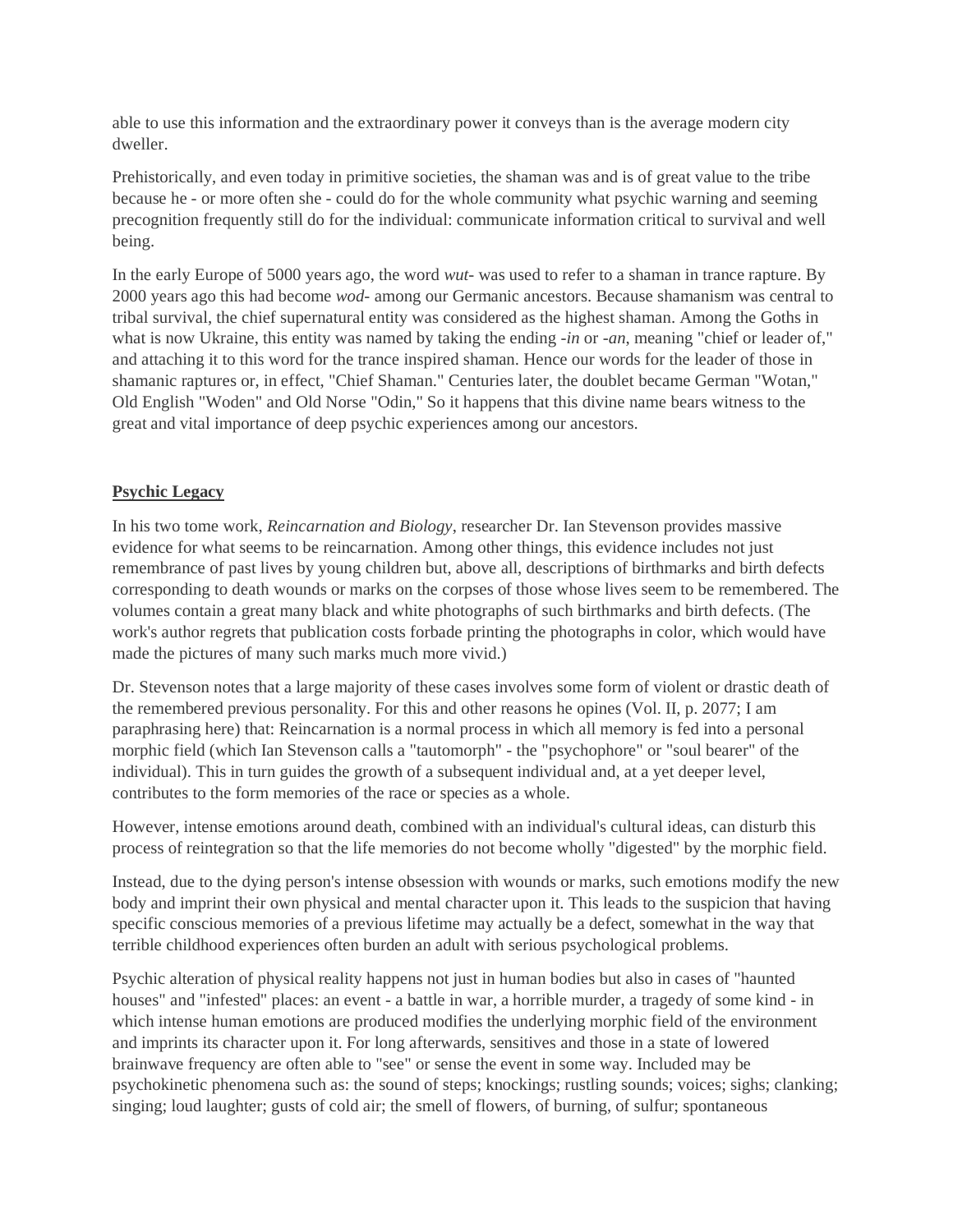combustion ( a possibility for the disappearance of Jesus' body from his tomb and the strange, "photographic" image left on the Turin Shroud); the appearance of three dimensional figures; the movement of objects always at a certain place inhabited or uninhabited, such as a building or an open space.

The difference between infestations and poltergeists is that the poltergeist is always associated with a person, while an infestation is connected to a locale, so that it always recurs in the same place.

This difference is not absolute. There are some cases, such as the sudden appearance of intelligible writing on a wall in which poltergeist and infestational activity are combined, and a message of some significance is communicated to someone present. In all such cases the simplest explanation is that it is the inborn power of the human soul which activates the phenomenon and endows it with intelligence.

There are borderline cases. In the literature of the paranormal there is the report of Mrs. Anne Simpson who would nightly see the ghost of a woman who mournfully gave her name as "Malory." The ghost stated that she had left a debt. Informed of this, the parish priest investigated the matter and found there had been a washerwoman of that name who had died several months previously. She had left a small debt in the place where she had been a storeroom manager. The priest paid the debt and the ghost ceased appearing.

In this case it is quite probable that Mrs. Simpson had unconsciously activated the "psychic legacy" of Malory, whose last thought before dying was, perhaps, the debt she owed. The psychic legacy forms part of the deep inframind or "archives of the past" in which, it would seem, exist all of the psychic experiences of all time. The ghost would appear at night when Mrs. Simpson, having relaxed from the chores of the day, had also relaxed the frequency of her own brainwaves and was thus more sensitive to such perception.

The reason the ghost disappeared after the debt was paid was most likely this: The ghost had never appeared in the first place but was instead a hallucination of Mrs. Simpson, who had paranormally perceived the final thought of the dying person and constructed a visual image of it in front of her own senses. The "ghost" appeared in Mrs. Simpson's own house and was not connected to any specific spot. After Mrs. Simpson learned the debt had been paid, she unconsciously deactivated the message, since she had been convinced that Mrs. Malory was at peace.

On the other hand, with haunted places, the communication is connected with a specific spot and often even seems tied to the material of the building. Since most of the buildings of the Greek, Roman and Etruscan civilizations have disappeared, most of their psychokinetic hauntings have also disappeared. And this, even though ancient Greek and Roman histories report cases of haunted houses.

Thus two elements appear to be requisite for the phenomena of (apparent) reincarnation and haunted places:

1. A powerful message or complex of information registered in the inframind (inframental memories).

2. The physical material of the building, place or living body containing such memories from which a sensitive soul can reconstruct the original drama - often psychokinetically, with associated noises, etc.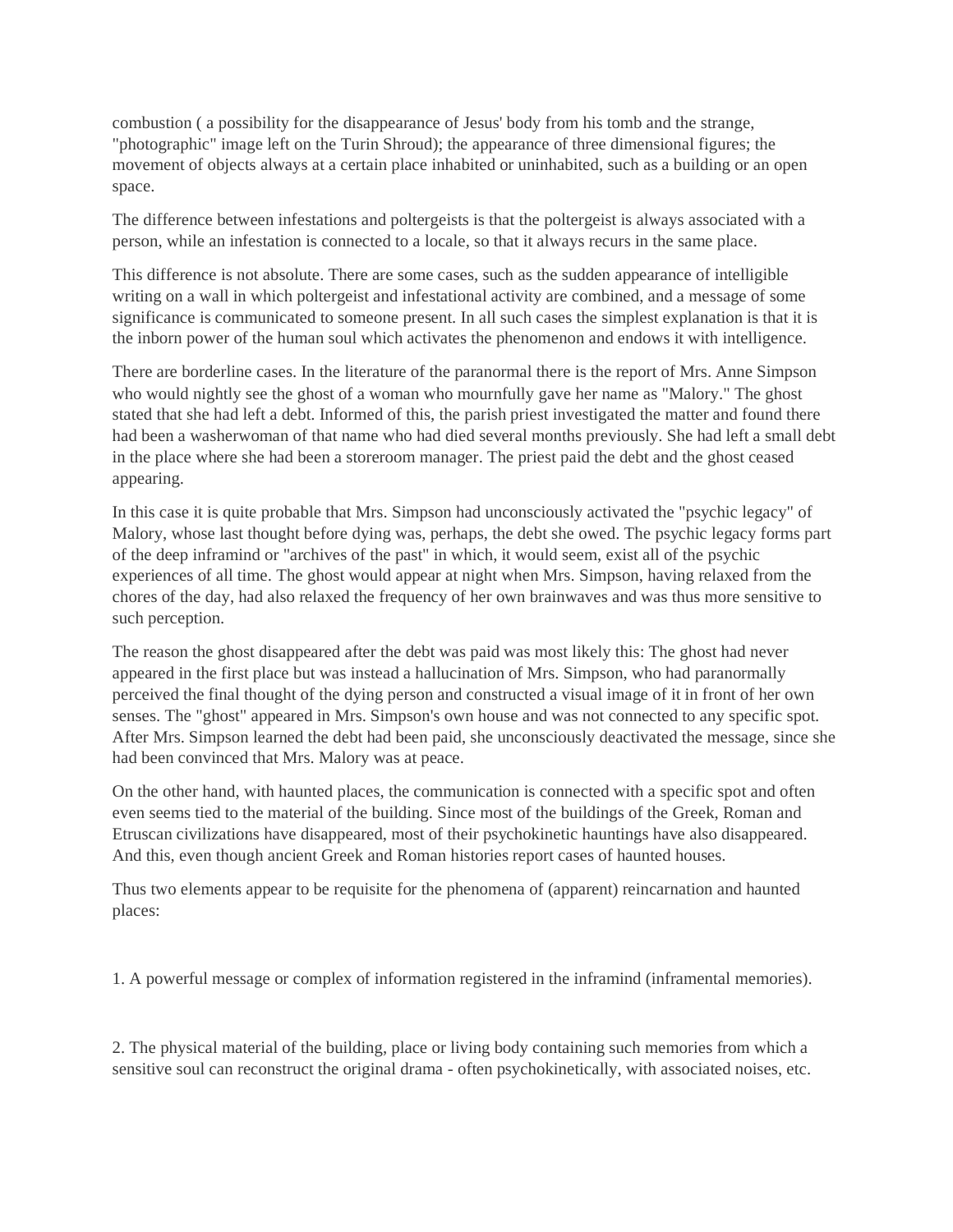In the case of haunted houses, a living human psychically surveys the situation and senses the turbulent psychic legacy which is part of their history. Then, psycho physically interacting with matter, the soul reproduces echoes of the drama which so strongly imprinted itself on that history. Hence the raps, strange visions, gusts of air, etc.

In the case of reincarnation, the fertilized egg, reaching ever deeper into the abyss of Weird, evokes the memories of similar, bygone embryonic forms and, psycho physically "remembering" them, reenacts within itself the same activity which produced those earlier forms.

It is this "memorization and remembering," this back and forth between the psychic and the physical, the soul and the body, spirit and matter, which keeps us and all living beings alive. We are the heightened reflection of our ancestors, mirrored in the depths of Weird. Their souls - their psychic legacies - are part of us, as our souls will be part of our descendants.

# **Evolution**

Of course, memory alone is not the whole of the story. Weird not only accepts, but also integrates the memories fed into it, and appropriately reorganizes the morphic complexes which produce life forms to achieve a better fit between them and their environment. As already stated, the group soul of a subspecies suddenly "rethinks" its own being and re shapes itself, thereby giving rise to a new life form perhaps higher or lower than the ancestral one.

But there remains the question of the greater depths of the cosmic inframind, to which there seems to be no end. We know today that the cosmos has evolved, and that time itself as we know it had a beginning. Space and time were not always here, but were born together about 13 billion years ago. Man can only stand in awe at such vast, transpersonal power of Weird, the mind which undergirds the universe and brought it about.

Contrary to the partial views of the universal religions, Weird does not repeat itself meaninglessly or make the soap operas of ordinary human life its primary concern. The emergence of consciousness is an extremely rare and perhaps even unique event in this universe, despite what the writers of science fiction series would have us believe. And even on this planet, most do not rise above the general human tendency to relapse into an animal like state of tyranny, ignorance and laziness.

Scientists who study birds have noted that, whenever possible, birds will give up the hard lifestyle of flying and become flightless. This has led to species such as the ostrich, the penguin, the now extinct dodo and others.

Humans are similar to birds in this way. For it is hard to be human, with the constant struggle to learn and to think and to remain conscious and sober. We constantly seek to give up the hard lifestyle of work and thought and to become primitive again. Among other things, the universal human thirst for alcoholic beverages and other consciousness altering substances shows this. We seek to become flightless.

And so our status as intelligent life is endangered, and we may yet degenerate. If that happens, this planet will fail as far as intelligent life is concerned, and everything will revert to the jungle whence it came. Mind destroying drugs attack the basis of consciousness which is Weird's highest achievement. They throw the gift of life back in its face.

Allowing our world to be taken over by those who hate us and our high culture will have the same effect. We have just narrowly escaped being engulfed by Communism. But there are many other vicious dangers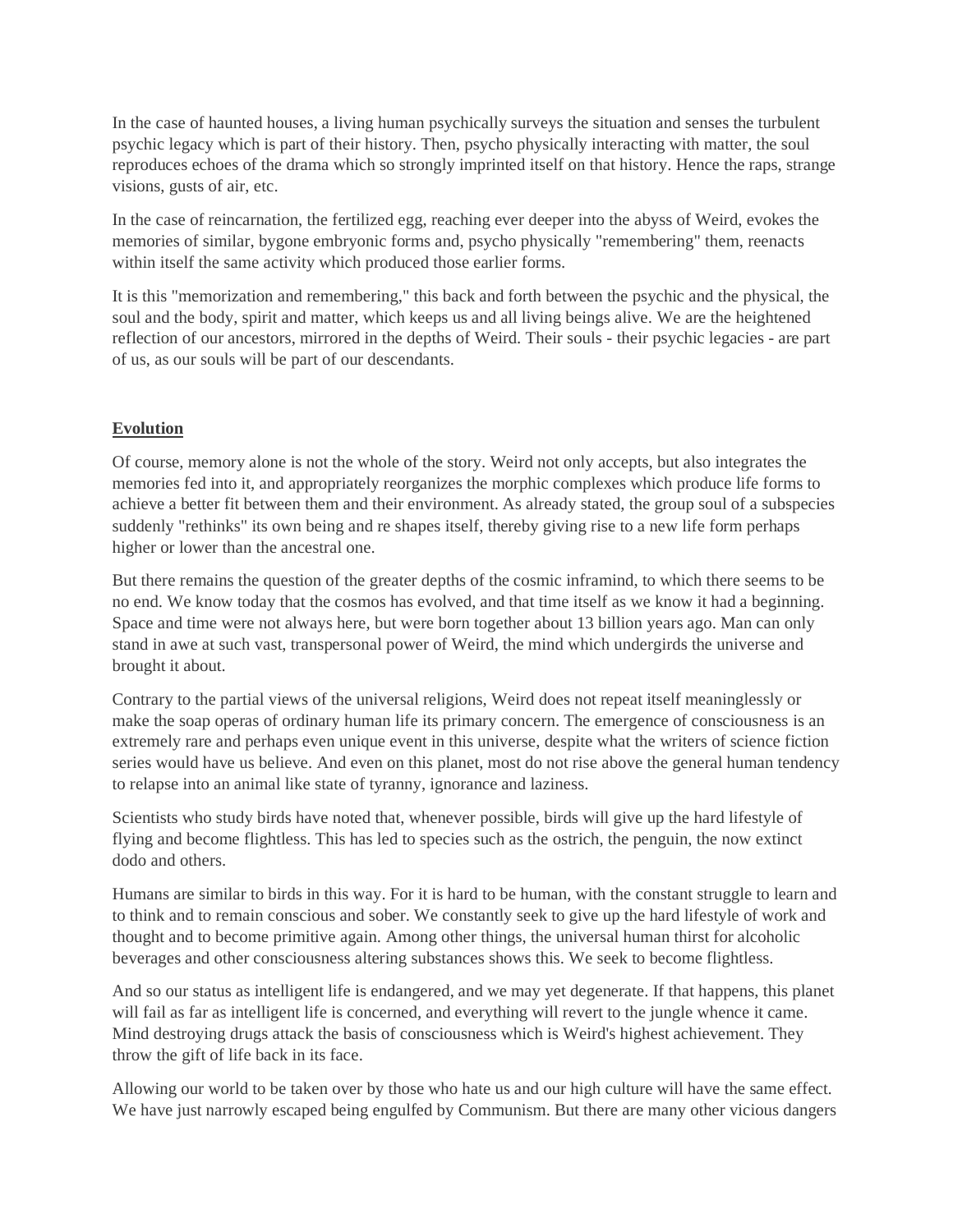lying in wait for us. Take one such threat: As Professor Richard Lynn, Director of the Ulster Institute for Social Research, Coleraine, Northern Ireland, has shown in his 1996 book, *Dysgenics: Genetic Deterioration in Modern Populations* (London & Westport, CT: Praeger Publishers, p. 208), the average intelligence in Western nations has fallen by between five and eight IQ points in the last century or so. In other words, in spite of modern technology, we are on average becoming dumber and dumber. The less conscious are reproducing at a much faster rate than the more conscious. This is a fact, and all of the king's horses and all of the king's men will not overcome this fact, although they may prevent us from revealing it.

Prominent in this death march is the apparent death wish of peoples of European descent: Any sign of an ethnic survival instinct on our part, no matter how modest, is attacked (often by our own kin) as "racism," and the entire body of our knowledge and civilization is spurned as the work of "dead White males."

# **In Conclusion**

From an open minded review of the paranormal, we see that all of its manifestations, from simple telepathy through "diabolical" possession to psychokinesis, are messages or information transfer. This means that all matter, space and time, as well as all life and, above all, conscious human life, make up one grand system of intercommunication: a divine message. It is the most important task of consciousness our task - to interpret this message of almighty Weird, the source of life.

Paranormal events show us the invisible foundations of life. But in doing this, they also show us that life itself is quite literally a message, a threefold message of love, of learning and of knowledge. Love, from its sexual and parenting foundations to charity towards other members of the folk, brings life into being and nourishes it. Learning is the process of committing information to memory and thereby expanding and strengthening the paranormal basis of life. Knowledge is the organized store of memories which are built into our bodies through the psychic legacy of our ancestors, and into our minds through our own personal experience.

Asatru seeks to spread this triple message to all of our folk, and thereby to rescue it from the desert of meaninglessness in which we live today. We want to correct the false messages - the countless lies which rain upon us and lead us to destroy our own lives. And thus we call upon our gods to protect us with the life giving power of the mysterious depths beneath the soul: the inframental realm of the paranormal.

It takes no special insight to see that we are facing global catastrophe because we are stopping evolution and regressing biologically. The universal religions have encouraged this. Our apparent loss of the will to live makes the coming of this catastrophe a question not of whether but of when. Weird is more cunning than man, and will not permit evolution to stagnate. It is either up or down, forward or extinction. For the few who want to escape Ragnarok and remain true to the higher destiny which made our being possible, however, there remains the shining light of Asatru, the faith of our forefathers, with its great leader, Odin: lord of the depths and master of shamans.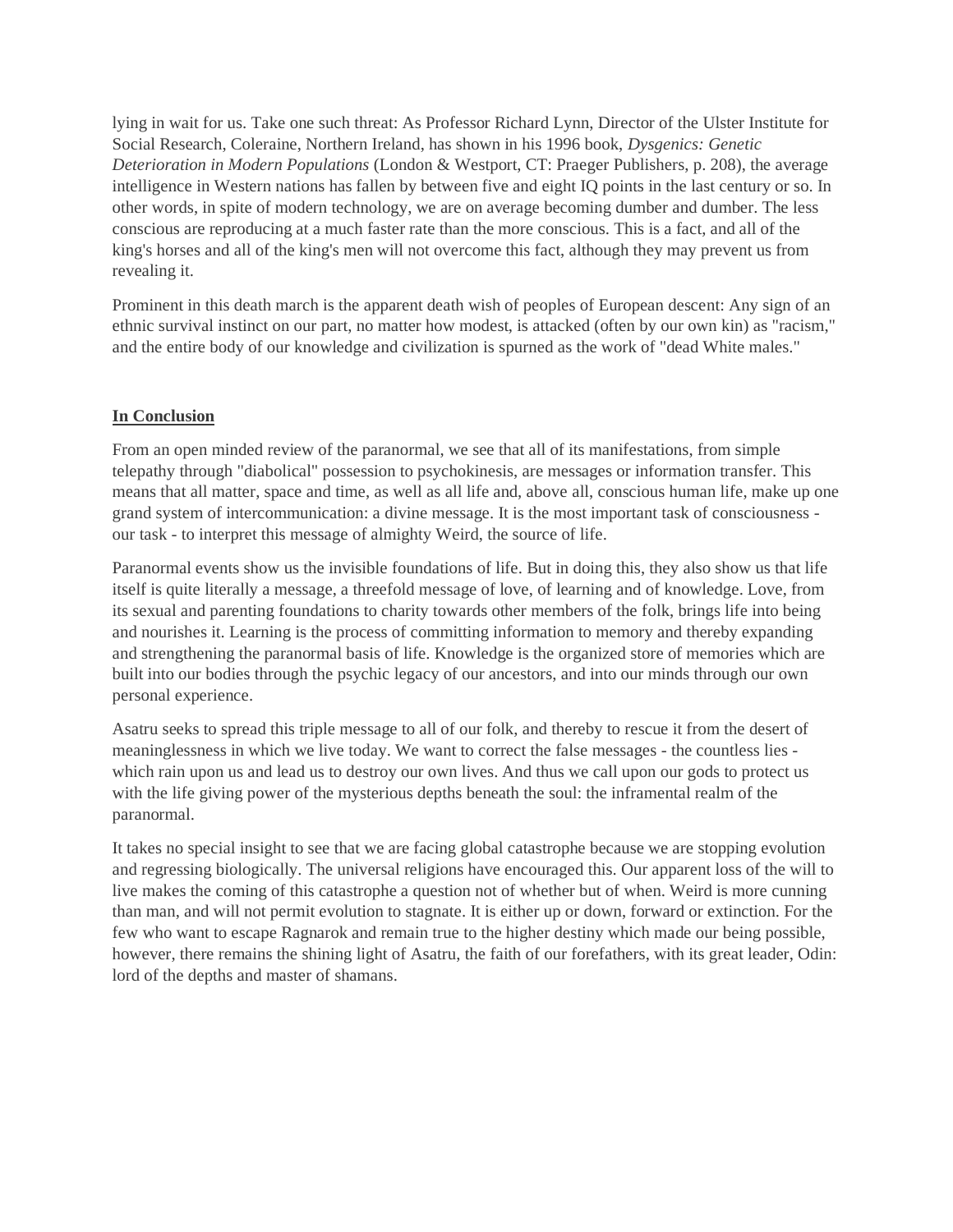

# **by HNIKAR WOOD**

Editor's note - In regaining our religious and cultural heritage, it is important to learn to get inside the minds of our ancestors, peeling away the accretions of Christian thinking and taking on the values and perceptions that are more in keeping with who we really are. Study of the sagas can be one tool to help us accomplish this.

With this in mind, we continue with Hnikar's insightful gleanings from one of the ancient tales, that of Gunnar Hamundarsson...

Having traveled abroad and won both fame and wealth with his courage and daring, Gunnar had returned to Iceland. His brother Kolskegg then sought to convince him to attend the Althing.

Kolskegg urged him on much to ride to the Thing, saying, "There thy honor will grow, for many will flock to see thee there." "That has been little to my mind," says Gunnar, "to make a show of myself; but I think it good and right to meet good and worthy men."

Two things stand out from this exchange. First, as noted in Part I of this article, the admiration of others enhances one's worth and merit. The deeds that Gunnar had performed stood on their own value, but the respect of others added to this. Second, it was considered right not to egotistically seek self-glorification. This, however, when weighed against the first point, is not always easy to measure. At what point does the desire to have the respect and admiration of people become a quest for self-glorification? Njal's advice is notable here, that some would be envious of the new standing his exploits had earned him, so it was a question quite open to individual interpretation. The Havamal addresses these social niceties, and they had great significance in an era when so much hinged on social standing and interaction.

Consider again Gunnar's reluctance to meet Earl Hakon until he had proven himself with his deeds. Clearly he felt that his deeds in a sense stood beside him when they finally did meet, and added to his standing. There was in this some expectation that he would be held in higher respect than would have been the case had they met before his deeds. Had this expectation been promoted through boastfulness or arrogance, however, his standing would have suffered.

So Gunnar rode, and they all rode. But when they came to the Thing they were so well arrayed that none could match them in bravery; and men came out of every booth to wonder at them. Gunnar rode to the booths of the men of Rangriver, and was therewith his kinsmen. Many men came to see Gunnar, and ask tidings of him; and he was easy and merry to all men, and told them all they wished to hear.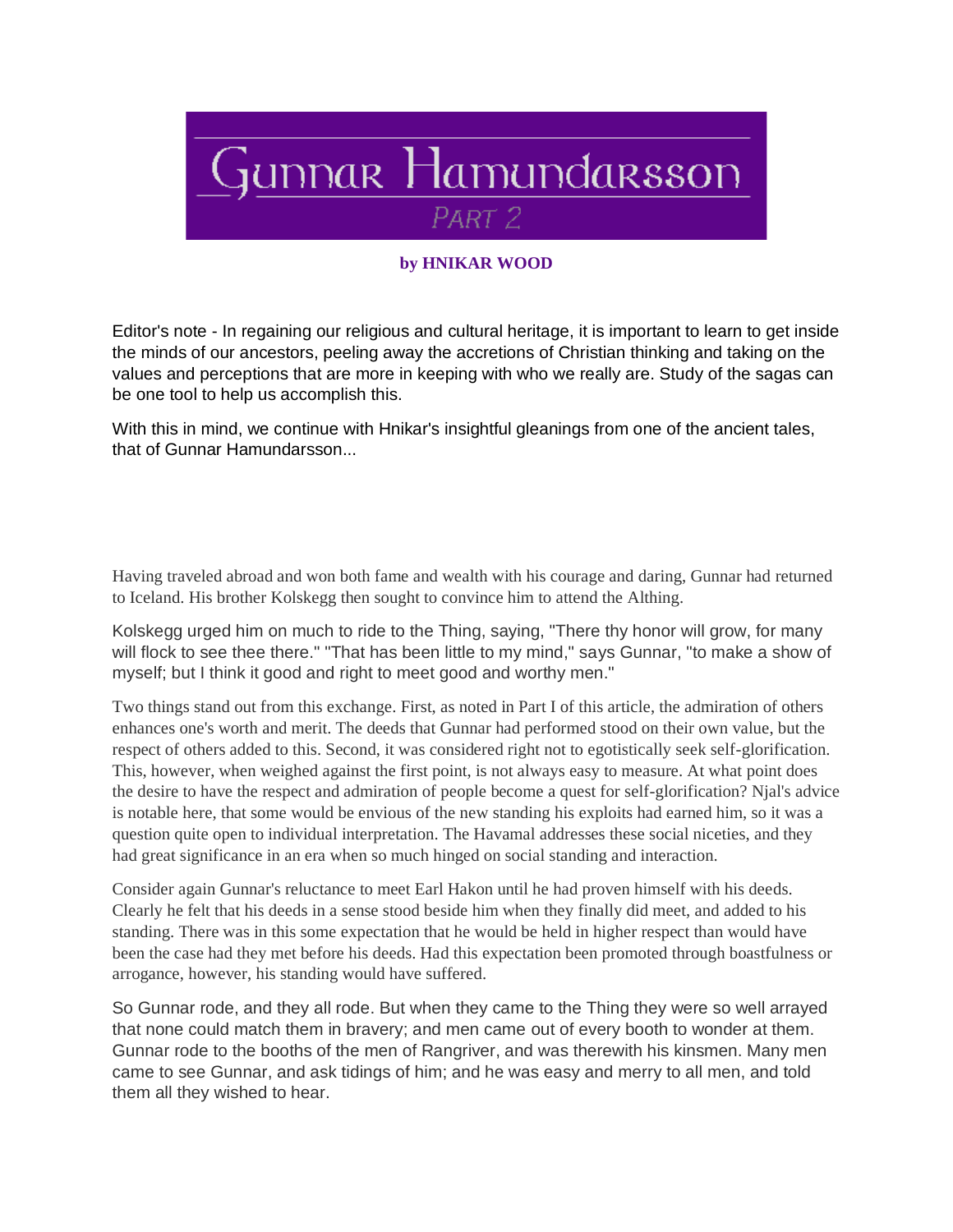Magnusson and Pallson interpret the second sentence as "they were so well dressed that none could compare with them." There is no sense of the later, melodramatic, Medieval Christian humility. Falsely dressing in ragged clothes was not expected- it was thought that people should be true to themselves rather than putting on an act.

It was at this Thing that yet another piece of Gunnar's Wyrd was put into place.

It happened one day that Gunnar went away from the Hill of Laws, and passed by the booths of the men from Mossfell; then he saw a woman coming to meet him, and she was in goodly attire; but when they met she spoke to Gunnar at once. He took her greeting well, and asks what woman she might be. She told him her name was Hallgerd, and said she was Hoskuld's daughter, Dalakoll's son. She spoke up boldly to him, and bade him tell her of his voyages; but he said he would not gainsay her a talk. Then they sat them down and talked. She was so clad that she had on a red kirtle, and had thrown over her a scarlet cloak trimmed with needle work down to the waist. Her hair came down to her bosom, and was both fair and full. Gunnar was clad in the scarlet clothes which King Harold Gormsson had given him; he had also the gold ring on his arm which Earl Hakon had given him. So they talked long out loud, and at last it came about that he asked whether she were unmarried. She said, so it was, "and there are not many who would run the risk of that." "Thinkest thou none good enough for thee?" "Not that," she says, "but I am said to be hard to please in husbands." "How wouldst thou answer, were I to ask for thee?" "That cannot be in thy mind," she says. "It is though," says he . "If thou hast any mind that way, go and see my father." After that they broke off their talk.

These many centuries later, one can picture long-haired Hallgerd in red and scarlet, and sense her effect on Gunnar. The sagas often depict a great deal of rationality in male-female relationships, but here we find the irrational, the magnetic attraction. Hallgerd, having seen him about, desiring him, and knowing her affect on men, sought him out and spoke with him. Before long, he was speaking of marriage and nothing could alter his course away from what he desired.

Who, then, was Hallgerd? She was among the first introduced in the saga, so central is her role in events.

Hoskuld had a daughter named Hallgerd, who was playing on the floor with some other girls. She was fair of face and tall of growth, and her hair was as soft as silk; it was so long, too, that it came down to her waist. Hoskuld called out to her, "Come hither to me, daughter." So she went up to him, and he took her by the chin, and kissed her; and after that she went away. Then Hoskuld said to Hrut, "What dost thou think of this maiden? Is she not fair?" Hrut held his peace. Hoskuld said the same thing to him a second time, and then Hrut answered, "Fair enough is this maid, and many will smart for it, but this I know not, whence thief's eyes have come into our kin." Then Hoskuld was wroth, and for a time the brothers saw little of each other.

Just what is being said here? There is clearly an indication that her character was set quite young, and an understanding that character was generally part of a family's traits, hence the wondering about her "thief's eyes" and their origin. At any rate, we meet her again a few years later.

Now, it must be told how Hallgerd, Hoskuld's daughter, grows up, and is the fairest of women to look on; she was tall of stature, too, and therefore she was called Long-legs. She was fairhaired, and had so much of it that she could hide herself in it; but she was impetuous and willful. Her foster-father's name was Thjostolf: he was a South Islander by stock: he was a strong man, well skilled in arms, and had slain many men, and made no atonement in money for one of them. It was said, too ,that his rearing had not bettered Hallgerd's temper.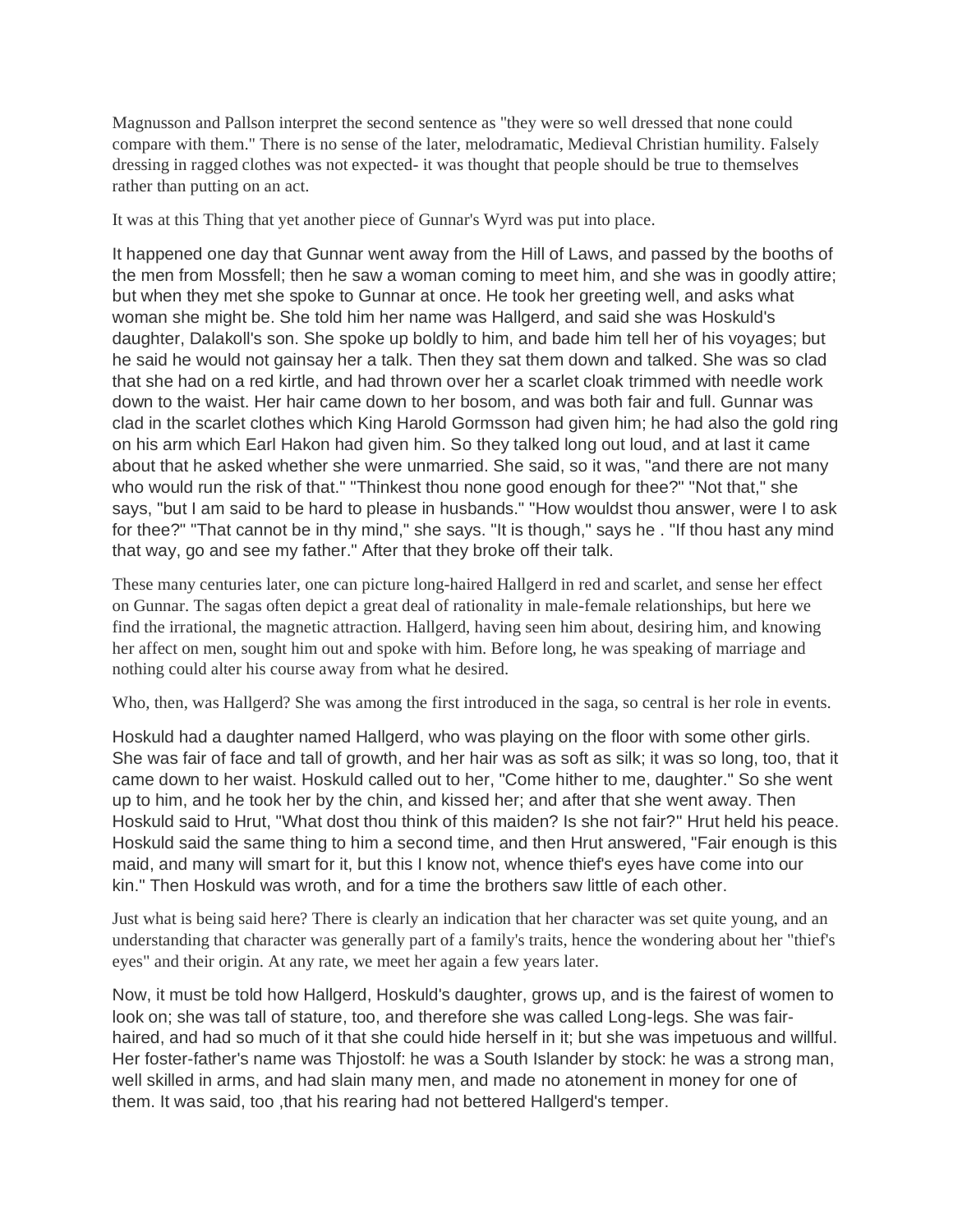There was a man named Thorvald; he was Oswif's son, and dwelt out on Middlefells strand, under the Fell. He was rich and well to do, and owned the islands called Bear-Isles, which lie out in Broadfirth, whence he got meal and stock fish. This Thorvald was a strong and courteous man, though somewhat hasty in temper. Now, it fell out one day that Thorvald and his father were talking together of Thorvald's marrying, and where he had best look for a wife, and it soon came out that he thought there wasn't a match fit for him far or near. "Well," said Oswif, "wilt thou ask for Hallgerd Long-legs, Hoskuld's daughter?" "Yes! I will ask for her," said Thorvald. "But that is not a match that will suit either of you," Oswif went on to say, "for she has a will of her own, and thou art stern-tempered and unyielding." "For all that I will try my luck there," said Thorvald, "so it's no good trying to hinder me." "Ay!" said Oswif, "and the risk is all thine own."

After that they set off on a wooing journey to Hoskuldstede, and had a hearty welcome. They were not long in telling Hoskuld their business, and began to woo; then Hoskuld answered, "As for you, I know how you both stand in the world, but for my own part I will use no guile towards you. My daughter has a hard temper, but as to her looks and breeding you can both see for yourselves." "Lay down the terms of the match," answered Thorvald, "for I will not let her temper stand in the way of our bargain. "Then they talked over the terms of the bargain, and Hoskuld never asked his daughter what she thought of it, for his heart was set on giving her away and so they came to an understanding as to the terms of the match. After that Thorvald betrothed himself to Hallgerd, and rode away home when the matter was settled.

Hallgerd was displeased with the match, and yet during the wedding itself she became quite merry. Behind this the saga speaks of the shady dealings of her foster-father, Thjostolf, and her maternal uncle, Svan, said to be "extremely skilled in witchcraft." Thjostolf told her that "this will not be your only marriage, and you can be sure that you will be consulted about it next time."

The marriage was tempestuous and contentious, and it was not long before Thorvald struck her in the face, causing it to bleed. She was visibly injured, and when her foster-father inquired how this had come about, he chose to avenge it. And so Hallgerd was widowed, for the first time. (Thjostolf was said to have been protected from Oswif's revenge by Svan's workings, which brought on a shielding fog and darkness on three occasions.)

The saga is complex in its depiction of events, relying not on the sort of formulaic dogma which all too often passes for a sociology of relationships today. Thorvald was no "wife-beating ogre" caricature, and Hallgerd was no simple shrew. The dynamics between them and the other people around them is shown in its complex humanity, and one can place oneself in any role and see it from the perspective of that individual: Hallgerd, forced into an unwanted marriage, displeased with her husband and a forceful enough character to tell him so...Thorvald, driven into a marriage by his desire for this beauty, frustrated that he cannot please her and unable to take more of her insults...Thjostolf, seeing the battered face of his foster-daughter and taking revenge.

A second man was soon drawn to her, and again he would not concern himself with her character or worry about the fate of her first husband. Glum Olafsson, brother of the future Lawspeaker Thorarin, would settle for no other woman. He, too, sought her hand from her father, and her uncle advised him of the wisdom of letting her choose.

Then they sent for Hallgerd, and she came thither, and two women with her. She had on a cloak of rich blue woof, and under it a scarlet kirtle, and a silver girdle round her waist, but her hair came down on both sides of her bosom, and she had turned the locks up under her girdle. She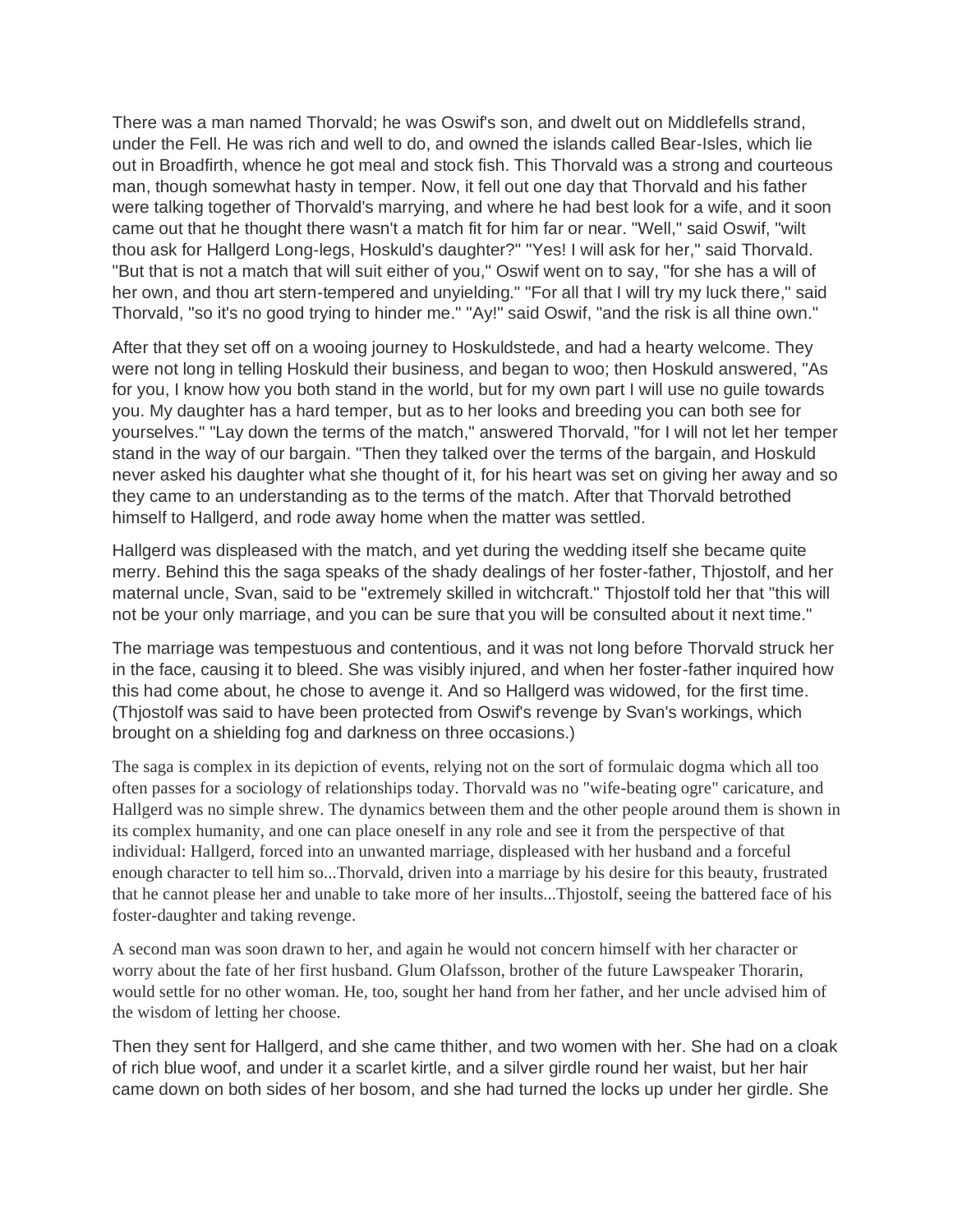sat down between Hrut and her father, and she greeted them all with kind words, and spoke well and boldly, and asked what was the news. After that she ceased speaking.

It is easy to envision her entering the room just so, aware of her impact and taking in the situation. We imagine Glum looking toward her with appreciation and anticipation, catching the glimmer of her hair and the grace of her walk, seeking to calm his breathing - feeling a bit like the predator and a bit like the protector. She would have known his business from the look in his eyes, young men seldom being subtle in such things.

Then Glum said, "There has been some talk between thy father and my brother Thorarin and myself about a bargain. It was that I might get thee, Hallgerd, if it be thy will, as it is theirs; and now, if thou art a brave woman, thou wilt say right out whether the match is at all to thy mind; but if thou hast anything in thy heart against this bargain with us, then we will not say anything more about it." Hallgerd said, "I know well that you are men of worth and might, ye brothers. I know too that now I shall be much better wedded than I was before; but what I want to know is, what you have said already about the match, and how far you have given your words in the matter. But so far as I now see of thee, I think I might love thee well if we can but hit it off as to temper." So Glum himself told her all about the bargain, and left nothing out, and then he asked Hoskuld and Hrut whether he had repeated it right. Hoskuld said he had; and then Hallgerd said, "Ye have dealt so well with me in this matter, my father and Hrut, that I will do what ye advise, and this bargain shall be struck as ye have settled it."

And so the marriage was made, and she gave birth to a daughter, Thorgerd, who came very much to resemble her mother. There was great love between Glum and Hallgerd, but soon Thiostolf came to be under their roof.

Now once on a time when autumn came, it happened that men had hard work to get their flocks home, and many of Glum's wethers were missing. Then Glum said to Thjostolf, "Go thou up on the fell with my house-carles and see if ye cannot find out anything about the sheep." "'Tis no business of mine," says Thjostolf, "to hunt up sheep, and this one thing is quite enough to hinder it. I won't walk in thy thralls' footsteps. But go thyself, and then I'll go with thee ." About this they had many words.

The weather was good, and Hallgerd was sitting out of doors. Glum went up to her and said, "Now Thjostolf and I have had a quarrel, and we shall not live much longer together." And so he told her all that they had been talking about. Then Hallgerd spoke up for Thjostolf, and they had many words about him. At last Glum gave her a blow with his hand, and said, "I will strive no longer with thee," and with that he went away. Now she loved him much, and could not calm herself, but wept out loud. Thjostolf went up to her and said, "This is sorry sport for thee, and so it must not be often again." "Nay," she said, "but thou shalt not avenge this, nor meddle at all whatever passes between Glum and me ." He went off with a spiteful grin.

Nonetheless, Glum and Thjostolf were soon to quarrel:

Then each began to scold the other, and Thjostolf said at last that Glum had no strength save to tumble about in Hallgerd's arms . Then Glum said, "A man's foes are those of his own house. Shall I take upbraiding from thee, runaway thrall as thou art?" Thjostolf said, "Thou shalt soon have to own that I am no thrall, for I will not yield an inch to thee."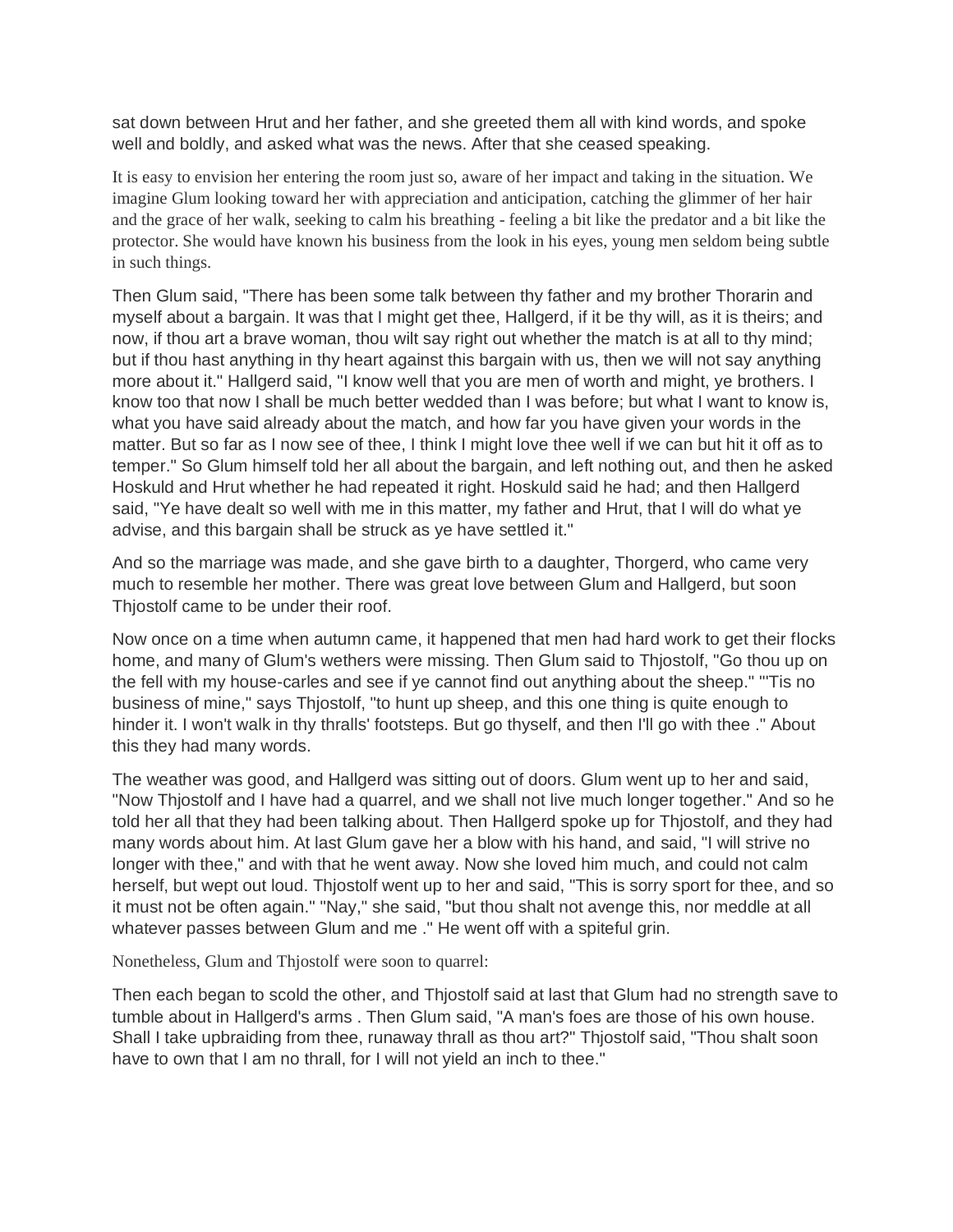Glum was the first to strike, but Thjostolf the last. The complexity again of their clash is apparent in their exchange of words. It seems that there was some jealousy on Thjostolf's part, since in anger his mind went first to thoughts of Glum and Hallgerd together. But it seems that Glum's disrespect for Thjostolf was the major issue.

Hallgerd was sitting out of doors, and saw that his ax was bloody. He said, "I know not what thou wilt think of it, but I tell thee Glum is slain." "That must be thy deed," she says. "So it is," he says. She laughed and said, "Thou dost not stand for nothing in this sport." "What thinkest thou is best to be done now?" he asked. "Go to Hrut, my father's brother," she said, "and let him see about thee."

For me, this has always been one of the more disturbing passages. The dichotomy between her telling Thjostolf not to take vengeance on Glum from her apparent love, and her casual laughter when told that Glum had been slain, gives rise to questions in my mind. It means either that her loyalty and love is shallow and easily put aside, or that the tale as it came to be told does not accurately depict the private exchange between her and Thjostolf - that perhaps she had again goaded Thjostolf to slay a man who had struck her, as other men would one day kill at her instigation, but they chose to let Thjostolf carry the blame alone, for whatever reason. (Her father and uncle paid compensation for both slain husbands, however). I think the former possibility disturbs me more, since it places a person's loyalties on the level of an alley cat: Who's feeding me today?

And so, we now see how beautiful and formidable a character Hallgerd was - and in the next chapter of the saga, Gunnar is introduced.

Ultimately their paths were to cross at that fateful Thing, years after Gunnar had humiliated her uncle Hrut at another in the matter of Unn's dowry. Recall that in the original divorce, Hrut had undergone the embarrassment of being publicly depicted as impotent in the marriage bed, but had saved for himself the dowry of Unn by challenging her enfeebled father to a personal duel. Gunnar had than taken this vestige of his manliness by challenging Hrut, in turn - a challenge that Hrut dared not accept - and winning the dowry back for Unn.

Now it was necessary for Gunnar to approach Hrut and Hoskuld to ask their approval of his marriage to Hallgerd.

Gunnar went straightway to the Dalesmen's booths, and met a man outside the doorway, and asks whether Hoskuld were inside the booth. The man says that he was. Then Gunnar went in, and Hoskuld and Hrut made him welcome. He sat down between them, and no one could find out from their talk that there had ever been any misunderstanding between them. At last Gunnar's speech turned thither; how these brothers would answer if he asked for Hallgerd? "Well," says Hoskuld, "if that is indeed thy mind." Gunnar says that he is in earnest, "but we so parted last time, that many would think it unlikely that we should ever be bound together." "How thinkest thou, kinsman Hrut?" says Hoskuld. Hrut answered, "Methinks this is no even match." "How dost thou make that out?" says Gunnar. Hrut spoke, "In this wise will I answer thee about this matter, as is the very truth. Thou art a brisk brave man well to do, and unblemished; but she is much mixed up with ill report, and I will not cheat thee in anything." "Good go with thee for thy words," says Gunnar, "but still I shall hold that for true, that the old feud weighs with ye, if ye will not let me make this match." "Not so," says Hrut, "'tis more because I see that thou art unable to help thyself; but though we make no bargain, we would still be thy friends." "I have talked to her about it," says Gunnar, "and it is not far from her mind." Hrut says, "I know that you have both set your hearts on this match; and, besides, ye two are those who run the most risk as to how it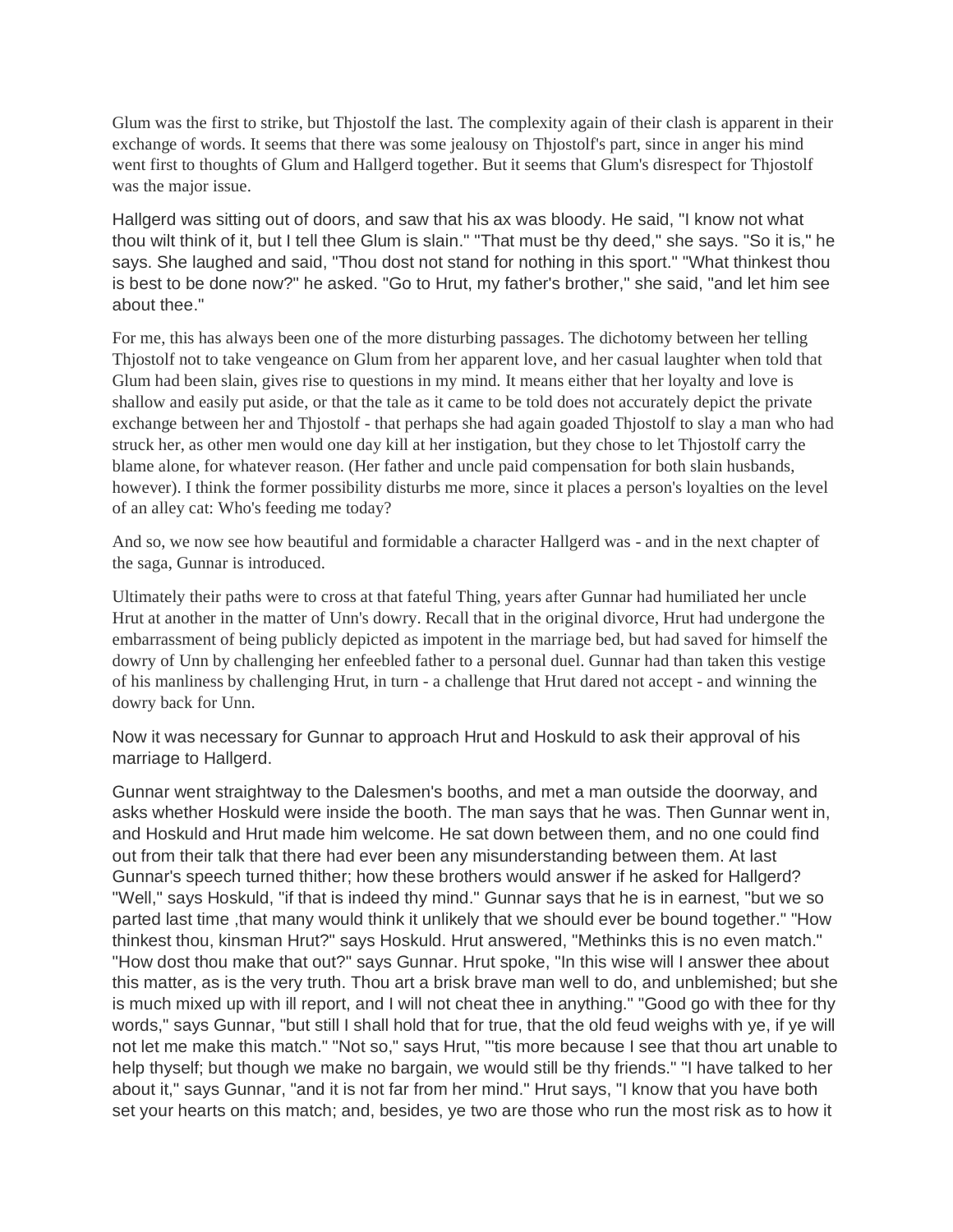turns out." Hrut told Gunnar unasked all about Hallgerd's temper, and Gunnar at first thought that there was more than enough that was wanting; but at last it came about that they struck a bargain. Then Hallgerd was sent for, and they talked over the business when she was by, and now, as before, they made her betroth herself. The bridal feast was to be at Lithend, and at first they were to set about it secretly; but the end after all was that every one knew of it.

Much is said in this. Hrut and Hoskuld act as if there are no lingering resentments, yet when they seek to dissuade Gunnar, he states that he thinks such resentments are the cause. So fixed is he on the goal, marriage with a striking woman who he has just met that day, that either he chooses to believe the worst about their motives or he flings it at them in an effort to soften their position. Hrut nonetheless told Gunnar of her faults, and for a moment Gunnar seemed to have his doubts.

The day for the wedding came, and it was marked with an incident of its own. Among the guests were Thrain Sigfusson, a kinsman of Gunnar, and his wife Thorhild. Traveling with her mother, the bride, was Thorgerd, "who was now 14 years old and very beautiful." Like her mother, who she was said to resemble, her effect on men was marked.

Now Thrain Sigfusson kept staring at Thorgerd Glum's daughter; his wife Thorhild saw this, and she got wroth, and made a couplet upon him.

# *Ogling is evil, Thrain,*

# *There is lust in your eyes.*

He rose at once up from the board, and said he would put Thorhild away. "I will not bear her jibes and jeers any longer;" and he was so quarrelsome about this, that he would not be at the feast unless she were driven away. And so it was, that she went away; and now each man sat in his place, and they drank and were glad. Then Thrain began to speak, "I will not whisper about that which is in my mind. This I will ask thee, Hoskuld Dalakoll's son, wilt thou give me to wife Thorgerd, thy kinswoman?" "I do not know that," says Hoskuld; "methinks thou art barely parted from the one thou hadst before."

And yet the marriage became a double one, for mother and daughter.

Hallgerd took the housekeeping under her, and stood up for her rights in word and deed. Thorgerd took to housekeeping at Gritwater, and was a good housewife.

Few could fully foresee the consequences of Gunnar's and Hallgerd's wedding, but many thought it would bring ill-luck. And so it would...

# *To be continued -*

**Part 1 was published in THE RUNESTONE, Issue 29**

# *In Baltic Groves*

**Sept. 27:**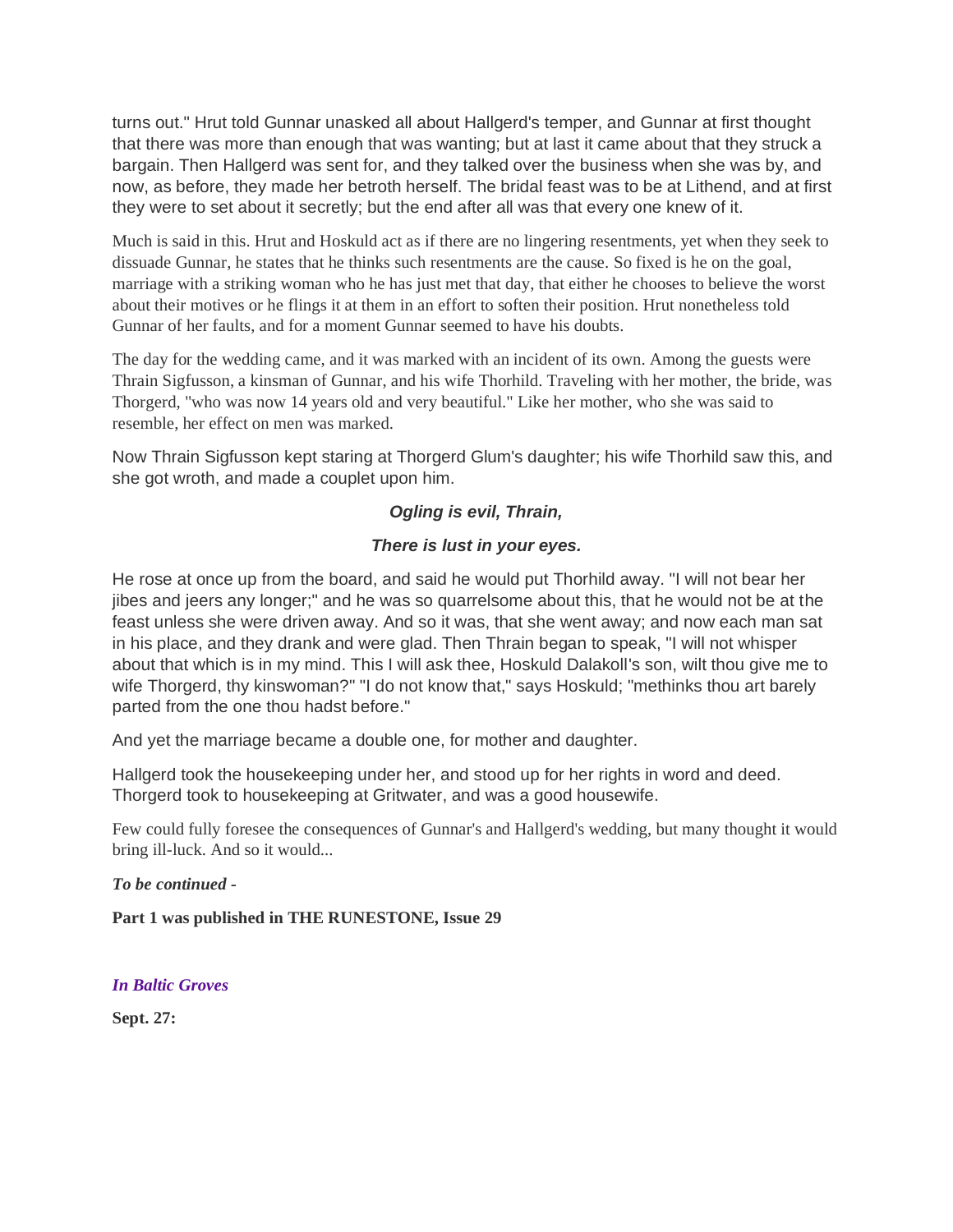I slept well, and had many dreams, but, as is so often the case, couldn't remember them. I woke before the sun; there were birds, and especially Ravens, at and near my window, seemingly calling to me. As I'm lying in bed, confused, no focus, I got the following poem:

Let the Raven take flight,

"To wings, it's the day"

We don't want to fight,

But there's no other way,

For our ways must re-new

Our folk come alive

For our children are due

A good life, so we strive

The fight may be metal,

The fight may be mind,

From the cauldron or kettle,

Our way we must find

So good folk, do take heart

Let the battles begin

We all must take part,

For our futures we win,

For the skalds and the Norns,

The Aesir and Vanir,

We'll walk on life's thorns,

We'll carry the banner, so prepare for the future,

And honor the past,

Prepare for the future,

We must not be the last....

*by Henry Anderson*

*from the editor...*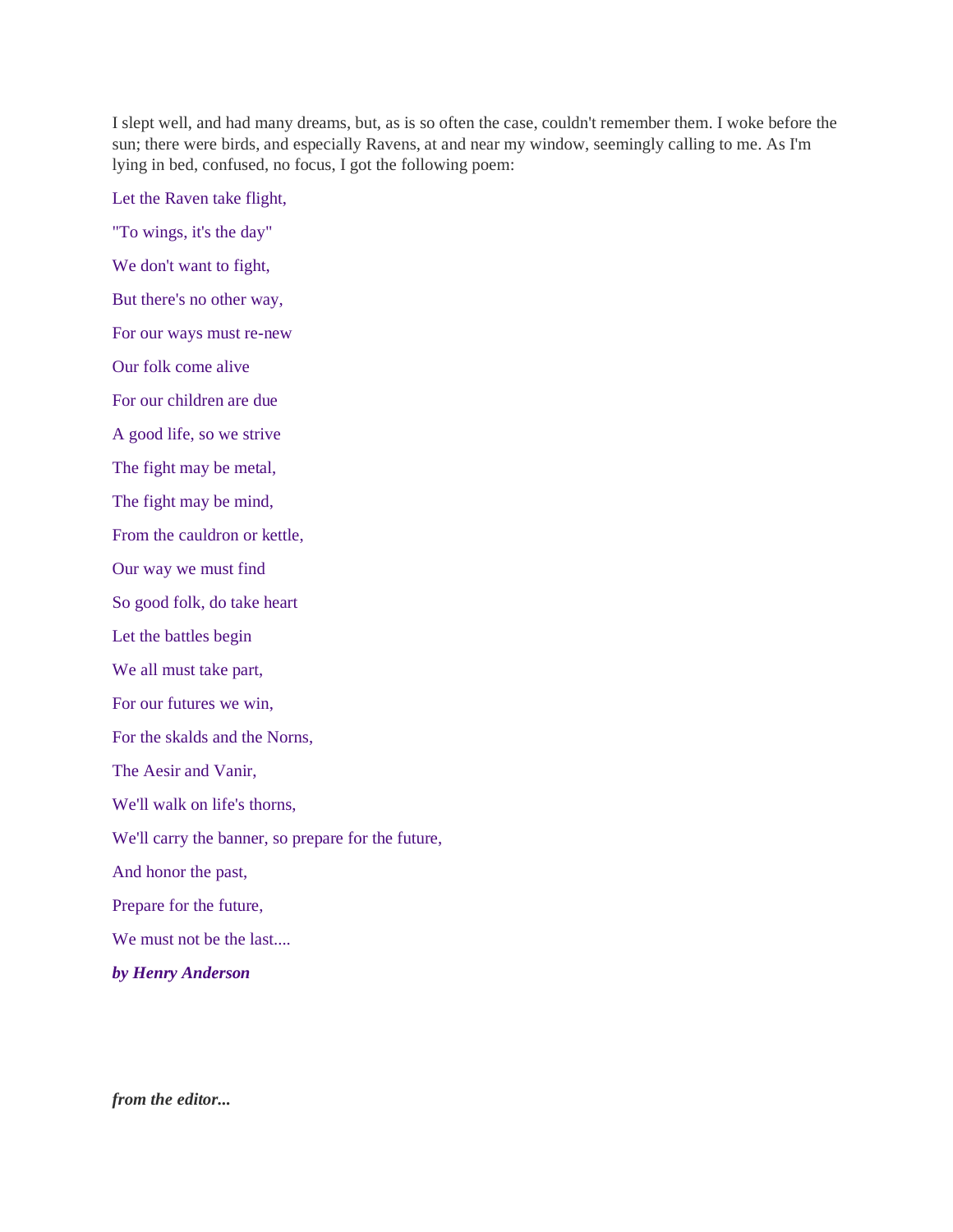When Christianity overwhelmed the European tribes, our native religions were forced into the deep woods and inaccessible places. No longer the object of public worship and honor, they became a treasure hoarded by secretive men and women in the woods. We can wonder what awaits us still, in places where the tourists don't go.

Imagine you are a Californian named Henry Anderson and have finally managed to take that long-awaited trip to the Baltic. Eager to see what the Gods hold for you in Estonia and the surrounding region, as well as to simply have an adventure, you board the plane. A few days later, you are on the island of Saaremaa in the middle of the Baltic Sea, and have arranged to meet a follower of the old, pre-Christian religion.

The adventure you had wanted was about to begin.

Let's take a look at your diary...

Sept. 29

I slept poorly last night, very nauseous. I wonder what the day has in store?

I was talking with Siili about "sacred groves" in the area, when through several serendipitous events, she contacts a man named "Vigala Sass." He says he'll wait for me, even though he doesn't know me and I have no appointment. How fortuitous. He is a shaman in the old ways of the region, which predate the Viking-type religion by a fair amount, as I understand it.

Anyway, I call a taxi immediately, and it takes me to see "Sass."

It's quite a drive up there, maybe forty-five minutes or so, and as we pull up to the gate in the middle of nowhere I offer to get out and open it for the

driver. He promptly states " No, you don't drive in there," in a veryserious tone. So, okay, we walk.

He asks if I've been there before. I of course say no, and he just nods. Hmmm, I wonder what he knows I don't?

We pass through the gate, and immediately are greeted by brightly colored flags hanging from trees all around. As we walk further along, I notice totems carved into trees and sticks and everything surrounding. It seemed as though the whole forest was decorated. At this point the driver asks me if I'm afraid of dogs. I answer, "Well..." and he informs me that Sass has two very large ones, to which I reply, "Are they mean?". His answer was a shrug and "Sometimes..".

Great. I'll get eaten by dogs in the middle of an island in the Baltic Sea.

A little further along the road, I notice a change in the decoration of the forest. Now, along with the other items, there are runes, as well as goat heads nailed on trees in differing states of decay. Upon further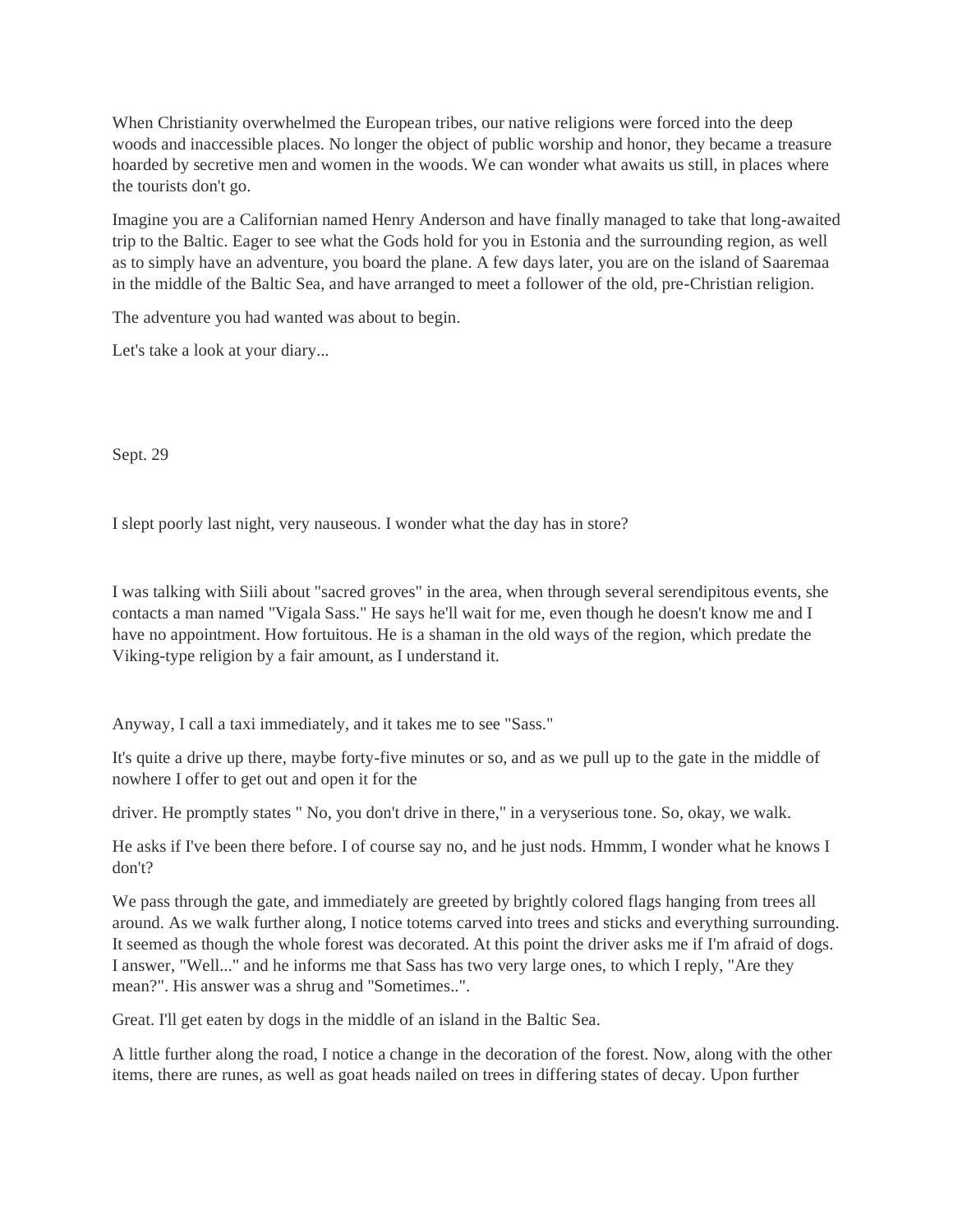inspection, there were different parts of animals hanging here and there. This is getting surreal, I thought to myself.

Just then, I hear the agitated barking of what sounds like dogs. One sounds as big as a horse, WOOF, WOOF, the other, a sharper and faster bark, like that of an imminent attack. Uh-oh.

We round a corner and here comes a great Dane, which stands about five feet tall at the ear, loping along with a German shepherd type dog right behind, looking at me like a walking meal. Fear? Yup. Run? No. I just told myself to be calm, and trusted that the dogs will know my intent. The great Dane kind of sniffed as he ran past me, almost like he couldn't stop in time, but the other dog stopped with his muzzle right between my legs. And he was the seemingly aggressive one! My mind flashed on how I would explain this when I got back...all the things I wouldn't be doing any more...and of course, the pain that seemed imminent.

But, the Gods were kind, and he just started wagging his tail and barked and walked around me. Whew!

We rounded one more bend and had our first vision of the "camp." It was somewhat cluttered, but probably only seemed that way to me. There was a tripod of sticks over a fire pit filled with some kind of root crop, or herb, that a man was working with a knife. He wore an army field jacket and sweat pants, with a headband of some sort. My first impression was of my friend, Valgard. Although not an exact twins, the man was similar in look, and, mostly, "presence."

There was a woman walking towards me from behind him. She turned out to be the man's "wife" ( I don't know that they were married, really). She spoke some English, and the driver introduced us. Then he turns, to go back to the car.

The woman invited me to sit near the fire, so I accepted, and she began by saying there is usually a charge for this visit, to which I agree. She says she will interpret, since Sass doesn't speak English.

Sass asked why I was here. I answered that I didn't know. He said people usually come for a reason, to which I answered that until only an hour or so earlier I had never heard his name. I also said I had been given a word from a dream that was very similar to his name. His reply was that his name had four letters, and my word had only three. This was interesting, since I hadn't told him what my world was.

I also mentioned I followed the Teutonic path, mentioning a few of our Gods. He was, of course, familiar with this path. His only comments were that it was a good path, but very young in comparison to his. During this conversation, I notice Sass doesn't look straight at me, ever. This was to hold true for the entire length of my stay. I also noticed several tattoos on his face, and one struck me like a cold wind. It was a figure of a man that had been drawn for me a couple of years earlier by a friend who had a dream about me in a cave, and this was one of the drawings on the cave wall!

Coincidence? I don't know, but I think not.

He asked what else I might want to know. I replied that I have been carrying a certain rock in my pocket since I was about 16 years old, and wondered if he would look at the design on it and give me his impressions. His reply was that was a sacred stone to me and shouldn't be shown to others, as it would give them information that might be used against me. So, I kept it secret.

His woman finally suggested that I ask about medical problems I might be having, so Sass could give a diagnosis and treatment. I told him I had stomach problems, to which he replied first that the doctors shouldn't have removed my gall bladder. Well, how did he know? However, I had said I had surgery, so maybe he surmised it, but that sort of operation is rare among men at all, and especially my age. Then he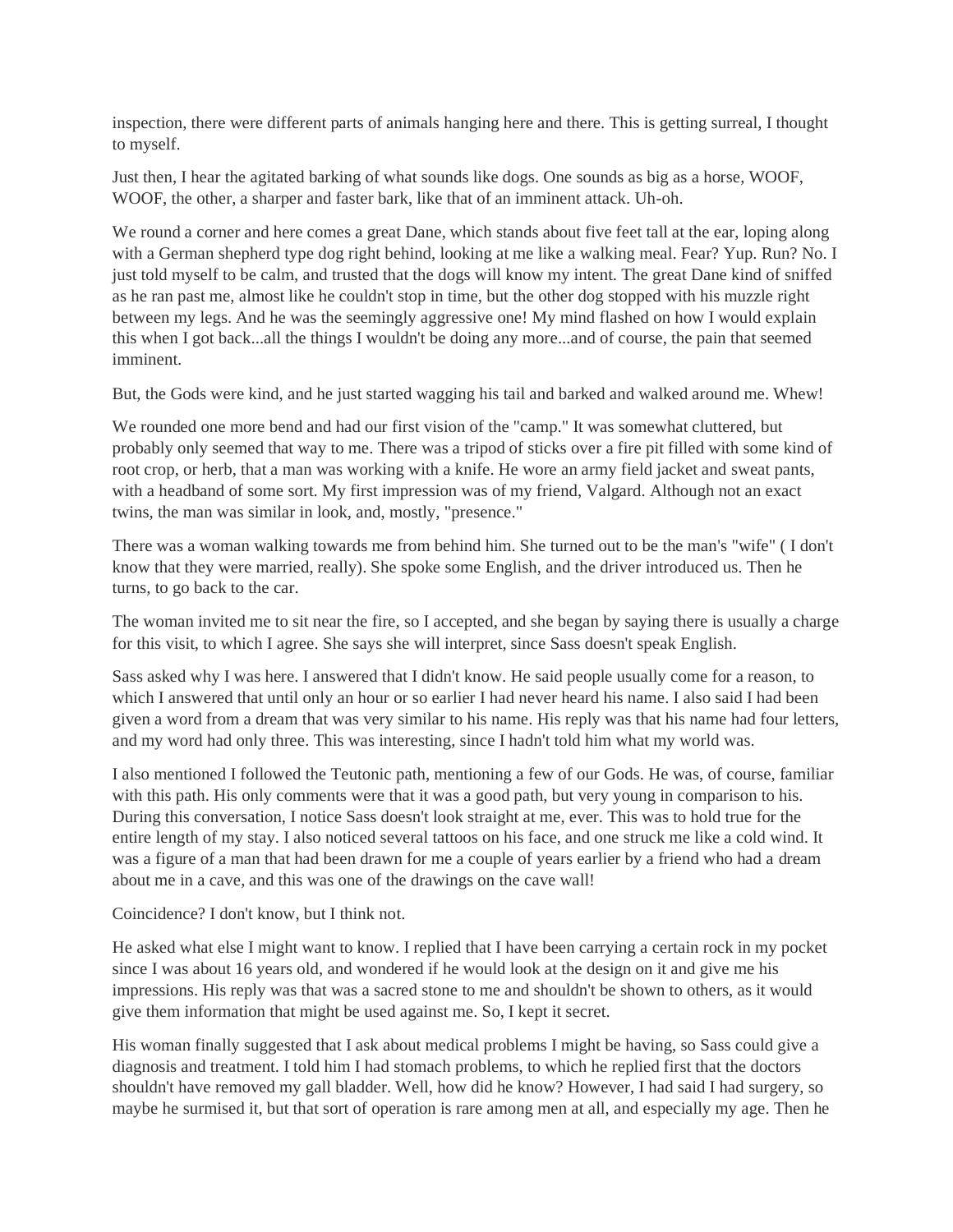went on to write an herbal prescription for me to take as a tea, with instructions on how to prepare it. It's all in Latin, so I still must translate it.

He then mentioned a weakness or problem with my thyroid gland that should be checked, as well as prostate and colon weaknesses, that should be monitored. One more thing, something with my right leg, but he couldn't be specific.

I had no other problems that I could think of (although others occurred to me later), so I told him that was all I wanted to know. At this point, the woman offered to take me to see their sacred areas, if I was interested. I of course accepted the offer.

We left the campsite, where Sass continued his work, and followed a path. The dogs accompanied us, which was okay now since I didn't feel like I was their lunch. We approached a pair of trees with a wooden sign hanging between them, with an unfamiliar rune or bind rune inscribed on it. She announced this was the beginning of the sacred area and I was to knock 3 times, and duck under the sign and enter the space. She went first and I followed, trying to imitate what she did, but adding or changing small details as the feeling struck me.

The path wasn't real worn, but I could see it clearly. She seemed to walk with a reverence for everything in the area, animate or not. She wouldn't necessarily avoid stepping on a certain place or plant, but seemed to acknowledge the act and respect the things she was impacting with her presence. She pointed out the trees they had planted with the placenta of each of their children, and explained how this tree would become a place of magic and comfort for each individual.

We then came to the single-stone altar, at which we stopped. The woman pointed out the various articles adorning the general area, in trees, bushes and on the ground. She couldn't tell me exactly what all of them meant, supposedly because of interpretation problems. I think, though, that I was supposed to figure out their meaning for me. The different items were intriguing, though: pieces of cloth, worked wooden carvings, animal parts, especially heads and horns in various states of decay and mummification, totems so many things it was hard to see it all. I didn't take notes, because it felt inappropriate, so all this is from memory. As we continued, she was adamant we circle the altar and fire pit in a counter clockwise direction. This was to hold for anything we circled or went around the rest of the "tour."

She pointed out Sass' personal sacred area, which we weren't allowed to enter. It had a teepee-type structure in the center, surrounded by many totems, and many things I can best describe as looking like Celtic crosses. I didn't ask, and she didn't offer an explanation.

We headed for her area, which was similar to Sass', but not yet complete. We went around her "teepee," and she told me to wait outside while she went in. I did. She returned a short while later and we continued on. She tried to explain their respect and reverence for nature, and some of what they believe, but the language barrier made it difficult to get much information.

At a point in out walk, which was more silent than conversant, I asked if I could taste the needles of a particular tree. Her response was very matter of fact: "Why ask me? Ask the tree!" I found that very interesting, and of course felt somewhat awkward about asking incorrectly. I t didn't seem to bother her, though. I think she understood my intention and lack of knowledge with their ways.

After a few more minutes walk through the forest, she announced the "tour" was over. I looked around, obviously not knowing where I was, and she pointed in a direction and said to go that way.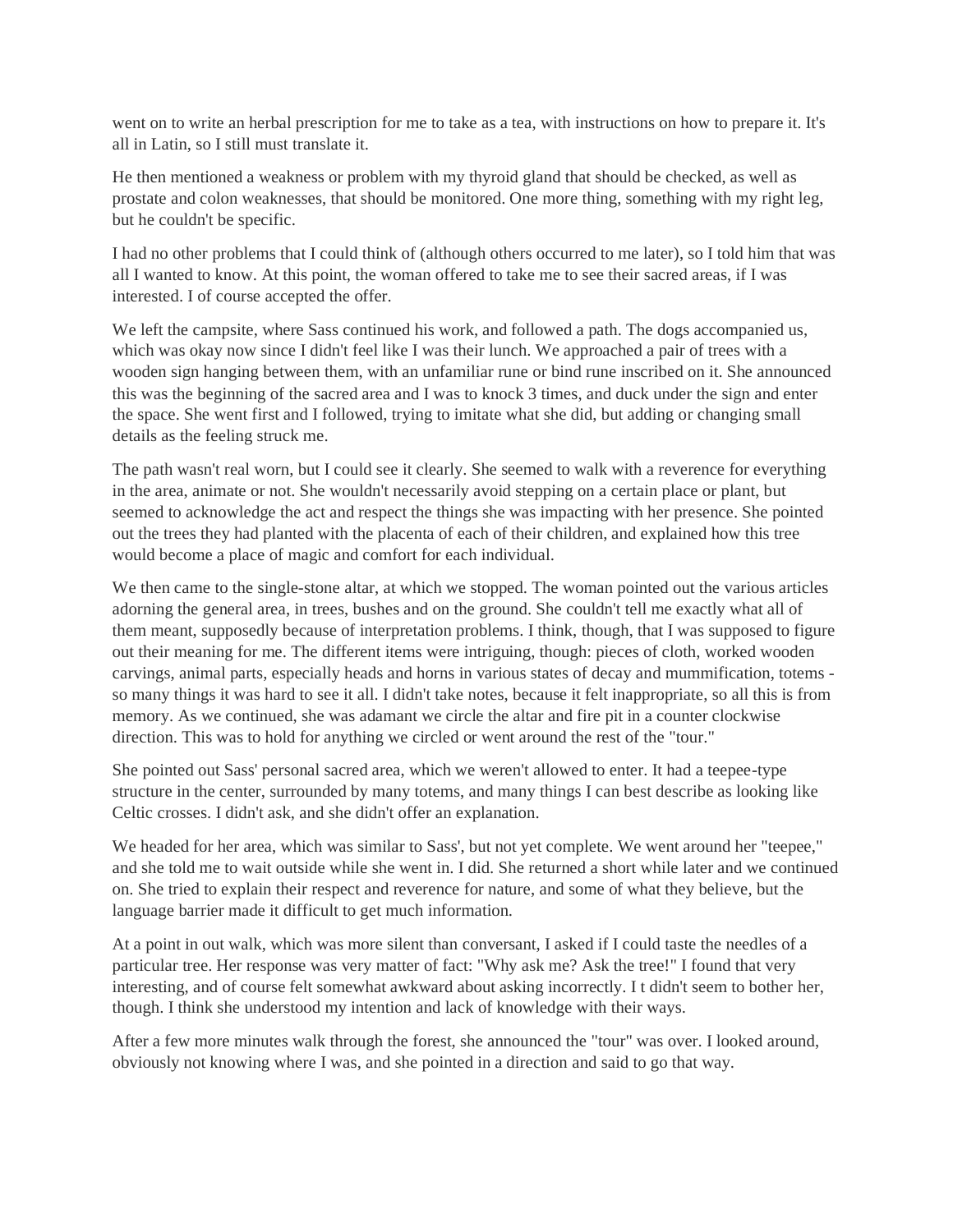I started to get money out, to which she responded "No money from you." I asked why not, since I had taken their time. She answered, "You didn't ask much." I left in the direction she pointed, wondering where I would end up - hopefully where the taxi was still waiting, or near to it, anyway.

Well...I got to the road, very near the gate where the taxi parked, but, no taxi! UH-OH! Now what? I didn't feel right about going back to Sass's place, so, I started walking down the road. "I wish I had paid more attention to how I got here," I said to myself. I again paid honor to the Gods for the experience and the challenge of getting back. I then walked across the road, into the forest and found a pile of rocks, and started walking, hopefully in the right direction.

A few minutes later I came upon a grove of trees in the middle of an open field, which it seemed I should go look at, so I did. It was not far from the road, so I got there soon. As I entered, I acknowledged the powers of the land and Gods, and began to explore. It seemed to have paths laid out through the rocks, with areas of clearing and altar stones, as well as stones placed in shapes I didn't really recognize but which seemed ordered. I took a few photos inside, then left the grove to walk counterclockwise around the perimeter. There appeared to be a small ditch surrounding the grove. I found a single black feather, so took it with thanks, and left.

I walked for a mile or two, I guess, and finally came to the village. Ifound a bus stop, and tried to figure out which bus to take back to Kurassaare. I asked several people, none of whom spoke English, and finally, a couple of schoolgirls came by who spoke enough English to help.

I boarded; it seemed all eyes on the crowded bus looked at me. I'm sure they don't get many tourists in that village, let alone on that bus, which is probably occupied mostly by regular riders.

This adventure, pregnant with mystery, was not to be Henry's final exposure to Baltic heathendom. Friends had arranged for him to meet with another shaman. Here is how Henry tells it...

Ohto, the shaman, arrived on time. He, too, spoke no English, so, Ahti interpreted once again.

We had met at the site of a thousand year old Pagan stronghold. The "hill" they built is still there, with a "gateway" as Ohto called it, still there, but the wooden walls were long since gone. Ohto said we should walk through the gateway, so we did. We talked about their beliefs some, and I asked about a leafless tree that was full of red berries. He said it was a sacred tree to them, but the name couldn't be translated. He invited me to taste the berries, and, after asking permission of the tree and acknowledging our Gods for the gift and protection, I ate a few. They were very bitter, but not altogether unpleasant. Ohto said they have magic properties and are also used medicinally for heart and blood pressure ailments. I again asked the tree, and picked a bunch to bring home.

It was then time to go to his groups sacred grove. We drove down a dirt road, taking a very circuitous route, almost seemingly designed to confuse a traveler. We arrived and parked.

There was a sign explaining something about the grove and its uses, but since it was in Estonian, I couldn't read it and Ahti said it was just a simple explanation of the area.

The same type of wooden plaque I had seen at Sass' grove hung between two trees where we entered, with the same runes inscribed. We each knocked in turn and entered. There was a fire pit, and some of the same carvings and runes as at Sass' place, but not as elaborate. We spent a few minutes there with idle conversation, then he decided to take us into the "most sacred" area, usually not seen by the public. We entered under another plaque, and began a walk with description of their reverence for nature and all it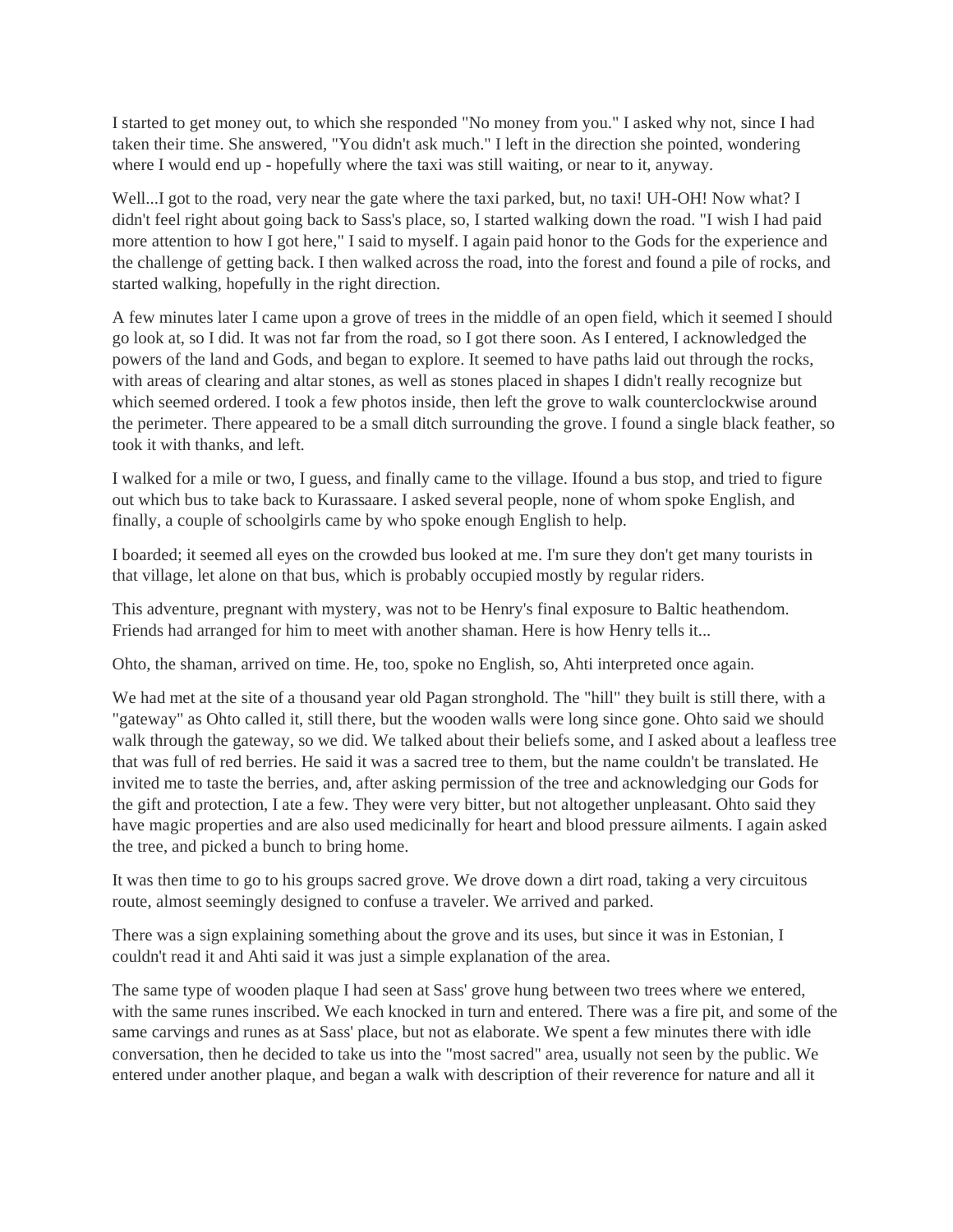had to offer. Ohto walked with the same slow, deliberate gate and reverence for everything he passed as did Sass' woman.

We passed a roundish stone, with a hole in the middle. Ohtoexplained that was their sacrificial stone, and said I could make sacrificeif I choose. I accepted his offer, whereby he and Ahti turned their back tome. I was a somewhat of a loss as to what to do, so I performed asmall stathagalder, using Elhaz, and pulled a few hairs out of one of myeyebrows and placed them in the middle of the stone, and then poured waterfrom my drinking bottle around it, counterclockwise. I thanked the Gods forthis opportunity, and ended.

I asked why they turned their backs when I was performing my rites, and Ohto's answer was "It is between you and your Gods, as it is with us and ours, and none of any one else's business." (I am paraphrasing, I can't recall his exact words, but this is what he meant).

He then offered to take me to their "spring of sight." I gladly accepted and we walked down a path, to a spring in the side of an embankment. It hadclear, swiftly moving water, welling up from a point in the ground with a substantial flow. He said we should wash our eyes in the water, drink, make sacrifice, and then demonstrated. After he finished, I approached the spring, thanked the Gods, and squatted to wash my eyes. After this, I tossed a couple of coins into the spring, at Ohto's suggestion, and we turned and went up the hill. He explained the washing the eyes in this water was said to cure diseases of the eyes, but mostly it opens the "spiritual eyes" to what is around. We continued up the hill to their sacred grove, which was a stand of what seemed to be black oak trees, only about 10 years old. Ohto explained that these trees had been planted after the Russians left Estonia, since it was forbidden under their regime, and they had cut down the old grove, along with one very old and sacred oak, just to show them they could. What a waste!

Next, he told me he had decided to take me to a very special, even secret, spring, called the "spring of life and health." He said outsiders are rarely taken there, and we must not tell any one where it is. I agreed. We walked down a non-descript path, and he explained that they try not to go by the same route each time, in order to keep a trail from developing and leading others there. We got to the bottom of an embankment and walked through some brush, and came to this spring. He explained its

health-giving properties, as well as spiritual ones, and said to drink and make a sacrifice of silver. He did this first, so I turned my back to him in keeping with their custom. When he finished I followed suit and, since I didn't have anything silver, I scraped some gold off my money clip into the water while hoping my intention was enough to make up for the lack of silver.

I asked if I could photo this spring as I had the other, and his reply was: " It is your choice." With that answer, I decided not to, and we left. We walked up the hill, past the sacrificial rock, and out of this area, under the wooden plaque. On the way out, you knock as many times as you feelnecessary to clear your mind. I did 9.

We went then to sit near the fire pit. It turned out none of us had matches, so we had no fire. Ahti offered to light one with a spark from his battery and fuel, but Ohto said it needed to be "live" fire. I didn't exactly understand what he meant.

We spoke of our beliefs, comparing and contrasting, runes, his symbols, the persecution of his forefathers by Christians, and my similar story. He showed me a calendar of his folk. As I looked at each month, and came to October, I noticed flowers drawn around my birthday. I asked why the flowers, and he said it was his daughter's birthday. We smiled at the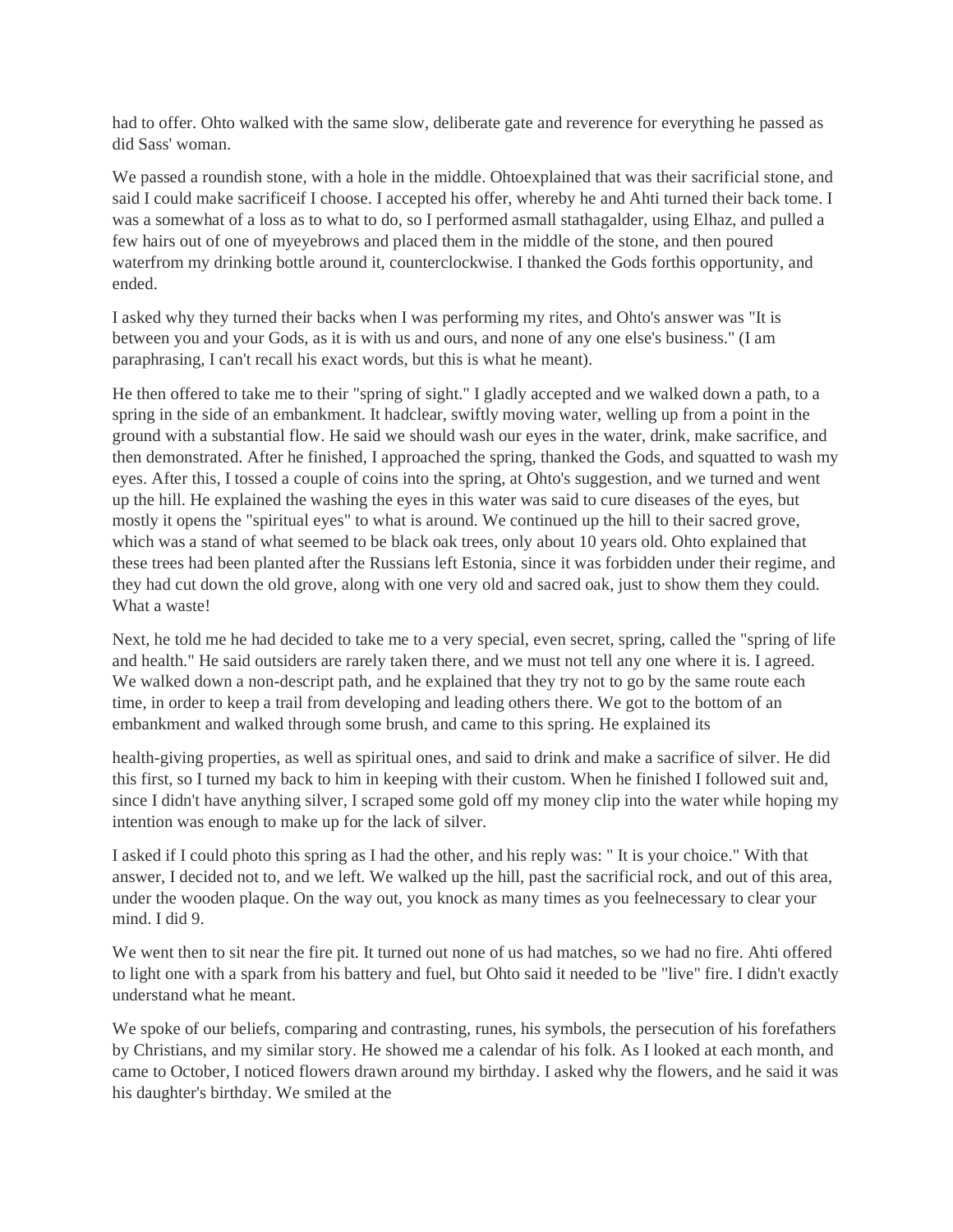coincidence, and in that conversation he mentioned that his wedding had been performed by a man named Vigala Sass - the shaman I had met earlier. It turns out they know each other fairly well.

As we were winding down our conversation, a woodpecker landed in a tree about twenty feet from us, only about four feet up, and began working intensely even though we were talking. Ohto commented that was a good sign, and the birds must trust me. I told him birds and I are companions, and that I especially am drawn to a certain bird. He responded that I shouldn't have told him what kind of bird, because he could do me harm magically with that knowledge. I replied that I felt I have nothing to fear from him. He smiled and nodded and said I was very trusting.

We walked out under the first plaque, I knocked once, and we parted just as it began to rain, almost signaling the end of the meeting. Ohto also said there was no charge for his time.

Ahti drove me back to Tallinn, to a place called the "Valge Villa", meaning "white house." I was exhausted.

And so the adventure is over...or is it?



# Solstice Site in Ancient America

## *WINTER SOLSTICE 2000*

We had a remarkable day here. We drove to Boston from Vermont last night, then arose at 5 a.m. this morning and headed out to a tiny town about an hour south of the city. After a number of false leads and wrong turns, we finally found the state park we were looking for (which many of the town residents whom we asked didn't even know existed). The park was officially closed, but we left the car outside of it and trekked about 20 minutes by foot into the woods there, finally locating the small stone chamber which was our destination.

This is one of the many 'megalithic' anomalies that dot the New England landscape. The Indians definitely did not build them, but no one knows for certain who did. Given their resemblance to similar structures in Europe and the British Isles, some believe that Kelts, who may have arrived here long before the Vikings,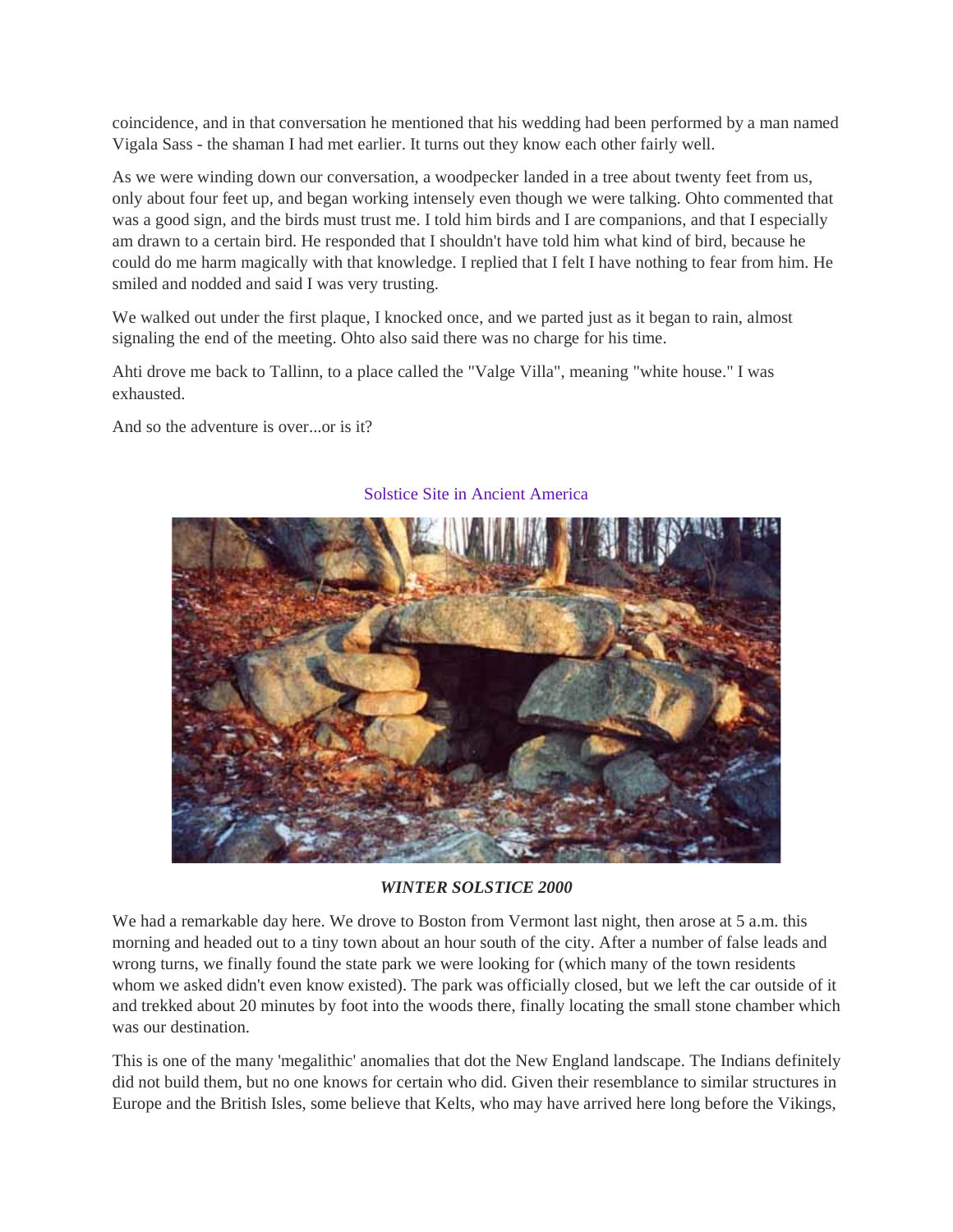must have erected them. Mainstream archeologists insist they are merely simple "root cellars" built by early Colonial settlers.

This chamber we visited is quite obscure, and situated in a larger circular area composed of odd-sized large stones and boulders. It is set into a mound, and clearly man-made, with an opening facing the East. It is a small chamber, and we could just fit inside with our three friends.

We were there with perfect timing, arriving about 10 minutes before sunrise at 7:37 a.m. At the moment the first rays of the sun come over the horizon, a very peculiar alignment is illuminated. The rays shine through a thin slit in the outside of the rocky mound, beaming a straight, arrow-like line of concentrated light into a small alcove in one side of the chamber. This can only occur when the sun is at its furthest point on the solstice. The arrow of light intensifies for a few minutes, before quickly disappearing. There can be no mistaking that the chamber was engineered for this to occur.

While the chamber has been documented in old journals of the New England Antiquities Research Association, no one we are aware of has ever noted that it also features a solstitial sun alignment. Hail the ancient engineers!



**A Runestone did stand in the Hof Deep the carvings upon its face A worthy spot where all could see Its message old its meaning plain**

**Know how to read Know how to write Wise words hard gained from Elder Kin They prod us to much knowledge learn And use our minds in worthy ways**

**Know how to carve know how to stain In stone and wood in steel and bone The Holy Runes from Odin's grasp Holding power in form and stroke**

**Know how to ask know how to Blót To worship give and blessing get**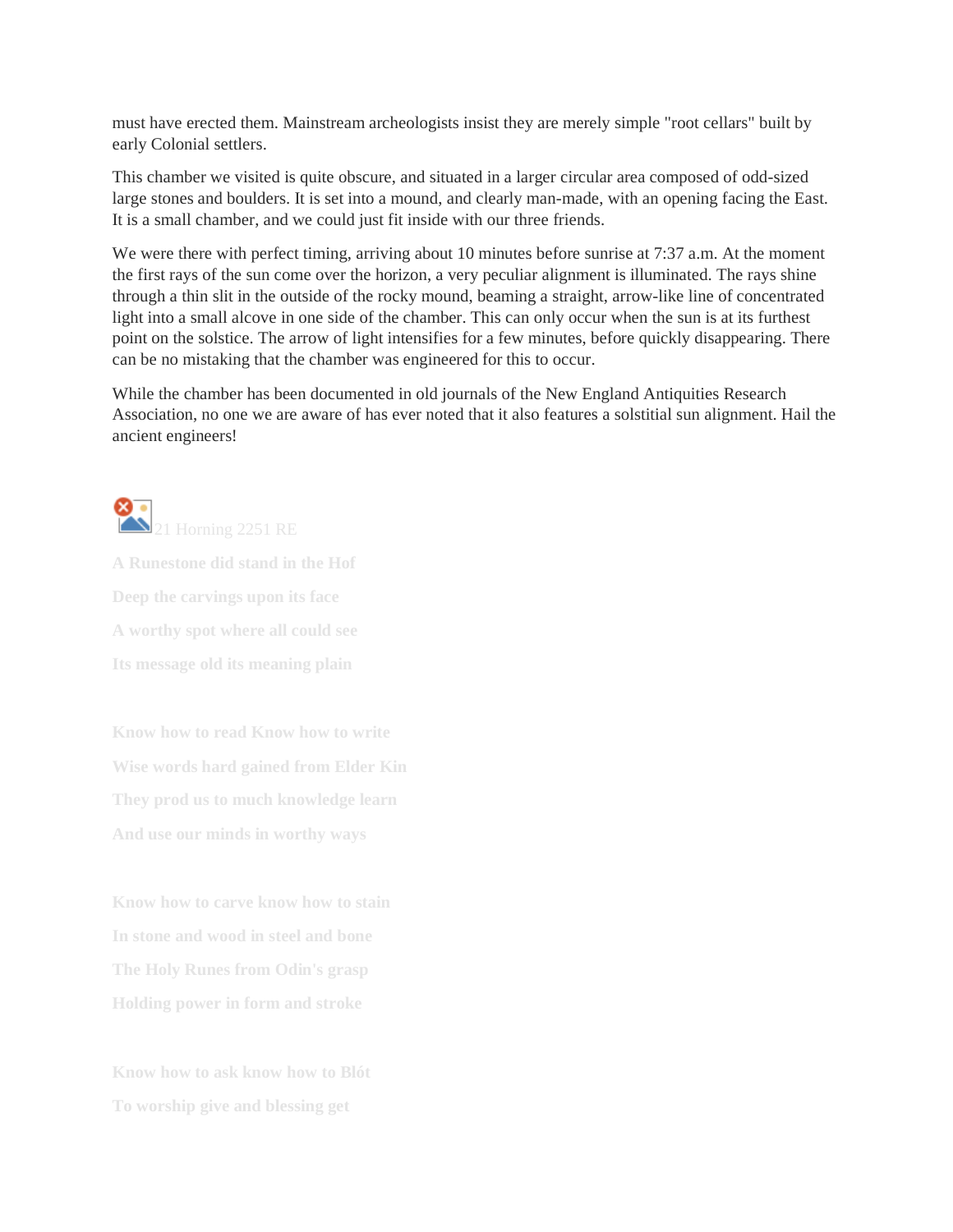**A rightful plea and grateful thanks Confirm respect for Old Ones High**

**In all of these and more besides The Staves hold keys to Lore and thought A healing charm a warding mark A craftsman's glyph a grave mound's stone**

**The magic though contained within These simple lines upright and slash Lies in the Wyrd of Tribe's Orlay And Runestone's words reminders are**

# **BOOK REVEWS**

# **Thought Contagion: How Belief Spreads Through Society**

*by Aaron Lynch, Basic Books, 1996.*

# **Reviewed by Stephen A. McNallen**

This book isn't about our Gods and Goddesses, and the author, although he is an educated man, almost certainly would not recognize the word "Asatru."

Which is precisely the point.

After all, if enough of us had read Thought Contagion and put its principles into practice, Lynch might not only have heard of Asatru, he might be an AFA member.

One of the first thing Lynch does is introduce us to the meme, a term coined by biologist Richard Dawkins, who wrote The Selfish Gene some years ago. A meme is simply a contagious idea. It behaves much like the genes in Dawkins' famous book; memes compete with each other, and in this struggle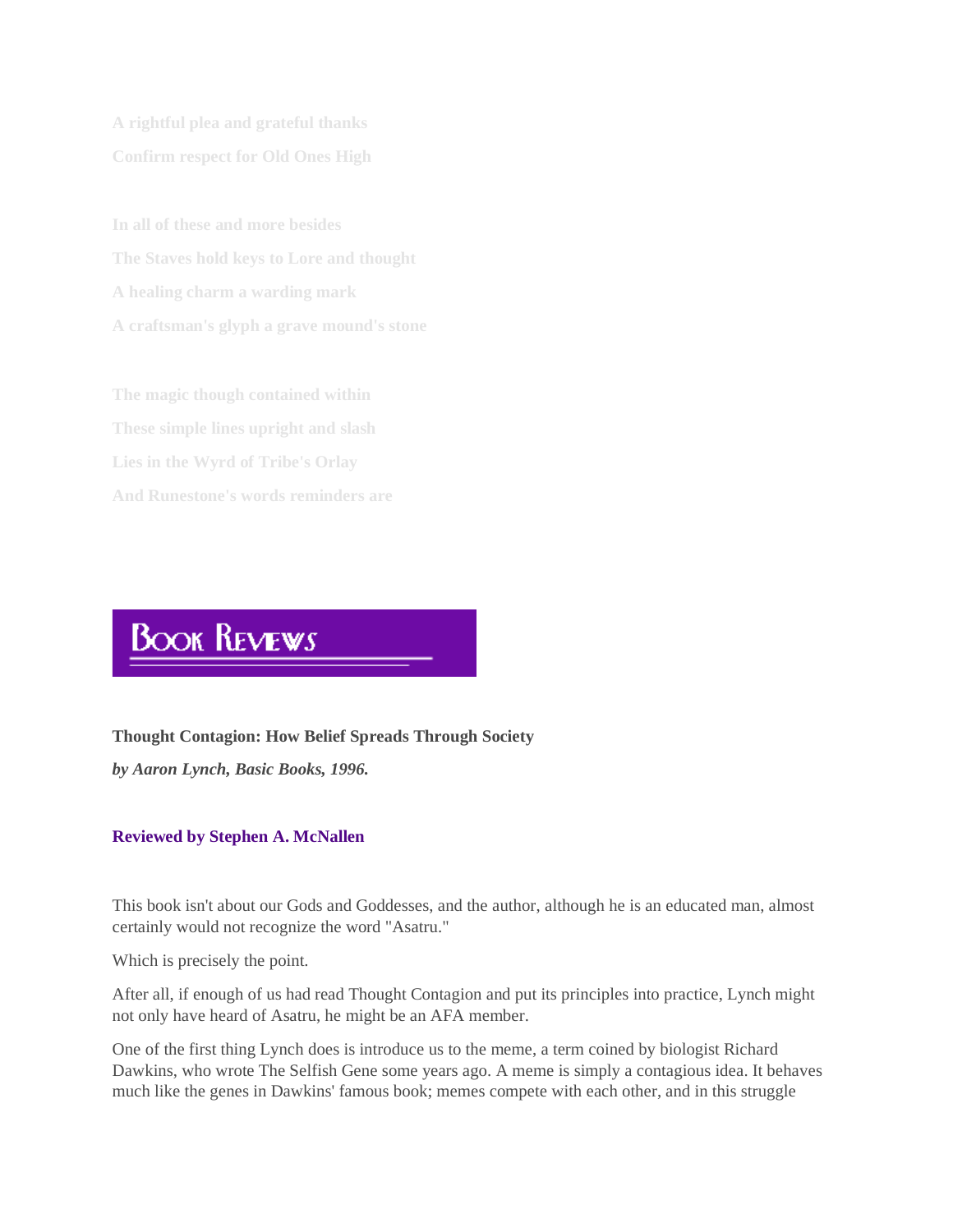certain memes, like some genes, will survive while others die out. A meme succeeds by having enough carriers or hosts to perpetuate it.

Alternatively, we can compare memes to viruses. Instead of a disease-causing organism that spreads from person to person in a population, we are confronted with ideas leaping from mind to mind.

These are more than superficial analogies, they are powerful models that tells us a lot about the propagation - or the failure - of belief systems.

Asatru is one such belief system, and its success or failure in the modern world will be determined by laws such as those described in Thought Contagion. That fact, alone, is enough reason to study this book. There are things we can stress in modern Asatru which will help it spread to more people, thus ensuring that it becomes a permanent feature of the cultural landscape - rather than a minor anomaly ready to be eroded by the forces of history.

Does this mean that we have to twist and distort the nature of our beliefs? Not at all. Most of the things we need to do to propagate Asatru are already consistent with our customs and beliefs, but we can finetune our memes - our "contagious ideas" - to give them stronger survival qualities in relation to other, competing ideas.

For example, religions which place a high value on having children will, statistically, grow faster than those which do not. A religion which features "family-friendly" gatherings will grow faster than one which encourages drunken parties.

Likewise, belief systems that possess certain "cognitive advantages" will tend to proliferate: Those which are reconcilable with modern science; which feature clear, acceptable explanations of their doctrines; and which offer evidence for their beliefs will thrive in comparison with those which do not have these traits.

Another example: Groups which practice a degree of separation from the outside world, or which limit the influence of the popular media, tend statistically to lose fewer young people to other belief systems.

Examples could go on and on, but the point I am trying to make here is that we have an opportunity, at this time and place in history, to build Asatru in ways (1) which are consistent with our lore and traditions and (2) which will give us not only a degree of permanence but a steady growth in our numbers and influence.

And come to think of it, this whole approach is very compatible with the theme we stress over and over, which is building tribes.

Thought Contagion is an important book which deserves the attention of everyone concerned about the future of our religion and our tribal existence. I hope you'll read it.

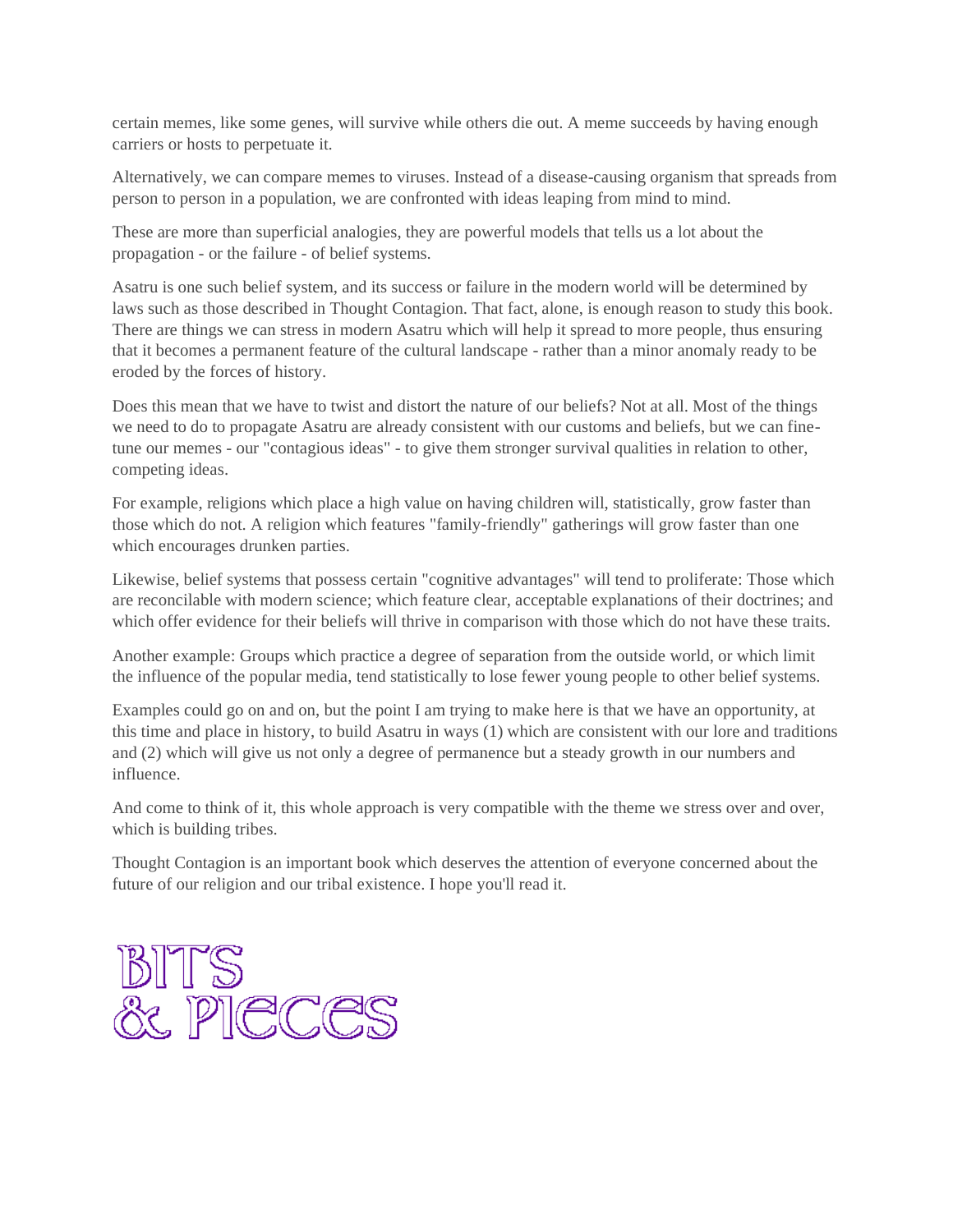

**AFA News**

**There is now an AFA office!** It's true - for a very reasonable rate, we were able to secure two very nice rooms at one of Nevada City's nicest business addresses. This may be an Asatru "first" here in Vinland! We expect our efficiency to skyrocket; our organization had been crowding us out of house and home, and we were giving whole new meanings to the word "cramped." Here's another milestone to our (your!) credit!

The AFA has posted its **Law Enforcement Packet online**, at [http://www.runestoneorg/lep1/html](https://web.archive.org/web/20010414044928/http:/www.runestoneorg/lep1/html) . This collection of information is designed specifically for individuals in law enforcement, and refutes the allegations of the so-called "anti-hate" groups in regard to Asatru. This is a valuable resource, and we encourage its reproduction and use by anyone involved in police work, gang suppression, or prison administration!

**The Gathering of the Tribes, June 22 through 24**, will see the birth of something new in California a real tribe, forged from kindreds across the portion of Vinland, and structured in accordance with the ways of our ancestors. We invite AFA members and friends from all across Vinland to witness this event, and to celebrate with us as we take another step in the evolution of our Nation! Contact the AFA for details.

## **Volunteers needed!**

The AFA needs people to fill the following positions: **Warrior Guild -** Administrative help in the form of a WG member who can answer queries and handle routine correspondence.

**The Runestone -** Staff members needed include a music reviewer, book reviewer, manuscript editor, kindred news columnist, and managing editor. Write us for details on these!

**On the Web...**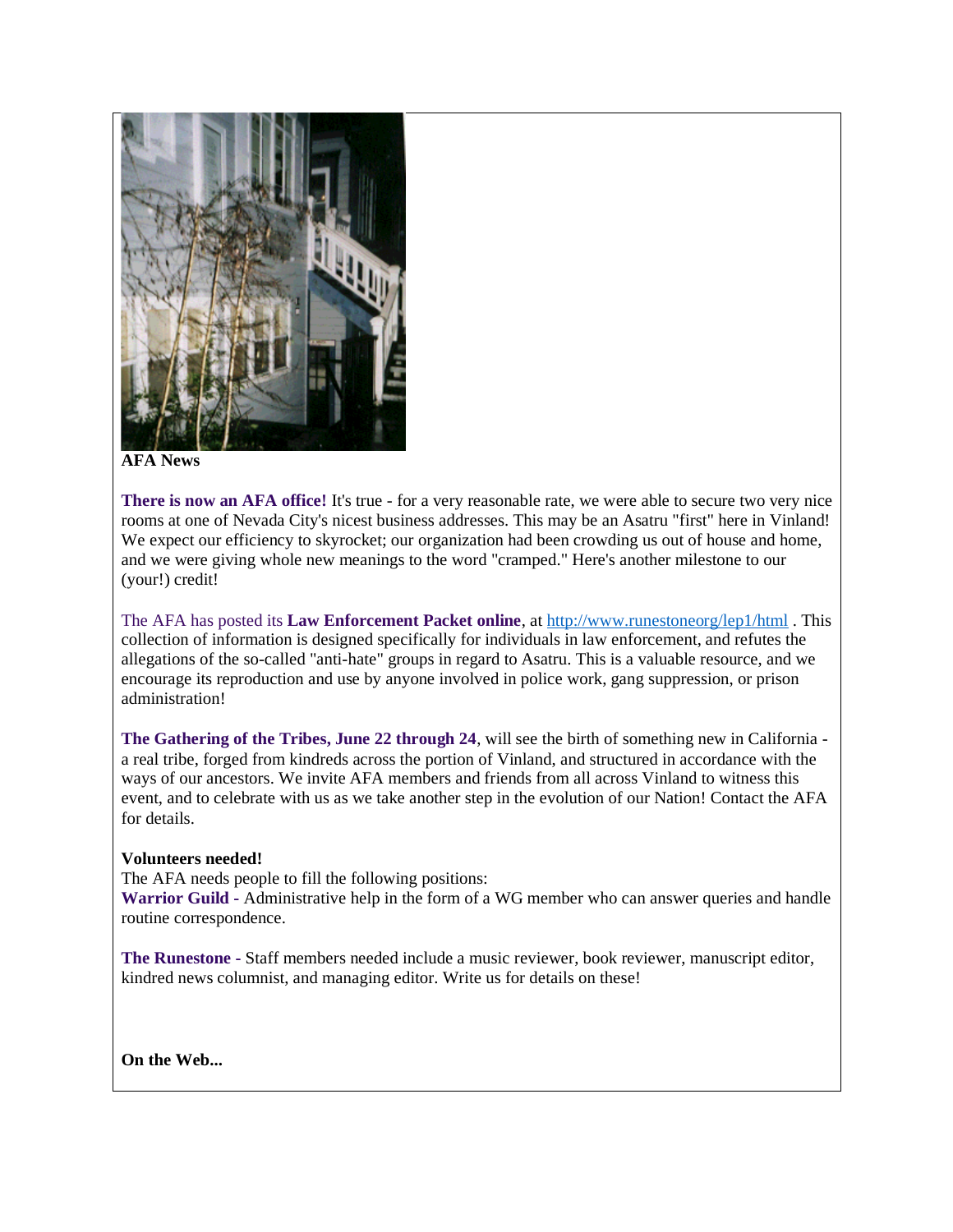**The Scandinavian Center for Shamanic Studies** has a web site at [http://www.users.dircon.co.uk/~snail/SCSS/SCSS.htm](https://web.archive.org/web/20010414044928/http:/www.users.dircon.co.uk/~snail/SCSS/SCSS.htm) . While most of their material relates to core shamanism or to cross-cultural work, they are clearly aware of seith and have included it in their advanced workshop listing.

**Expo Media,** at [http://www.expomedia.se/eindex.htm,](https://web.archive.org/web/20010414044928/http:/www.expomedia.se/eindex.htm) has a couple of outstanding CDs of interest to Asatruar. One is devoted entirely to the Viking game of tafl. On it you will find eight opponents, ranging from beginner to master, against which to test your skill. At a mere \$15, it's a real bargain. The second CD, *The Viking World*, is aimed at children and covers our lore, runes, and Viking history. Price: \$35.

**If you're interested in the Orkneys**, that chain of islands north of Scotland where Vikings ruled for centuries, pay a visit to [http://www.orkneyjar.com](https://web.archive.org/web/20010414044928/http:/www.orkneyjar.com/) . Customs, history, and heritage - it's all there, in quantity!

**Project Runeberg** is an attempt to get a very large number of old texts from Sweden and the other Nordic countries online, in imitation of the well-known Project Gutenberg. You can access it at [http://www.130.236.254.25/runeberg/admin/](https://web.archive.org/web/20010414044928/http:/www.130.236.254.25/runeberg/admin/)

**For information on the so-called Dark Ages**, take a look at [http://wwwbtinternet.com/~mark.furnival/index.htm](https://web.archive.org/web/20010414044928/http:/wwwbtinternet.com/~mark.furnival/index.htm) - it's pretty broad, but there is quite a lot on the Germanic tribes.

**An interactive map showing the migrations of the Germanic tribes** can be found at [http://darkwing.uoregon.edu/~atlas/europe/interactive/map21.html](https://web.archive.org/web/20010414044928/http:/darkwing.uoregon.edu/~atlas/europe/interactive/map21.html)

Row of windows, bottom left are the AFA offices.(Picture taken 8 pm, 22 Horning 2251)

# **Activism!**

**Nissa Annakindt** is a fighter. Her **Nine Virtues News** is all about making changes in the public opinion of Asatru, and about battling for our rights. When legislators pass laws to post the Ten Commandments in public buildings, she is on them like an attack dog, demanding that the Nine Noble Virtues are also posted. On this and several other fronts, Nissa works hard for the defense of Asatru. Send her stamps. Subscribe to **Nine Virtues News**. It's \$30 for one year, when you consider that it comes out weekly. Above all, participate! She will tell you exactly how to make an impact. Contact her at W4213 Co. Rd. 360, Daggett MI 49821-8817.

**Weyland, of Varangian Kindred**, is also working overtime for Asatru. Specifically, he has taken on the Florida Department of Corrections by defending the rights of Asatruar in the prison system to practice our religion. This is a difficult task, one which requires patience and persistence. Hail, Weyland!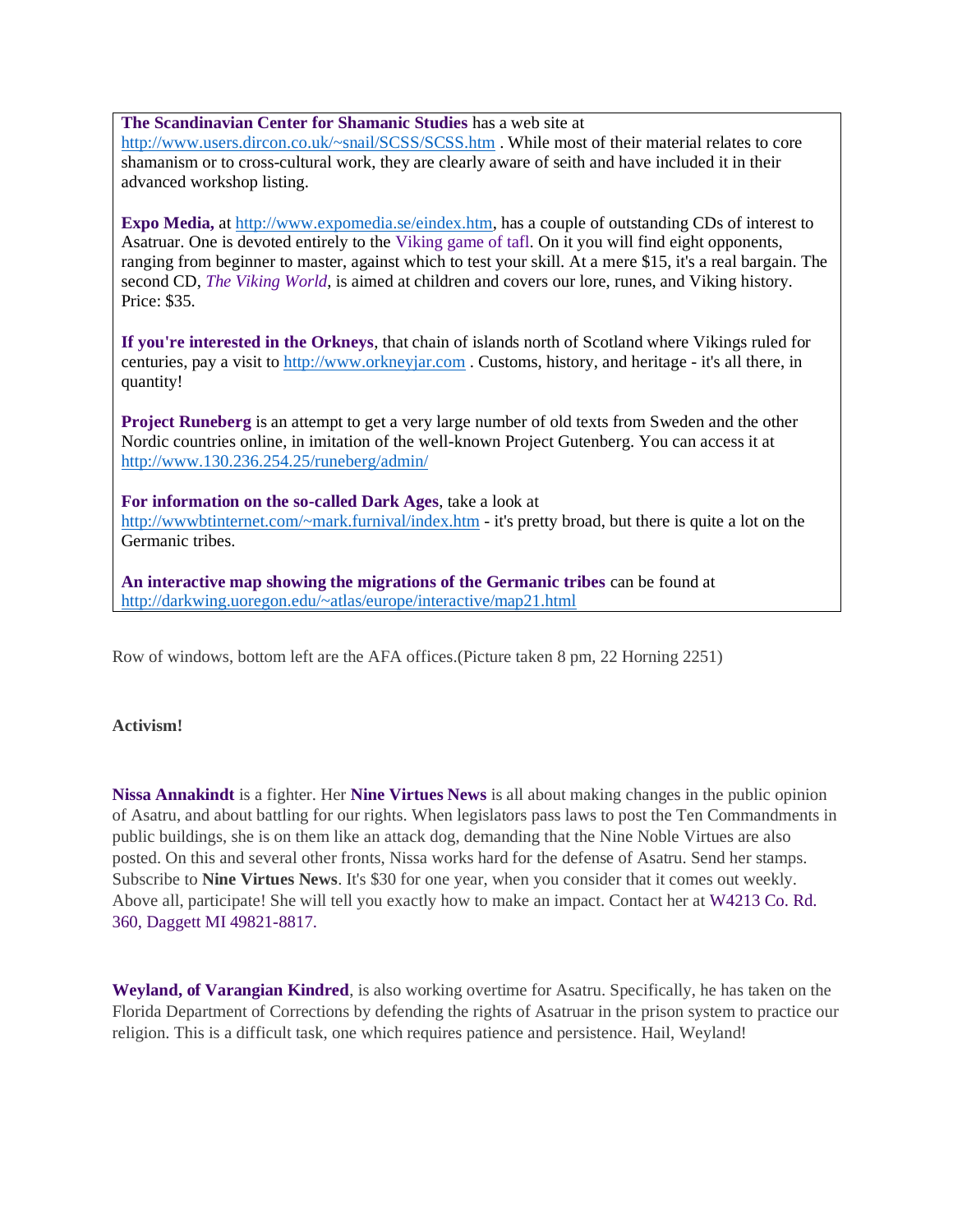**The first blot in an Oregon State prison** was performed on February 12 by **George McNew, AFA Representative for Oregon.** It was attended by thirty-three prisoners, and a lore session followed. Thanks to George's efforts, the Eddas and Thor's hammers are now allowed in the system - until now, they were expressly forbidden because Asatru/Odinism was considered a "racist gang." Well done, George!

The AFA has posted its **Law Enforcement Packet** online, a[t http://www.runesdtoneorg/lep1/html](https://web.archive.org/web/20010414044928/http:/www.runesdtoneorg/lep1/html) . This collection of information is designed specifically for individuals in law enforcement, and refutes the allegations of the so-called "anti-hate" groups in regard to Asatru. This is a valuable resource, and we encourage its reproduction and use by anyone involved in police work, gang suppression, or prison administration!

*Some Upcoming Events...*

**The Gathering of the Tribes, June 22 through 24**, will see the birth of something new in California - a real tribe, forged from kindreds across the portion of Vinland, and structured in accordance with the ways of our ancestors. We invite AFA members and friends from all across Vinland to witness this event, and to celebrate with us as we take another step in the evolution of our Nation! [Contact the AFA](https://web.archive.org/web/20010414044928/mailto:info@runestone.org) for details.

**Althing 21** will run from Horning (September) 19 to 23, at a campground near Payson, Arizona. It is open to members and supporters of the Asatru Alliance and the other organizations within the International Asatru/Odinic Alliance. This is one of the key tribal events in Vinland, a direct continuation of the first Althing sponsored by the Asatru Free Assembly in 1980. We encourage your attendance! Information packets may be requested from Valgard Murray, Secretary of the Asatru Alliance, PO Box 961, Payson, AZ 85547.

**A Great Lakes Moot** is in the planning for next summer. Contact Derek Skoular, longtime AFA member and *Runestone* contributor, at [thunar9@softhome.net](https://web.archive.org/web/20010414044928/mailto:thunar9@softhome.net) . Derek has done a great job of taking the initiative on this, but he can use some assistance in making it happen. Drop him a line if you live anywhere around the Great Lakes!

**The first annual East Coast Regional Thing of the Asatru Alliance** will happen from May 25 through May 28, at a campground in southern New Jersey. It is being organized by Jim (Giuki) and Mary Coulter of Hammerstede Kindred. Hammerstede is an AFA affiliated kindred, and Jim and Mary are AFA area representatives. Contact them at [hammerstede@hotmail.com](https://web.archive.org/web/20010414044928/mailto:hammerstede@hotmail.com) for an information packet.

**Archeology**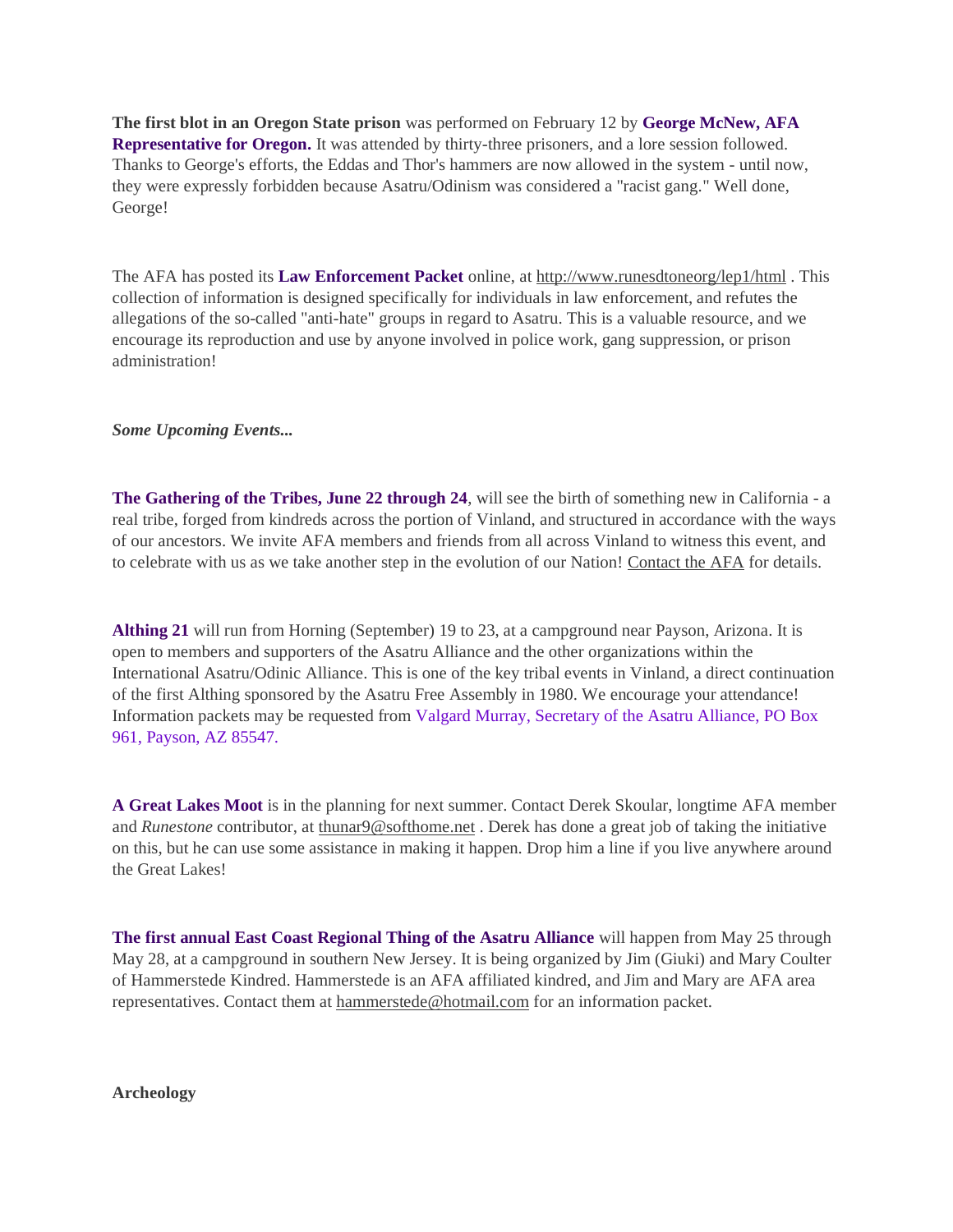US Magistrate Judge John Jelderks has ordered the government to provide raw data from the CT scans of **Kennewick Man's** bones to scientists who have filed suit to study the ancient human remains. Indian tribes involved in the case have protested, but as attorney Alan Schneider commented, "The government is trying to censor information about the skeleton. The judge's ruling is that this type of censorship will not be tolerated."

Kennewick Man became controversial because he is evidence that the earliest inhabitants of North America were not the ancestors of the Indians, but another group - very possibly Europeans. (For more info, see links below)

[Tri-Ctiy Herald's Kennewick Man site](https://web.archive.org/web/20010414044928/http:/kennewick-man.com/)

[Friends of America's Past](https://web.archive.org/web/20010414044928/http:/friendsofpast.org/)

[AFA Kennewick Man page](https://web.archive.org/web/20010414044928/http:/runestone.org/kmfile.html)

**An erotic Anglo-Saxon ring** found at a secret location two years ago has caused some excitement among archeologists. It appears to be the earliest known "seal matrix," or stamp used to make images in wax, predating the next oldest example by two hundred years.

One side of the ring features a cross, and the other shows a man and a woman engaging in sex. It dates from the seventh century. The name "Baldehildis" inscribed on it suggests it may have belonged to Bathilda, who married Clovis II, king of the Franks, in the year 649 CE.

AFA,

...I don't get it. Why do you get so uptight when people sign their letters with "Fourteen Words!" or "14/88," anyway? Do you really believe this is bad, or are you just trying to stay "respectable" in the eyes of the System? It looks to me like the AFA is wimping out.

14/88!

Shawn

Shawn:

There is nothing wrong with the famous fourteen words themselves. ["We must secure the existence of our people and a future for White children." - Editor] All peoples, all races, have the right to advance their interests, and one of those interests certainly is survival!

The problem is that the fourteen words are often used by people who have a much less generous attitude toward other groups than is implied by this simple sentence. Sometimes what they really mean is not so much "We must secure the existence of our people" as it is "We must secure the non-existence of some other people." In combination with the number 88 [Code for "Heil Hitler!" - Editor] the result is something even farther from the spirit of Asatru.

The AFA will not allow itself to be linked to this philosophy.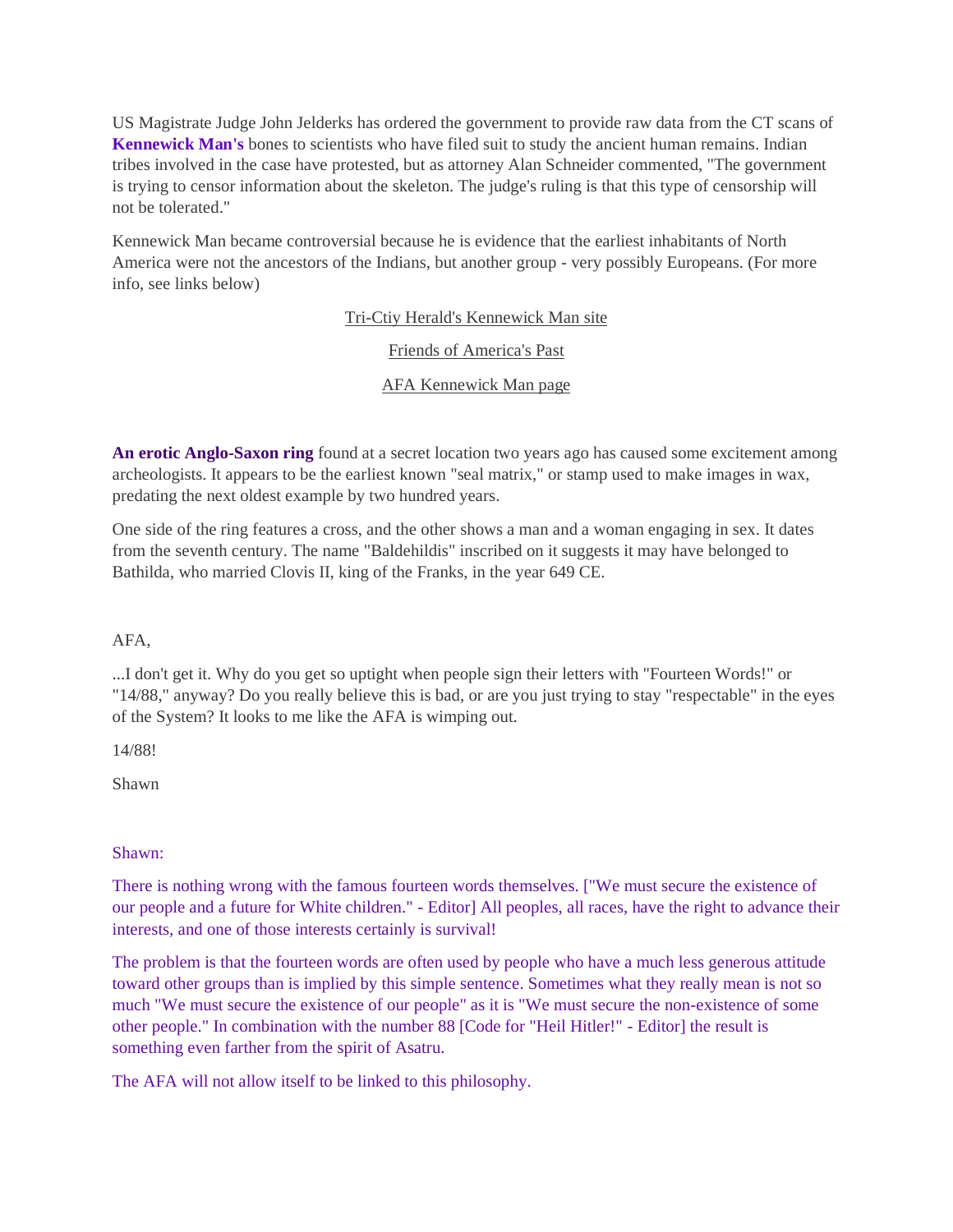Our position is very clear, and is laid out in our Declaration of Purpose. On the one hand, we stand unequivocally for the preservation and the advancement of men and women of European descent. We turn our backs on the ethnomasochism, the racial self-hatred, that is so popular today. As I have written elsewhere, "The existence of my people is not negotiable." Certainly we will defend ourselves as the need arises.

On the other hand, we also support other racial, ethnic, and cultural groups in their striving to maintain their identity in a world that wants us to all be the same. In many ways, they are as much the victims of the homogenizing mentality as are we.

Hail our Gods and Folk!

*Stephen A. McNallen*

Drighten, AFA

Dear Mr. McNallen,

...The reason I have decided not to renew my membership in the AFA is that I don't see the benefit of the increased cost, from \$25 to \$180 per year. I support the AFA, but with \$180 per year my own kindred can prosper. For those not in California, it's a big increase as we can't use the land the money goes to buy.

Best wishes,

D.

Heilsa!

One thing to keep in mind is that the Land Fund is separate from the AFA's General Fund. Your dues go into the General Fund to keep the AFA going and growing. It's possible that there may be some transfers to the Land Fund, but generally your dues will go toward the many other needs of the AFA. *(Editor's note: The membership increase applies to renewing member's only. First year GestR dues remain at \$25.00.)*

It is good to support your local kindred, but there are important things that kindreds can't accomplish, and for which we need a national or international organization. That's where the AFA comes in. We have reached literally millions of people with information about Asatru, thanks to our widespread media outreach. We've fought back against the discrimination we all face. The AFA is building tribes. In short, we are literally trying to change the world!

We feel that Asatru, and our Folk, need the vision provided by our national and international presence. We can carry out our mission only if we have the support of good people like yourself.

California may be a long way off, but the AFA is not limited to California! We are everywhere!

Hail the Gods!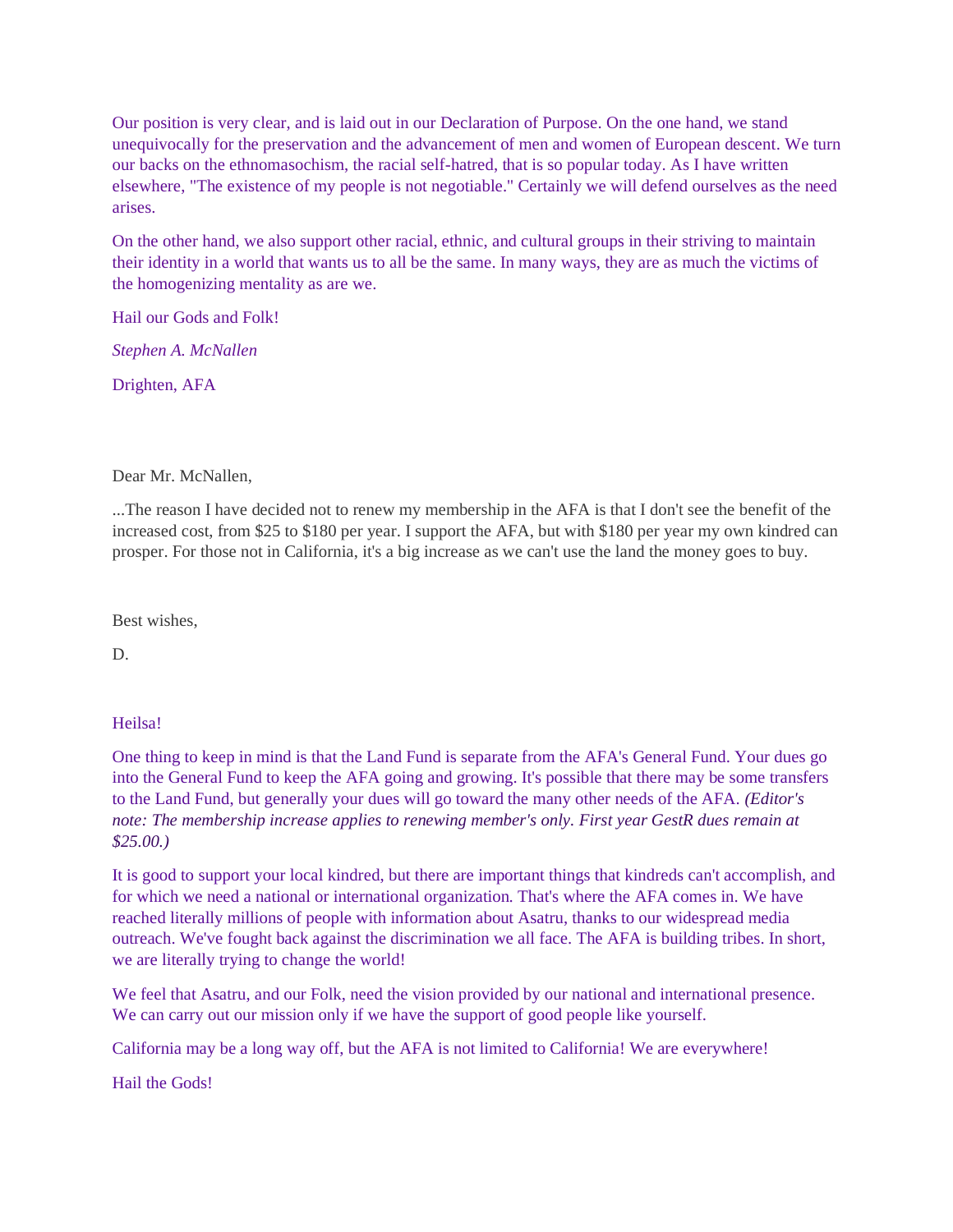*Stephen A. McNallen* Drighten, AFA

Dear AFA,

I am new to Asatru. Visiting all the web sites, I see a lot of conflicting material. The word "Folk" is one I do not truly understand. Some use it one way, others, another. How do you define this word?

Bless,

R.

Heilsa, R!

For me, there is the Folk Within, and the Folk Without.

The Folk Within is made up of those of us who have returned to Asatru, some other form of Germanic religion (Theodism comes to mind) or perhaps even Celtic, Slavic, or Baltic religions. These are men and women who have answered the call of the blood, who have heard the ancestors whispering in their ears.

The Folk Without is comprised of people of European heritage who have not come back to our various native ways. Lost in materialism or in the dead ends of alien spiritual paths, they have not been integrated into our people; they have not claimed their birthright. They are still our kin, so we have an obligation to them, but the nature of that obligation is different from, and often less, than that owed to the Folk Within.

The term "Folk" or "folk" can also be used in less formalized ways, of course - as, for example, referring to the people in attendance at a blot: "The folk went on their way inspired by Tyr's sacrifice."

Hail the Folk Within! Hail the Folk Without!

*Stephen A. McNallen*

Drighten, AFA

# A Tip of the Horn

| to <b>Hnikar</b> , a valiant fighter for the Folk, as |  |
|-------------------------------------------------------|--|
| he lays down his Asatru burdens and sets sail         |  |
| on the seas of adventure! Alsherjargothi of           |  |
| the IAOA publisher of Vor Tru AFA                     |  |
| representative for southern Californiaand             |  |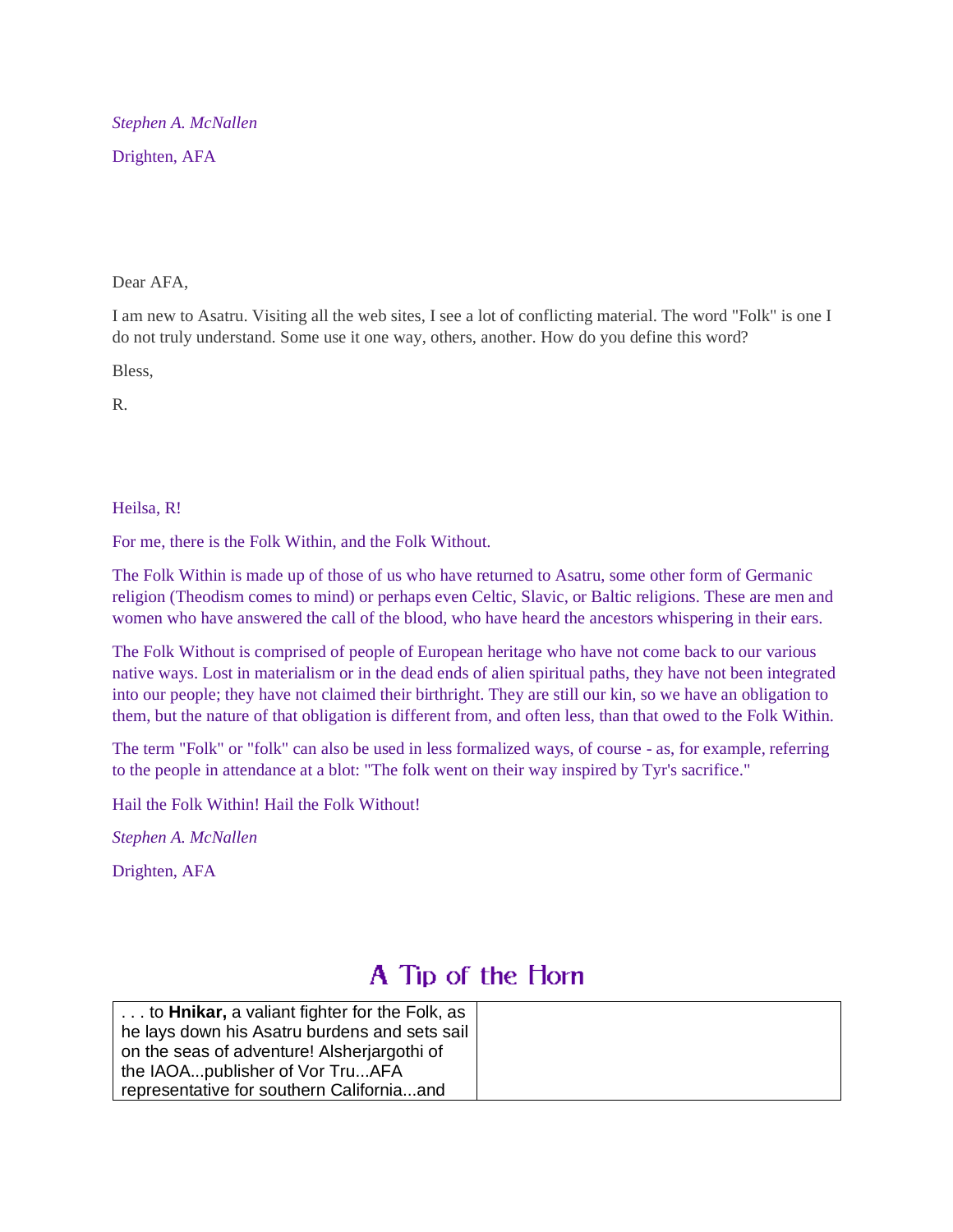constant battler on egroups everywhere, he led the way where men and women fight for the right.



We salute him as he sails into the sunset, and we await the day he comes sailing back!



nor have they said anything about the Star of David as used by the radical and intolerant Jewish Defense League.

For the Nations

.

*(THIS PAGE IS UNDER CONSTRUCTION)*

"The promotion of diversity among the peoples and cultures of the Earth, in opposition to global monoculture ... The AFA supports the effort of all cultural and biological groups to maintain their identity, and opposes the plans of the world-managers to reduce all of humanity to the lowest common denominator."

## **- From the Declaration of Purpose of the Asatru Folk Assembly**

# **TIBET**

China's ruthless occupation of Tibet has entered its second fifty years. By undermining that exercise in tyrannical arrogance, we strike a blow for freedom and against the globalist agenda.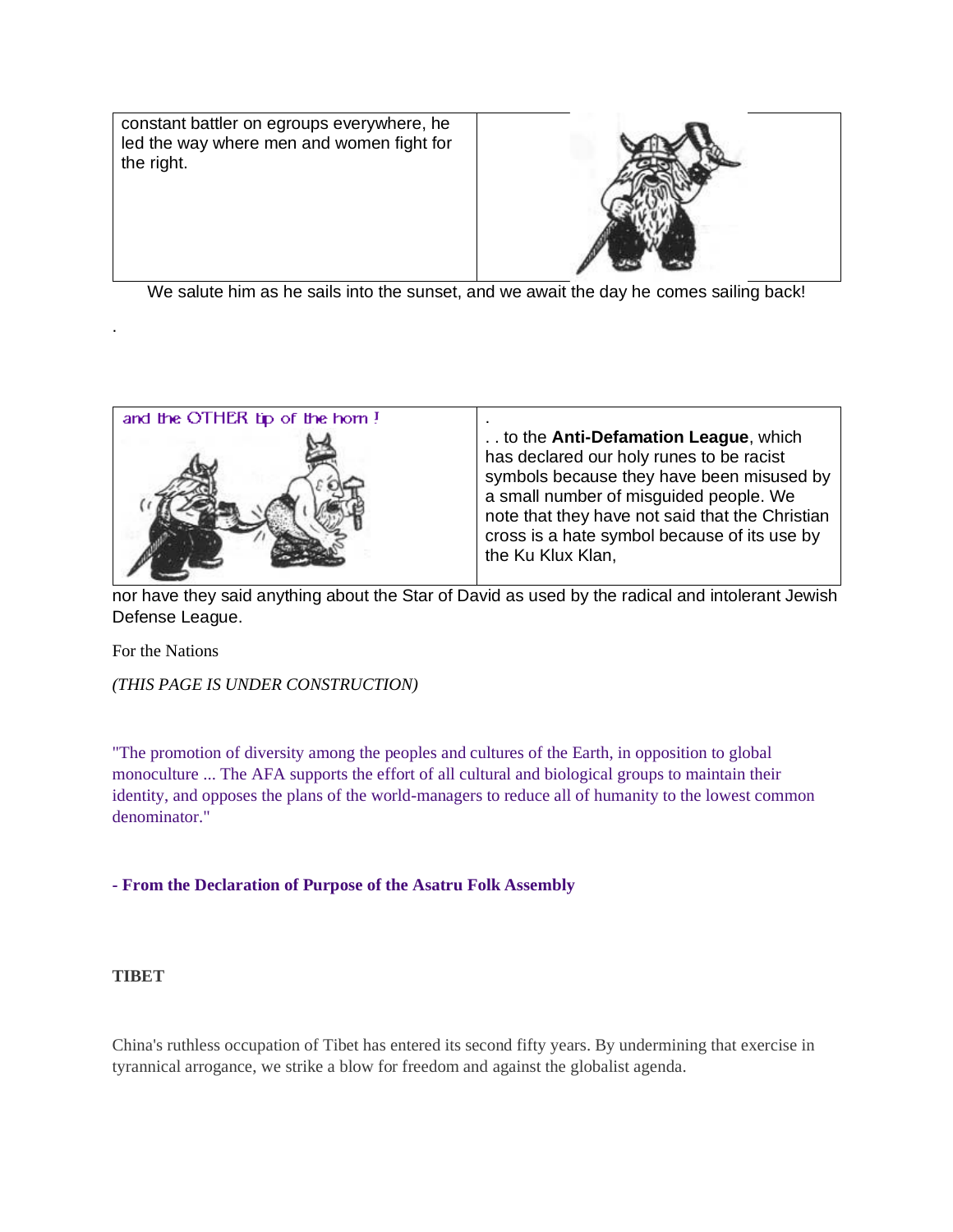To get the background on the Tibetan issue, and to find out how you can help, go t[o http://www.tibet.org](http://www.tibet.org/) (Tibet Online) or to the Tibetan Government in Exile page at [http://www.tibet.com](http://www.tibet.com/) .

For the web site of the rather more militant Tibetan Youth Congress, visit [http://www.tibetanyouthcongress.org](http://www.tibetanyouthcongress.org/) .

Chushi Gangdruk was (is?) the armed Tibetan resistance. They haven't mellowed much over the years. You can find them a[t http://www.chushigangdruk.org](http://www.chushigangdruk.org/) .

One thing we can all do is boycott goods made in China. One good web site is <http://www.spacepub.com/users/china/index.html> , and another one is [http://www.buyhard.org](http://www.buyhard.org/) .

For a list of multinational corporations which are run as profit-making entities by the Chinese military, take a look a[t http://www.churchward.com/cpla/index.html](http://www.churchward.com/cpla/index.html)

The fact is, you - yes, you! - can play a role, however modest, in this global socio-political-spiritual struggle. You can help subvert the country which is the hope of the New World Order, as well as arguably the most racist (against us!) nation on the planet. And you can help a subjugated people attain freedom and independence. Start today!



# **Warrior Guild**

Another issue of Wolf Age, the journal of the Warrior Guild, has emerged from Bodvar's computer and found its way to readers.

The lead article is one that defines the warrior's role as leadership in the defense of the tribe or nation. As Bodvar says, "The charge of warriorship begins, I feel, with the recognition that one's duties lie outside one's self. Our people should feel that they can look to our warriors as protectors and 'movers-along' of our Folk. They should be the vanguard. The Warrior Guild warrior is the tip of the spear."

In another essay, Piparskegg studies Ullr as provider and guardian, in what is undoubtedly the most informative overview of this God that I have seen anywhere, bar none. Anyone planning a blot to this deity of hunting, death, and winter would do well to refer to this article in preparing their rite.